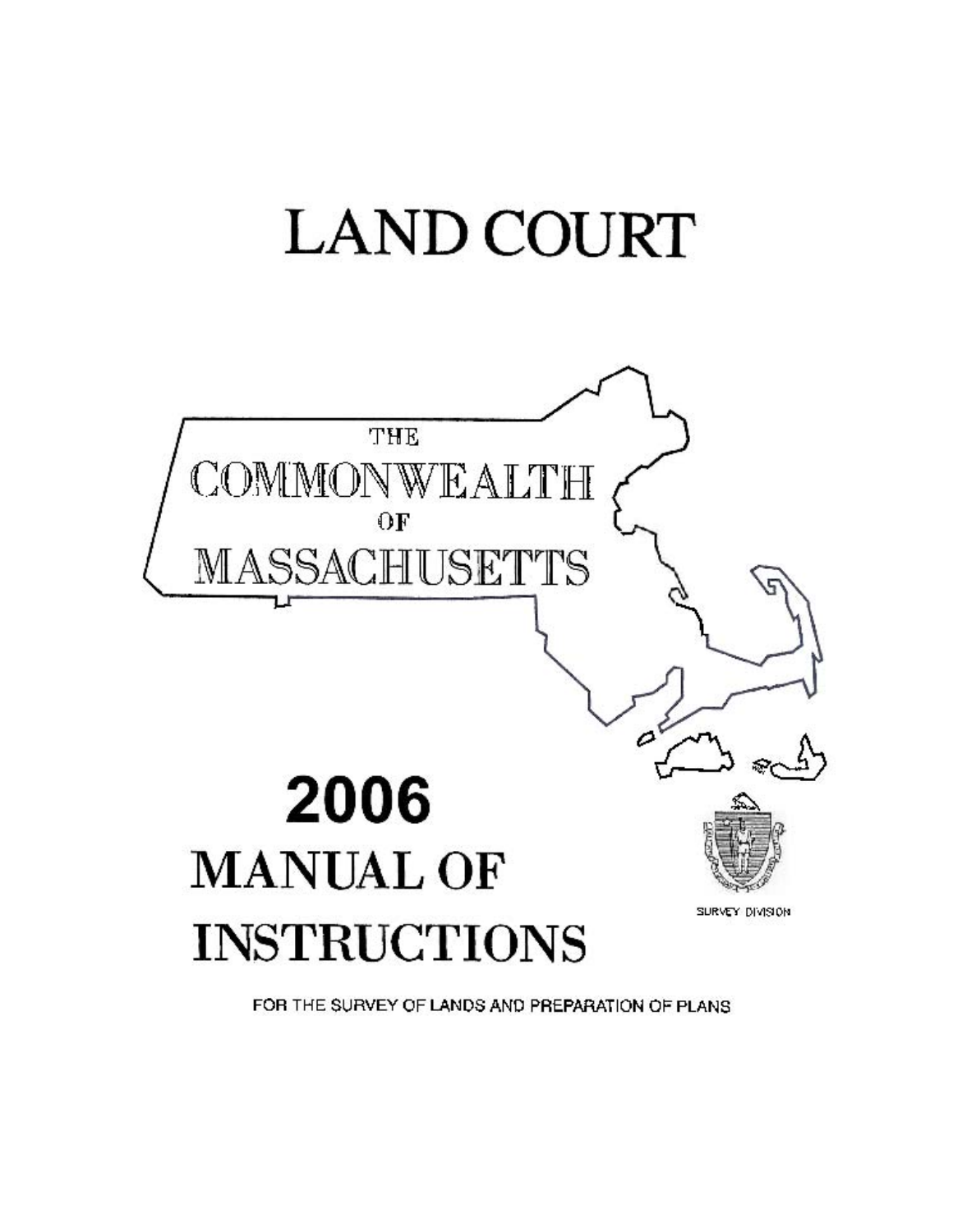#### MANUAL OF INSTRUCTIONS

#### for the

#### SURVEY OF LANDS AND PREPARATION OF PLANS

#### to be filed in the

# LAND COURT \_\_\_\_\_\_\_\_\_\_\_\_\_\_\_\_\_\_\_\_\_\_\_\_\_\_\_\_\_\_\_\_\_\_\_\_\_\_\_\_\_\_\_\_\_\_\_\_\_\_\_\_\_\_\_\_\_\_\_\_\_\_\_\_\_\_\_\_\_\_\_\_\_\_\_\_\_\_

This manual is issued for the information and guidance of land surveyors preparing surveys and plans to be filed in the Land Court. It is intended as a guide to the minimum requirements for what is commonly referred to in this commonwealth as a "Land Court Survey". It is not intended as a text for surveyors nor as a standard for all property line surveys.

Compliance with these instructions is mandatory, and no survey or plan will be accepted for filing unless these requirements have been fulfilled to the satisfaction of the Land Court's Survey Division. The surveyor should consider his or her work as being performed for the Court, and these instructions are paramount to any given by a client or client's attorney.

This manual will be known as the "Instructions of 2006" and will be effective as of January 2, 2006. The Instructions of 2006 supersede all previous instructions and may be amended from time to time by the Court.

The Instructions of 2006 were developed through the hard work of a dedicated committee led by co-chairs Associate Justice Leon J. Lombardi and Antonio D. Cavaco, PLS. During its existence, the other members of the committee included: Carlton A. Brown, PLS; Mary Ann T. Corcoran, PLS; Michael P. Healy, Esq., David W. Humphrey, PLS; Diane C. Tillotson, Esq.; and, as representatives of the Court, George T. Capelianis, Chief Engineer; Thomas C. Pontbriand, Acting Deputy Engineer; and Charles B. Forbush, formerly Surveying Engineer. The Court is grateful to Judge Lombardi, Mr. Cavaco, and to the private lawyers and surveyors as well as the Land Court employees whose diligent work and enormous commitment of time and effort led to the adoption of these updated instructions.

\_\_\_\_\_\_\_\_\_\_\_\_\_\_\_\_\_\_\_\_\_\_\_\_\_\_\_\_\_\_\_\_\_\_\_\_\_\_

Adopted by the Court: September 23, 2005 Karyn F. Scheier, Chief Justice

Deborah J. Patterson, Recorder

George T. Capelianis, Chief Engineer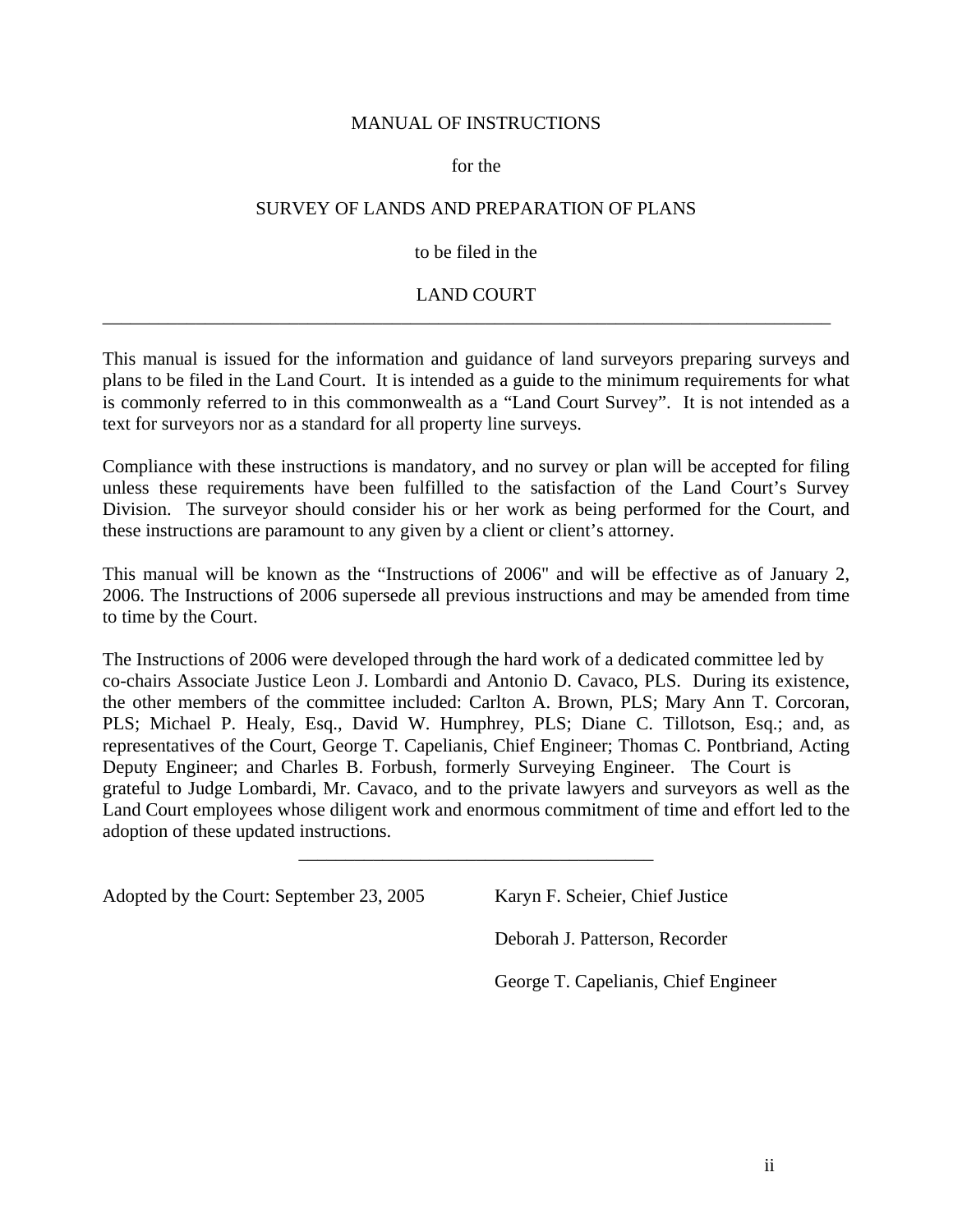# LAND COURT MANUAL OF INSTRUCTIONS

# TABLE OF CONTENTS

| 2.1.3.1.6. Buildings. |  |
|-----------------------|--|
|                       |  |
|                       |  |
|                       |  |
|                       |  |
|                       |  |
|                       |  |
|                       |  |
|                       |  |
|                       |  |
|                       |  |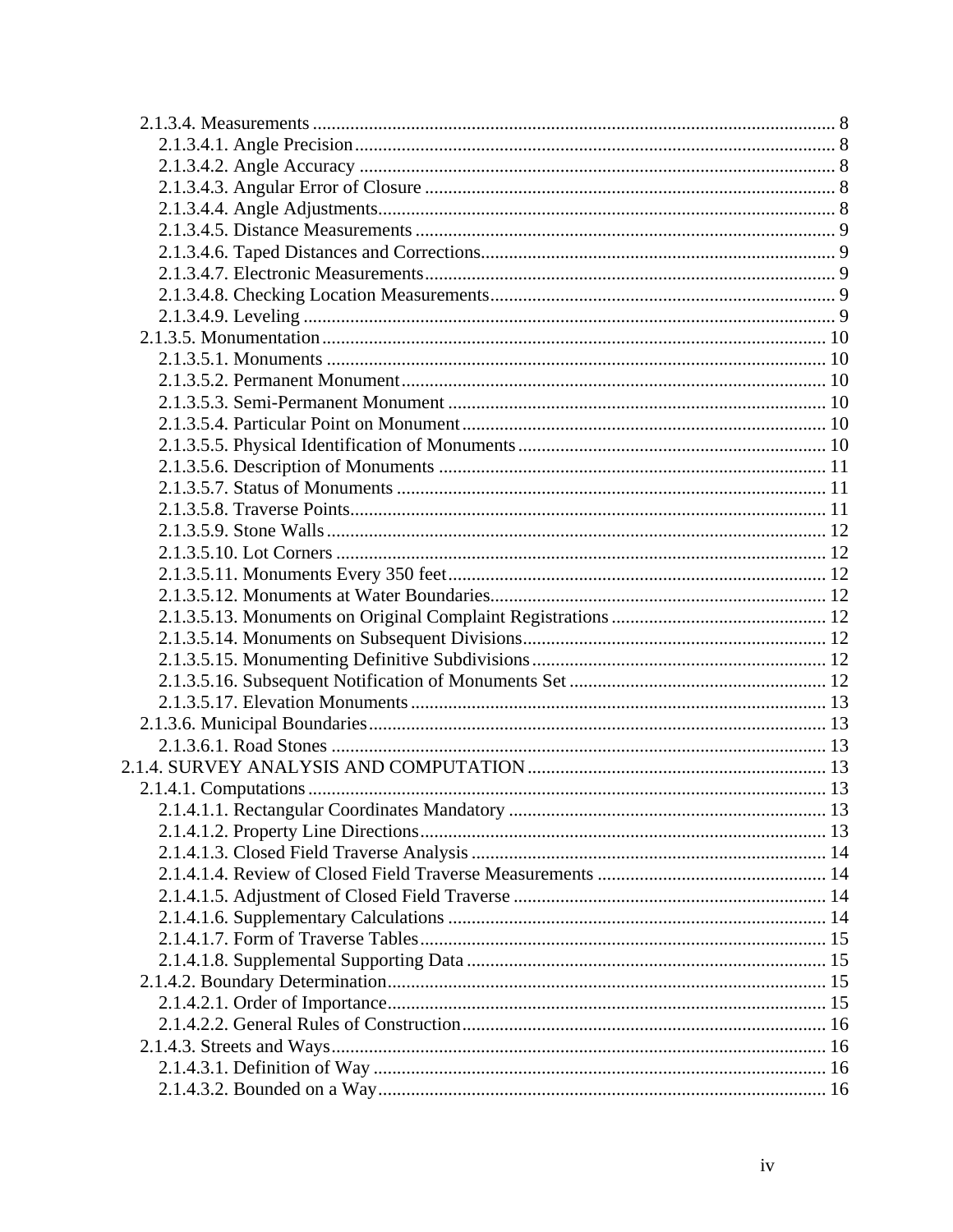| 2.1.4.3.11. Legal Determination of Approximate Location of Private Way  18 |  |
|----------------------------------------------------------------------------|--|
|                                                                            |  |
|                                                                            |  |
|                                                                            |  |
|                                                                            |  |
|                                                                            |  |
|                                                                            |  |
|                                                                            |  |
|                                                                            |  |
|                                                                            |  |
|                                                                            |  |
|                                                                            |  |
|                                                                            |  |
|                                                                            |  |
|                                                                            |  |
|                                                                            |  |
|                                                                            |  |
|                                                                            |  |
|                                                                            |  |
|                                                                            |  |
|                                                                            |  |
|                                                                            |  |
|                                                                            |  |
|                                                                            |  |
|                                                                            |  |
|                                                                            |  |
|                                                                            |  |
|                                                                            |  |
|                                                                            |  |
| 2.1.5.14. Use of Monuments Marking Ways - Monument Identification 21       |  |
|                                                                            |  |
|                                                                            |  |
|                                                                            |  |
|                                                                            |  |
|                                                                            |  |
|                                                                            |  |
|                                                                            |  |
|                                                                            |  |
|                                                                            |  |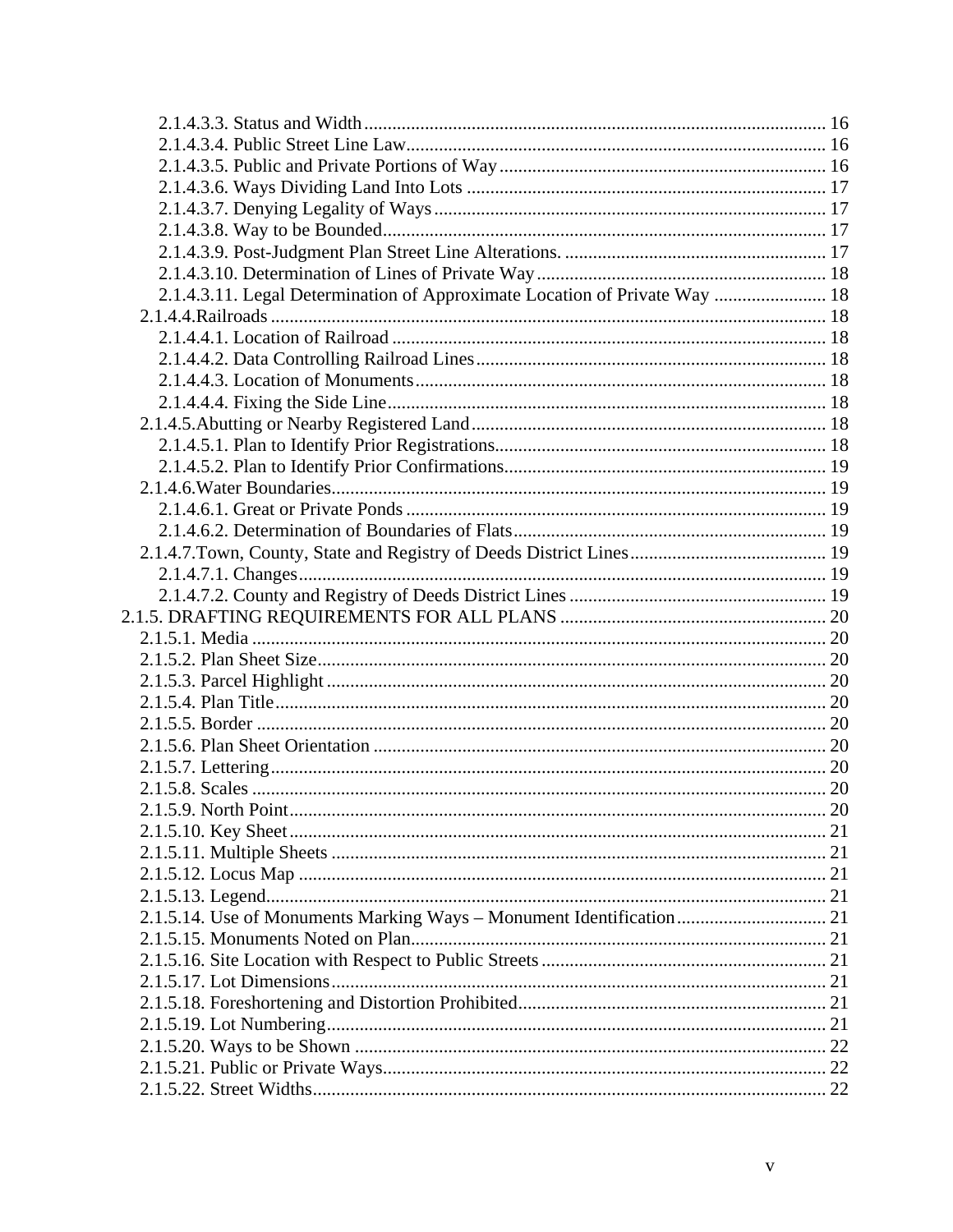| 2.1.5.30. Precision, Linear Error of Closure, Directional Error of Closure and Accuracy 23 |  |
|--------------------------------------------------------------------------------------------|--|
|                                                                                            |  |
|                                                                                            |  |
|                                                                                            |  |
|                                                                                            |  |
|                                                                                            |  |
|                                                                                            |  |
|                                                                                            |  |
|                                                                                            |  |
|                                                                                            |  |
|                                                                                            |  |
|                                                                                            |  |
|                                                                                            |  |
|                                                                                            |  |
|                                                                                            |  |
|                                                                                            |  |
|                                                                                            |  |
|                                                                                            |  |
|                                                                                            |  |
| 2.2. Special Requirements for Original Registrations and Confirmations 26                  |  |
|                                                                                            |  |
|                                                                                            |  |
|                                                                                            |  |
|                                                                                            |  |
|                                                                                            |  |
|                                                                                            |  |
|                                                                                            |  |
|                                                                                            |  |
|                                                                                            |  |
|                                                                                            |  |
|                                                                                            |  |
|                                                                                            |  |
|                                                                                            |  |
|                                                                                            |  |
|                                                                                            |  |
|                                                                                            |  |
|                                                                                            |  |
|                                                                                            |  |
| 2.3. Special Requirements For Subsequent Divisions of Registered Land  26                  |  |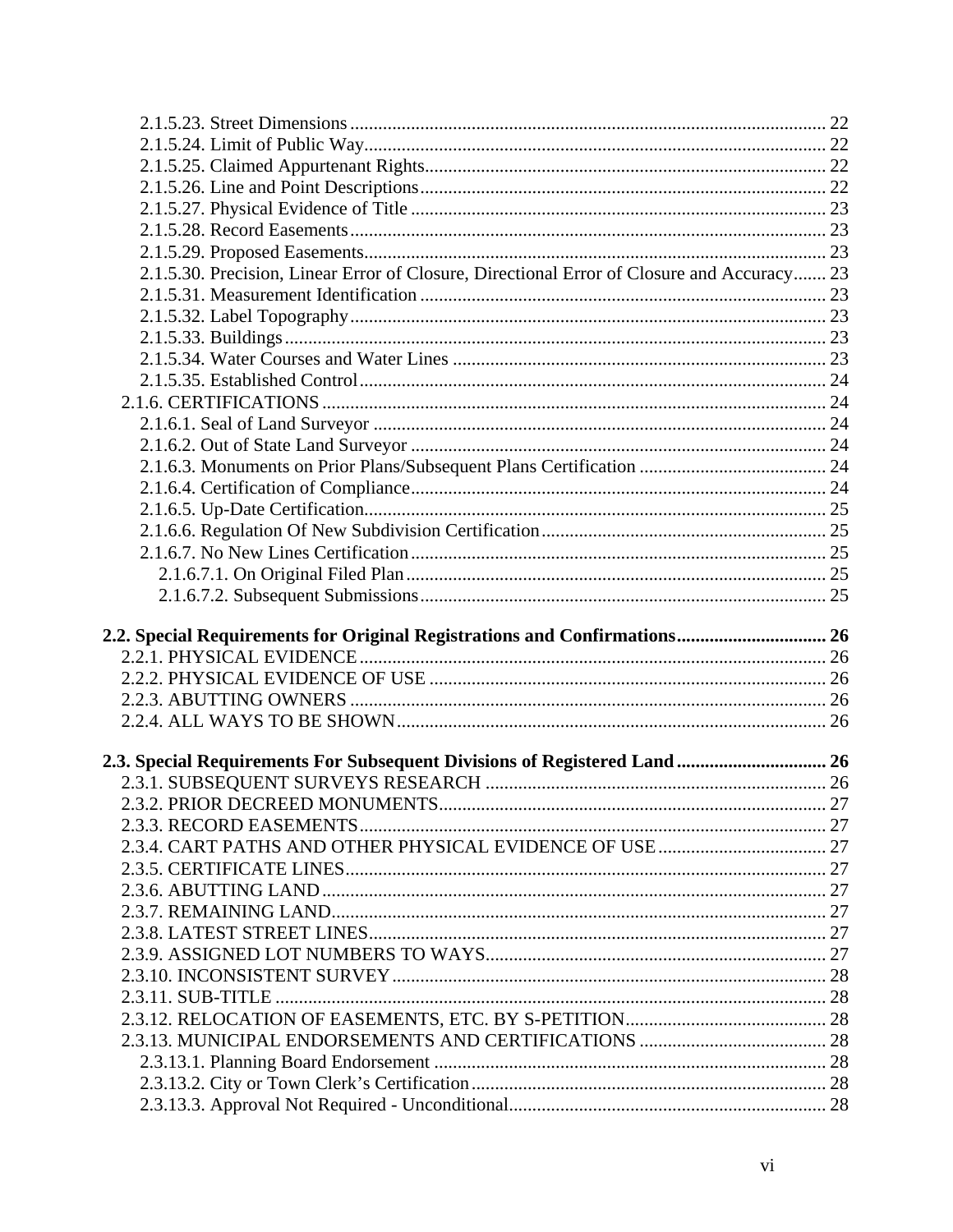| 3.2.2. FIELD SURVEY TO RECOGNIZE PREVIOUSLY OR ADJOINING REGISTERED |  |
|---------------------------------------------------------------------|--|
|                                                                     |  |
|                                                                     |  |
|                                                                     |  |
|                                                                     |  |
| 3.2.6. INSUFFICIENT NUMBER OF UNDISTURBED RECORD MONUMENTS  32      |  |
|                                                                     |  |
|                                                                     |  |
|                                                                     |  |
|                                                                     |  |
|                                                                     |  |
|                                                                     |  |
|                                                                     |  |
|                                                                     |  |
|                                                                     |  |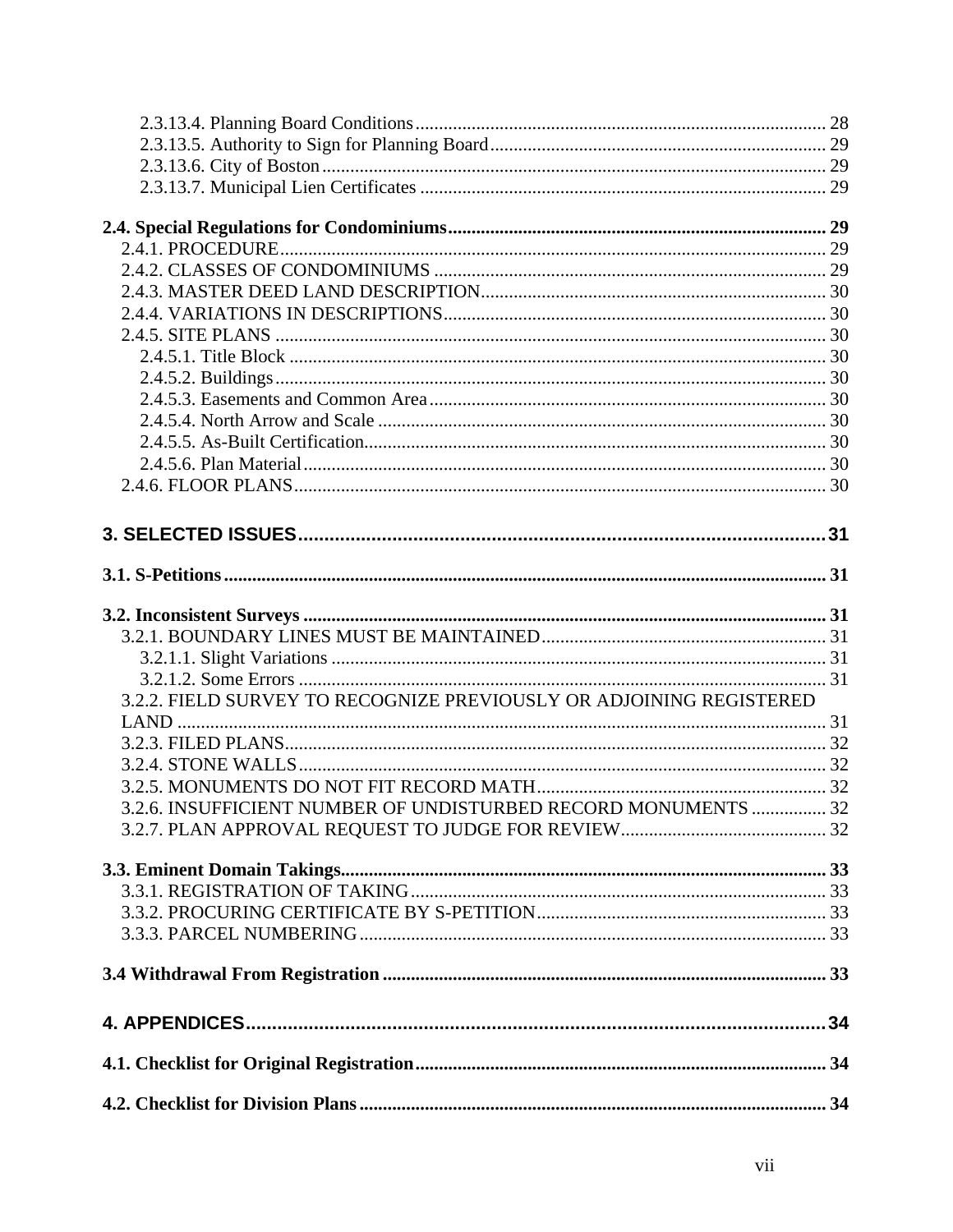| 4.5. Cities and Towns That Have Not Adopted the Subdivision Control Law as of April 2005 |  |
|------------------------------------------------------------------------------------------|--|
|                                                                                          |  |
|                                                                                          |  |
|                                                                                          |  |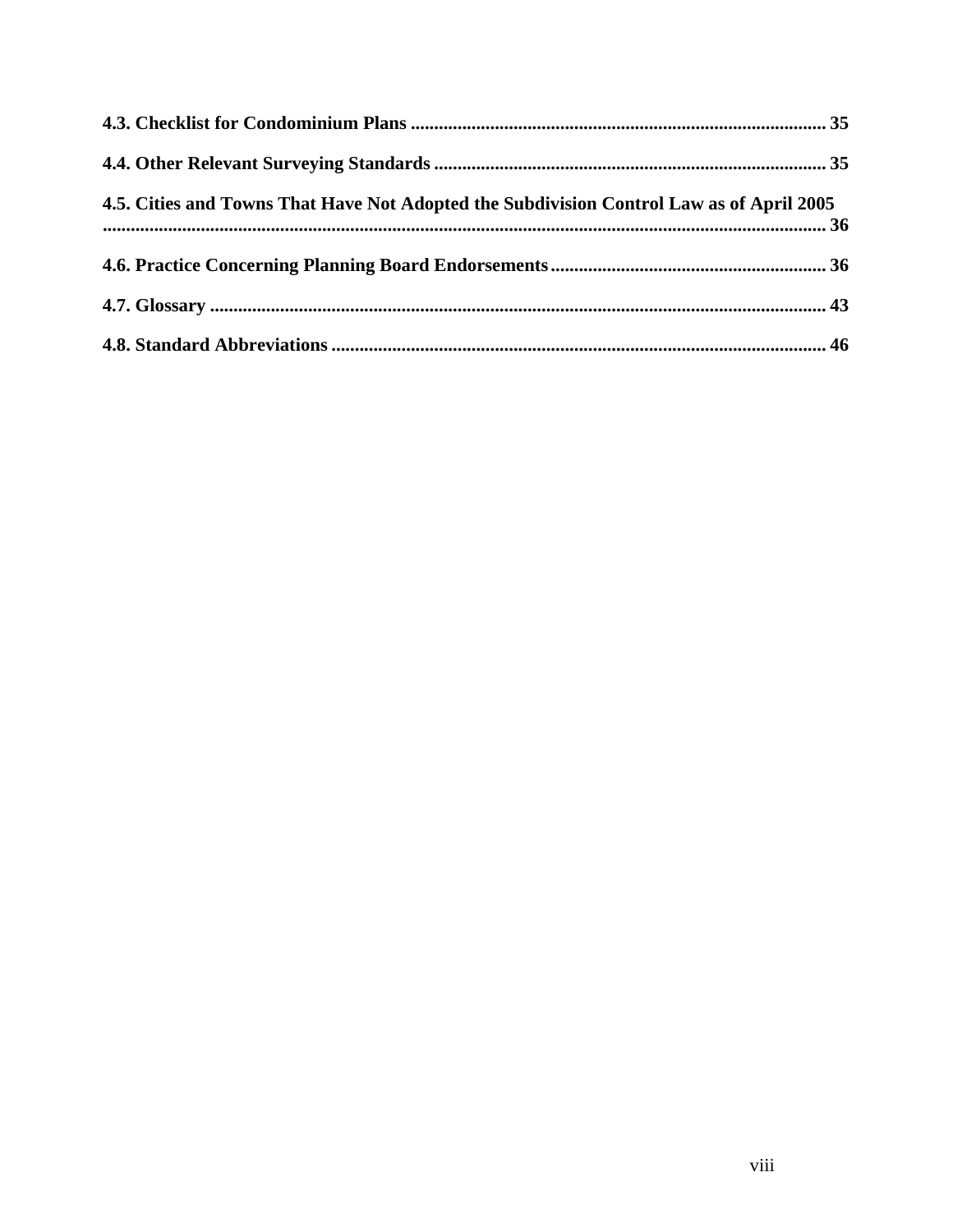# <span id="page-8-0"></span>**1. INTRODUCTION**

- 1.1. **Registration and Confirmation** The jurisdiction of the Massachusetts Land Court is found in the multiple subsections of Section 1 of Chapter 185 of the Massachusetts General Laws. (References to the Massachusetts General Laws will hereafter appear as "G.L. c.  $\frac{1}{2}$ , §  $\frac{1}{2}$ .") Subsection 1 (a) confers exclusive jurisdiction on the Court to try complaints for the confirmation and registration of title to land and complaints for confirmation without registration. G. L. c. 185, §§ 26-31 sets forth the requirements for a complaint for registration, and §§ 26A and 56A pertain to confirmations. Pursuant to G. L. c. 185, § 33, the plaintiff is required to file a plan of land with the complaint. Because the plan is a result of a survey, both will be considered together throughout this Manual. Therefore, instructions as to either a plan or a survey must be interpreted as possibly applying to both. Section 33 also provides that the Court may "require a further survey be made for the purpose of determining boundaries and may order durable monuments to be set, and referred to in the complaint, by amendments." The Land Court follows Massachusetts statutes, common law, and established rules of construction regarding the interpretation of deeds and other instruments affecting real property interests.
- 1.2. **Duty of the Land Surveyor** This manual sets forth the requirements of the Land Court, as administered through its Survey Division (formerly known as the Engineering Department), for the preparation of plans accompanying complaints for the original registration and confirmation of title to land as well as plans for subsequent division of those lands, and, finally, plans to be registered with condominium documents where a condominium is created on registered land. Although paid by a private client, usually the plaintiff, the surveyor who undertakes the preparation of a plan for the Land Court owes  $\overline{\text{his}}^1$  $\overline{\text{his}}^1$  primary obligation to the Court; his certification is made to the Court and it is the Court's instruction that must be followed. While the lines of ownership are matters to be determined by the Court after consideration of the record title, plans, and other evidence that may be introduced, the surveyor is required to study the instruments of record affecting the land, and to indicate upon his plan the existing lines of ownership to the best of his knowledge. In addition, and upon specific instruction from the client, the surveyor may add to the plan those lines that represent a client's claims of title. The surveyor should label these additional lines as "Lines Claimed by Plaintiff." The surveyor also has a duty to disclose conflicting information, inconsistencies and discrepancies encountered in researching and preparing a Land Court plan. Conflicts between existing record data and information discovered in the field, as well as discrepancies and conflicts in abutting owner deed descriptions, plans of record, and data from other sources, such as assessor's records, must be disclosed in writing to the Survey Division.
- 1.3. **Use of Plans** All plans on file with the Land Court are public records. Each time a surveyor files a plan in accordance with this Manual, the surveyor (a) consents to the Court's use of such plan for all purposes, including its permitting any member of the public to copy plans for a nominal fee and (b) releases the Land Court and its employees from liability for any unauthorized use of a plan filed with the Court.

<u>.</u>

<span id="page-8-1"></span> $<sup>1</sup>$  The words "his" or "her" shall be construed to include both genders.</sup>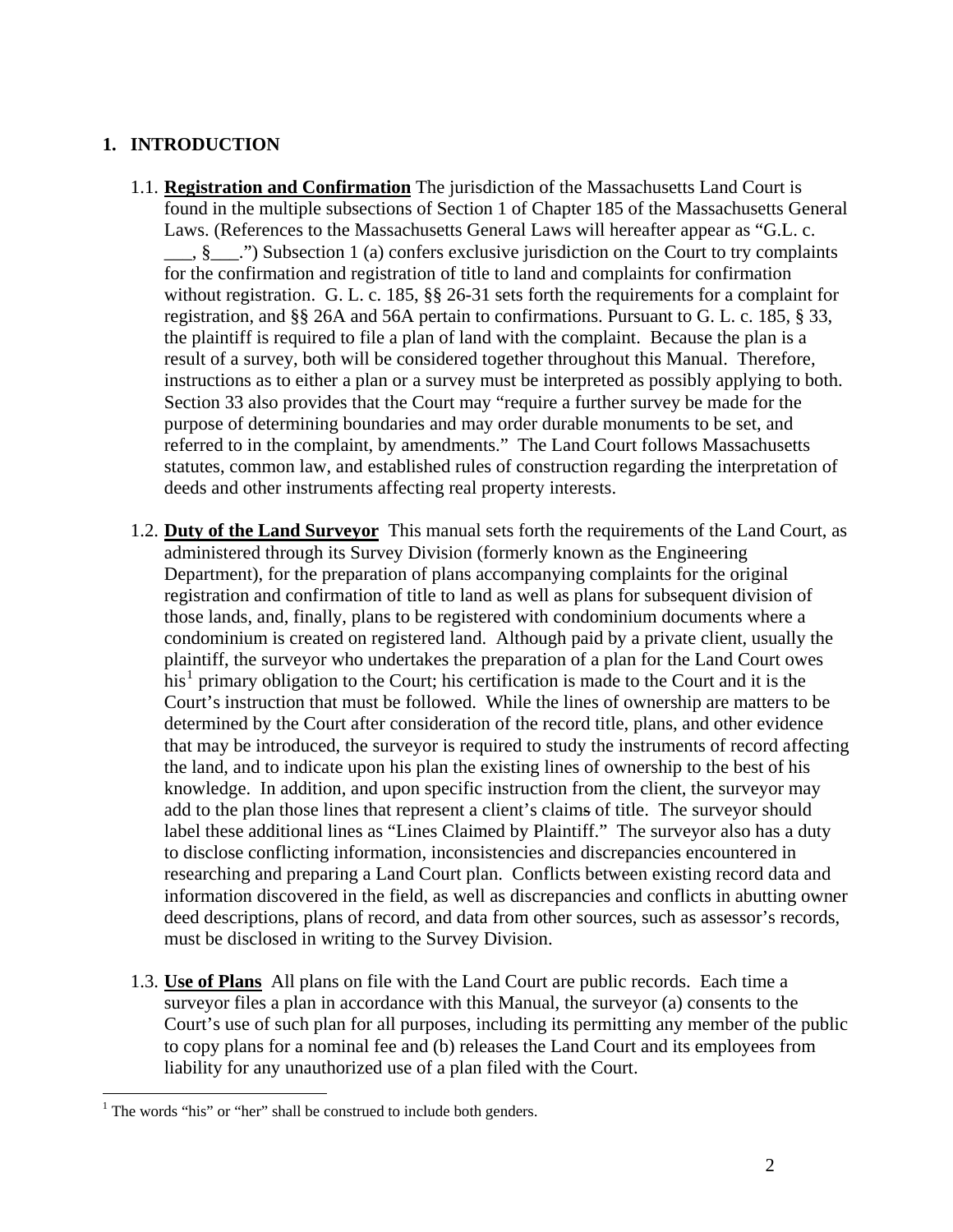- <span id="page-9-0"></span>1.4. **The Surveyor and the Plaintiff's Attorney** Communication between the plaintiff's attorney and the surveyor is critical to an effective and accurate presentation of a case for registration or confirmation. The plaintiff's attorney needs information that the surveyor has in order to complete the complaint for registration, e.g., a description of the land, whether it bounds on a public or private way, whether easements or other appurtenant rights are claimed and other similar matters. The work of the surveyor, on the other hand, will be aided by the title information in the file of plaintiff's attorney. Although the Land Court examiner is not appointed until after the complaint and plan have been filed pursuant to G.L. c. 185, §37, the attorney for the plaintiff will most likely have a fairly complete title examination within her file.
- 1.5. **Overview of Procedure** Both registration and confirmation are proceedings that seek the Court's adjudication of the plaintiff's title and of the location of boundaries of the registered or confirmed parcel of land. Once the plaintiff files a complaint, a plan ("the Filed Plan"), and other required documentation, together with the statutory filing fee, an approved Land Court examiner performs a title examination. Following the submission of the examiner's report, the Court issues a citation for publication, posting and mailing to all interested parties. If any answers or objections to the complaint are filed by the return day, the issues raised by those contesting parties must be addressed and resolved. If the parties are unable to settle their differences, contested issues will be ultimately decided by the Court after trial. If the plaintiff ultimately prevails, the case will be treated as uncontested. All uncontested cases are referred to a judge and staff title examiner for review. Upon satisfactory review and compliance with any additional requirements, the Court issues an order for judgment. The case is then sent to Survey Division to have a plan drawn in accordance with the order for judgment ("the Judgment Plan"). The Land Court Plan number, made up of the case number plus a letter indicating the particular plan, appears in the upper right hand corner of all approved plans of registered land. The Judgment Plan is given the letter "A." Each Division Plan thereafter follows sequence "B", "C", etc. Once the Judgment Plan is completed, the Court issues a judgment. Following final accounting, the Court transmits a copy of the judgment and Judgment Plan, together with other relevant documents, to the appropriate Registry of Deeds for filing. In a registration case, the local Registry assigns a certificate number and, in due course, issues the certificate of title. The registered owners of the land described on the certificate hold title to the registered parcel of land free from all encumbrances except those: (1) appearing on the face of the certificate, (2) noted on the page of the certificate labeled Memorandum of Encumbrances, and (3) enumerated in G. L. c. 185, § 46. The boundaries of the registered parcel of land are definitively located on the ground as shown on the Judgment Plan. All subsequently filed instruments affecting the registered land are noted by the assistant recorder on the Memorandum of Encumbrances. Upon the filing of a deed conveying the registered parcel of land, the assistant recorder cancels the outstanding certificate and issues a new certificate in the name of the grantee or grantees appearing in the deed.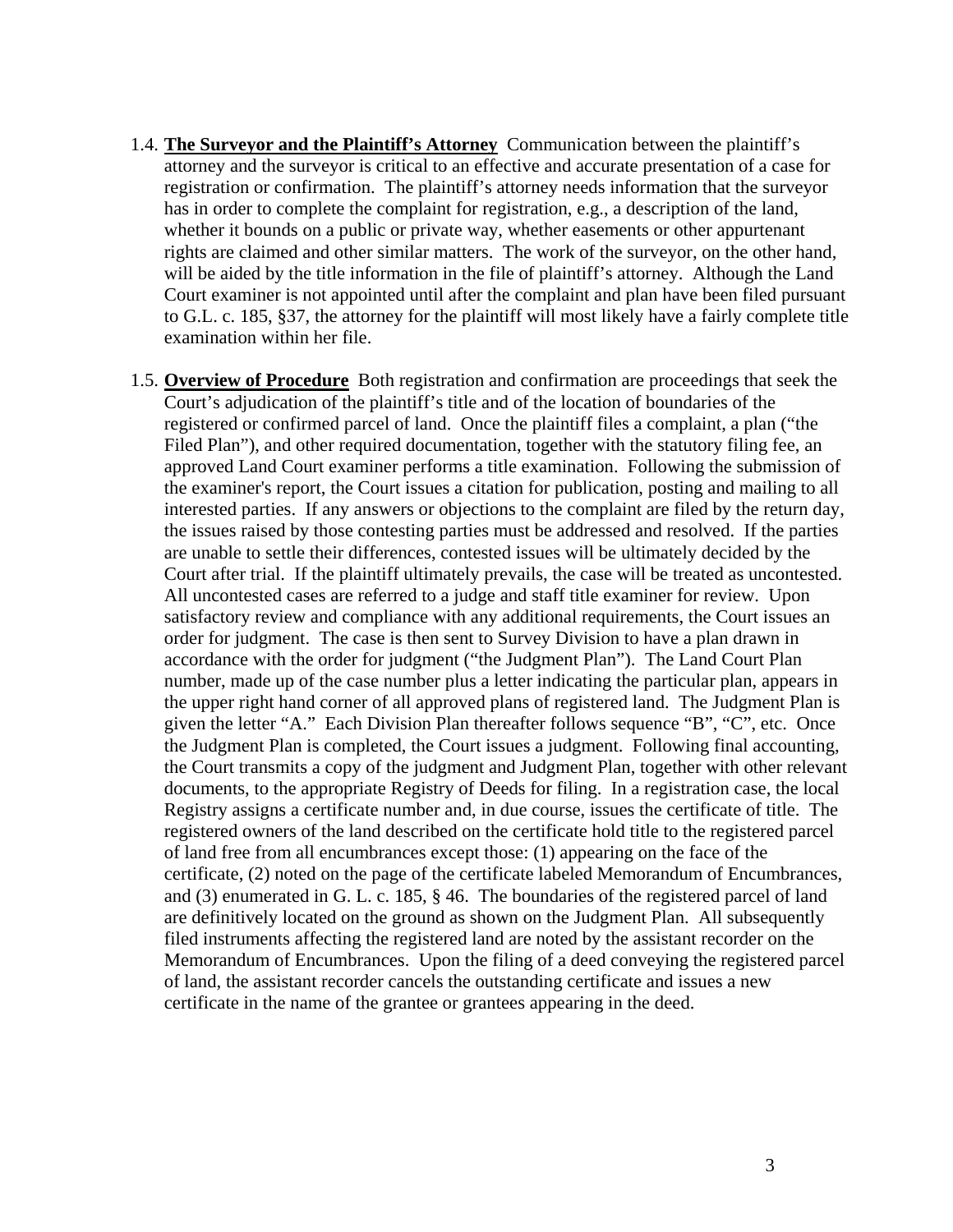<span id="page-10-0"></span>In a confirmation case, the Court issues a judgment and Judgment Plan that guarantees title and boundary location of the confirmed parcel of land as of the date of the order for judgment. No certificate is issued in a confirmation case; accordingly, title to the property remains on the unregistered or recorded side of the Registry of Deeds.

# **2. REQUIREMENTS FOR LAND COURT PLANS**

# 2.1. **Requirements For All Surveys**

2.1.1. STANDARD All surveys shall be performed by or under the direct supervision of a Professional Land Surveyor in accordance with the Rules and Regulations of the Massachusetts Board of Registration of Professional Engineers and Land Surveyors set forth at part 250 of the Code of Massachusetts Regulations (hereafter "250 CMR").

# 2.1.2. RESEARCH

- 2.1.2.1.Property Research. The surveyor must search the public records and the record title of the property in question to obtain information concerning property descriptions and boundaries. At a minimum, the surveyor should examine records in the assessor's office and the Registry of Deeds back to a point where the description is consistent with that presented for registration. Deed descriptions of all abutting properties shall also be examined to determine whether the descriptions are consistent with that of locus. The surveyor must also review the plan index at the Registry of Deeds and examine plans of locus and abutting properties. If a full title search is not available, the surveyor must run the title forward to identify and locate easements, restrictions, agreements and other encumbrances that burden locus. Appurtenant rights and instruments creating a benefit or a conditional benefit, such as a G.L. c. 91 (Chapter 91) license, must also be examined. (For research related to division plans see § 2.3.1)
- 2.1.2.2.Streets and Ways Research. Before commencing any survey in the field, the data for the lines of streets and ways, whether public or private, must be ascertained and the initial points obtained must be made a part of the field survey and must also be shown on the Filed Plan. In addition to the Registry of Deeds, the data fixing the lines of such ways may be found in the offices of the planning boards, boards of survey, boards of public works, highway commissioners, county commissioners, park commissioners, city or town clerks, state, county, city and town engineers, the Massachusetts Highway Department and the Metropolitan District Commission.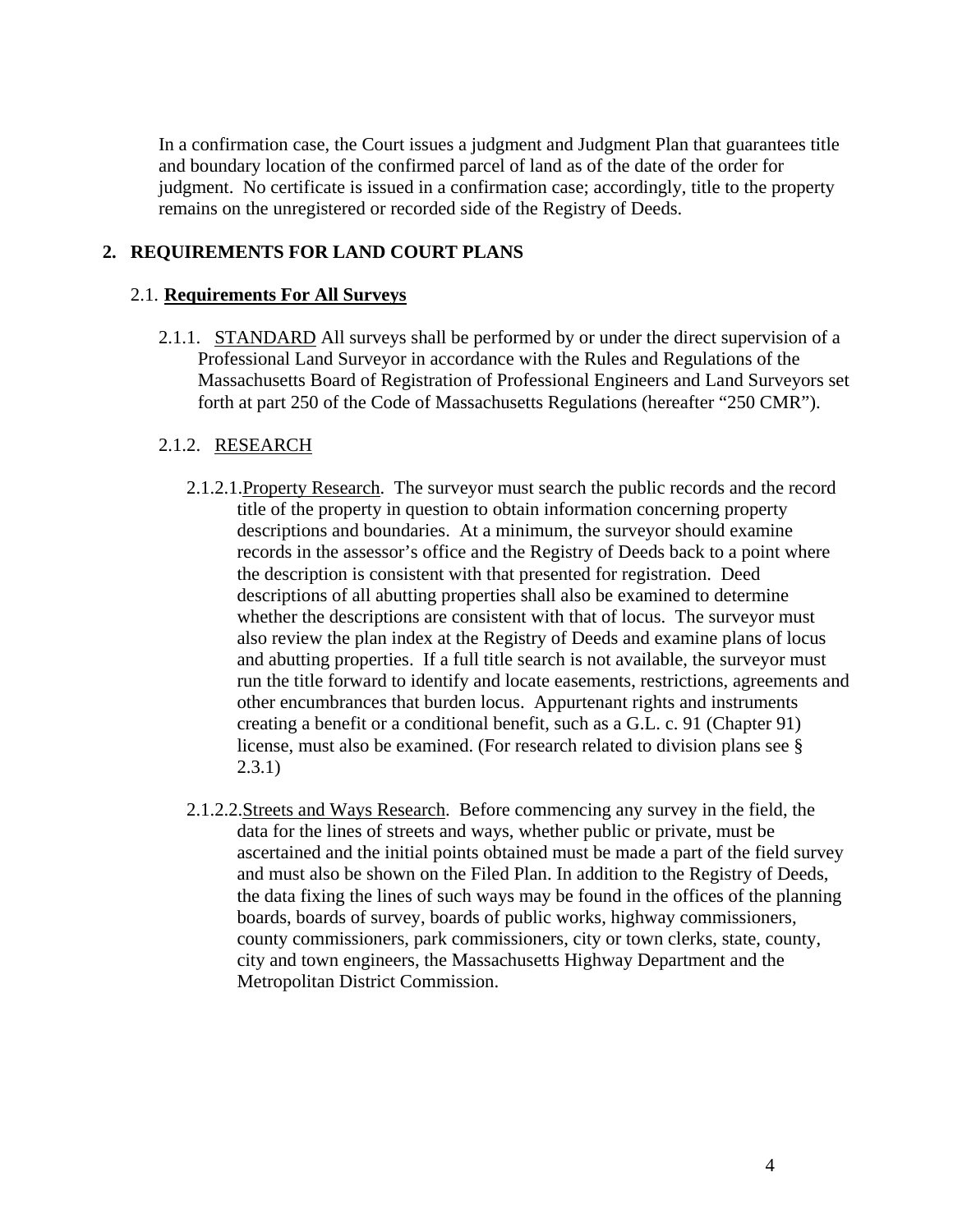- <span id="page-11-0"></span>2.1.2.3.Municipal Boundary Research. The city and town boundary atlases, published by the Commissioners on the Topographical Survey in 1888 and subsequent years, contain a compilation of all acts incorporating cities and towns, the definition of the city and town lines and data for the preservation of all city and town corners as of those dates. (Note: The geodetic coordinates of the city and town corners and triangulation points in these atlases are not based on the Massachusetts Coordinate System).
- 2.1.2.4.Adjoining or Nearby Registered Land
	- 2.1.2.4.1. Other Registered Land. The surveyor must ascertain in advance of the survey whether any adjoining property, or any property in the immediate vicinity has been registered. If so, the Judgment Plans of those registered lands, and, in the case of an abutting parcel, the outstanding certificate of title, must be examined. The boundary lines of such adjoining parcels, having been previously determined by the Court, must be recognized. For this reason, all monuments of the earlier abutting registration on the common boundary line must be included in the field survey of the new plan. The relative location of other nearby cases, within 500 feet of locus, must be determined.
	- 2.1.2.4.2. Discrepancies Reported and Reconciled. All irregularities or discrepancies in the earlier data that are disclosed by the new survey must be reported to the Survey Division and reconciled with new survey prior to plan preparation. (See § 3.2 Inconsistent Surveys).
	- 2.1.2.4.3. Registered Land Indices at Court. To the extent possible, the locations of titles previously before the Court are indicated upon the atlases in the office of the Survey Division by an outline in color and by a case number lettered thereon. These atlases are accessible to the public. In addition, a card file "locality" index, arranged by City or Town, Street Name, and Case Number, and a "plaintiffs" card file index are available.
	- 2.1.2.4.4. 'Parcel' Taking Plans. Most plans filed at the Court showing takings for highway systems prepared by the Massachusetts Department of Public Works (now MassHighway) are compiled plans. These plans show eminent domain takings of areas labeled "parcels." The information contained therein should be considered approximate only. For assistance, consult with the Survey Division (See § 2.1.4.3.9.).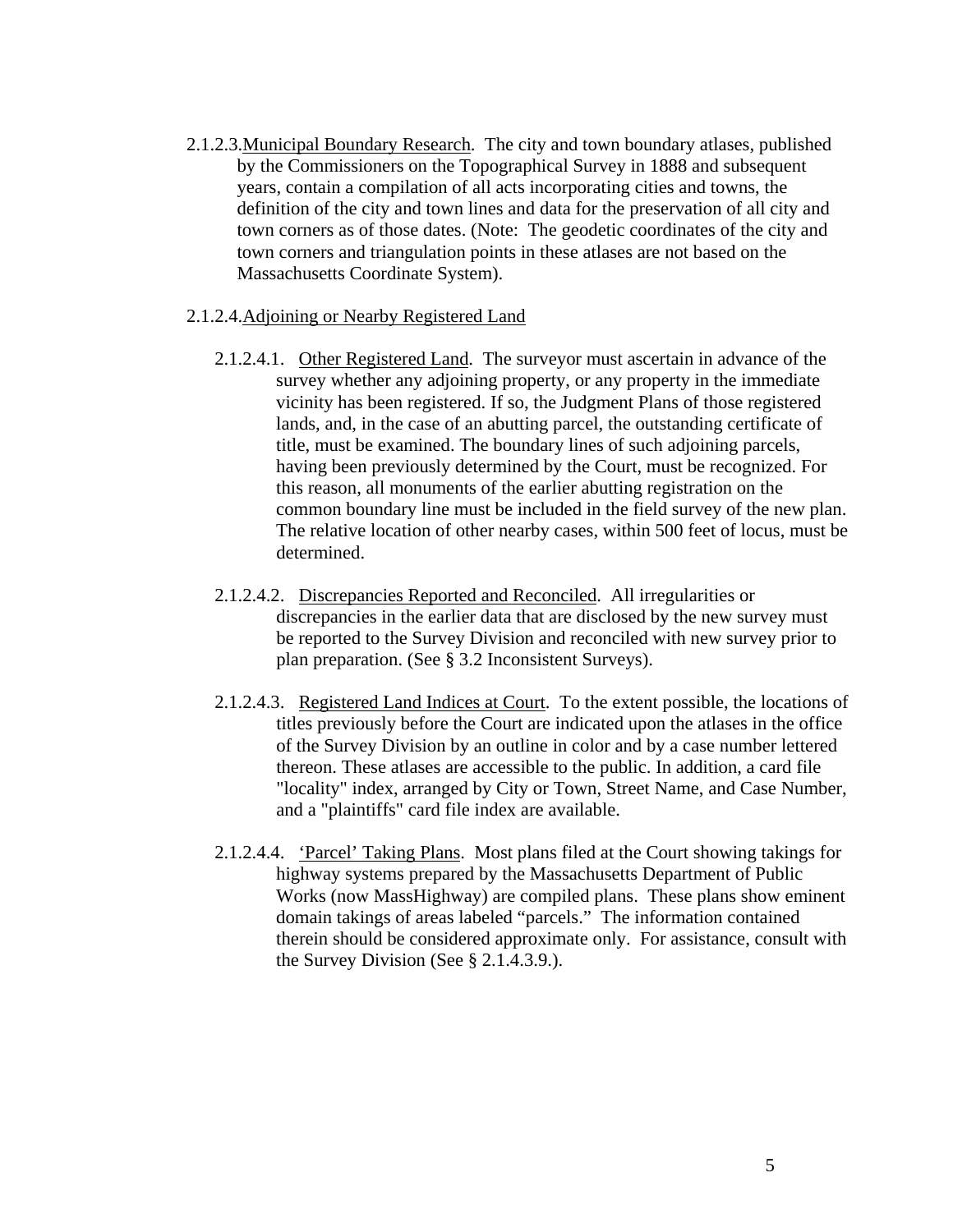# <span id="page-12-0"></span>2.1.3. FIELD SURVEYS

#### 2.1.3.1.Required Fieldwork

- 2.1.3.1.1. Purpose of Survey. The purpose of the survey is to show the premises and create a record such that the boundaries, easements, and associated rights as later determined by the Court, can be retraced on the ground from the data shown on the plan or filed therewith. The fieldwork shall be performed so as to obtain complete information for computing and plotting the survey with appropriate checks on each part of the work.
- 2.1.3.1.2. On-The-Ground Survey. All plans must be the result of an actual survey performed on the ground. The survey and plan must be made by, or under the direct supervision of, the surveyor whose signature, certification, and seal appear on the face of the plan. In all cases, the plan must show the actual facts existing on the ground, in full detail, on the date of the survey. The surveyor serves as the eyes of the Court for all registered land. The survey must have been performed, or updated, within six months of the date the Land Court accepts the Filed Plan.
- 2.1.3.1.3. Closed Field Traverse. The survey must be predicated upon a closed field traverse of appropriate precision running around the property, either upon the boundary lines, or upon traverse lines from which the boundary lines are located, or upon a combination of both. All traverse lines shall be run within a reasonable distance of the property lines being located.
- 2.1.3.1.4. Field Location. All observable features that may have a bearing on the determination of property boundary lines or title lines shall be directly located from the closed field traverse. Such features to be located may include boundary monuments, walls, fences, buildings, water bodies, limits of occupation, roads, cart paths, encroachments, and easements.
- 2.1.3.1.5. Evidence Within 10 Feet. All evidence of occupation and possession within 10 feet of the property boundary lines and easements shall be located. This includes all buildings, fences, and monumentation.
- 2.1.3.1.6. Buildings. When a building or structure to which the property lines or traverse lines are referenced is located, a precise description of the particular point located must be made. "Corner board up 0.7 feet," "10th brick up," and "top of foundation" are suitable descriptions and should be noted in the field notes and on the plan. When actual ties are measured from buildings to traverse points or monuments, similar notations should be made.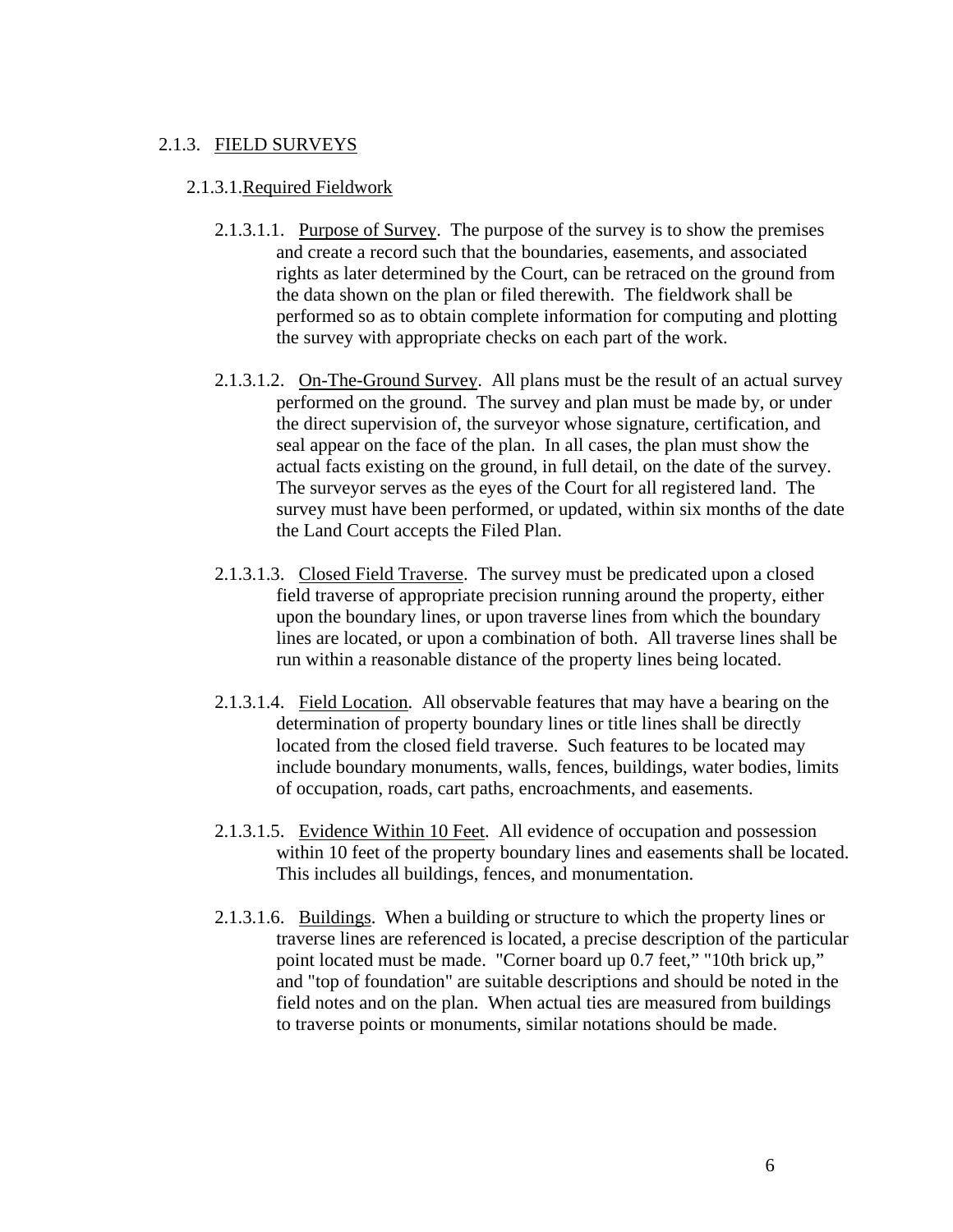#### <span id="page-13-0"></span>2.1.3.2.Water Boundaries.

- 2.1.3.2.1. Water Boundary Locations. For surveys of properties bordering on tide waters, lakes, ponds, rivers, streams, or brooks, that portion of the water lines used for determining boundary or easement lines shall be located from traverse lines that form a part of the closed field traverse. The water lines shall be shown on the plan as correctly as the scale permits. Where watercourses pass through the property, the survey shall include the location and direction of flow of the stream at all places within the property lines.
- 2.1.3.2.2. Limits of Water Bodies. The mean high water mark of all tidal waters and the low water mark of any lake, pond, or river and the middle line and side lines of any stream or brook are the only water lines ordinarily required. Where title instruments indicate other water lines are determinative or where a contest with respect to the location of any water line is anticipated, additional data concerning the water levels or courses may be required. Examples include contour lines near old dams, the top or bottom of a riverbank, the middle of the channel of a river or tidal stream, the thread of a brook, or the edge of a marsh or upland. The location of the low water mark or 100-rod line is necessary when lines over flats or foreshore are to be determined.
- 2.1.3.2.3. Contour Lines. Where contour lines are used, they must be related to a fixed datum and be referenced to a permanent benchmark(s) shown on the plan.
- 2.1.3.2.4. Flats and Foreshore. When determination of flats and foreshore is important, all physical record features that limit and lie within or adjacent to the flats (including, but not limited to, licenses, harbor lines, bulkhead lines, pier lines, filled areas, beaches, rambles, marsh, bogs, mean high water mark, mean low water mark, extreme low water mark, 100-rod line, channels that contain fresh flowing water at low tide, all structures within the flats, jetties, seawalls and groins) shall be located. The surveyor should contact the Land Court Surveyor prior to the completion of surveys for the determination of boundaries of flats or lines over the foreshore.

# 2.1.3.3.Survey Instruments

2.1.3.3.1. Instrumentation. All surveys shall be performed with survey grade instruments (i.e. surveyor's transits, theodolites, total stations, surveyor's levels, steel tapes, electronic distance measuring instruments (EDMs), etc.) suitable for property line surveys and shall be maintained in good working condition and periodically calibrated.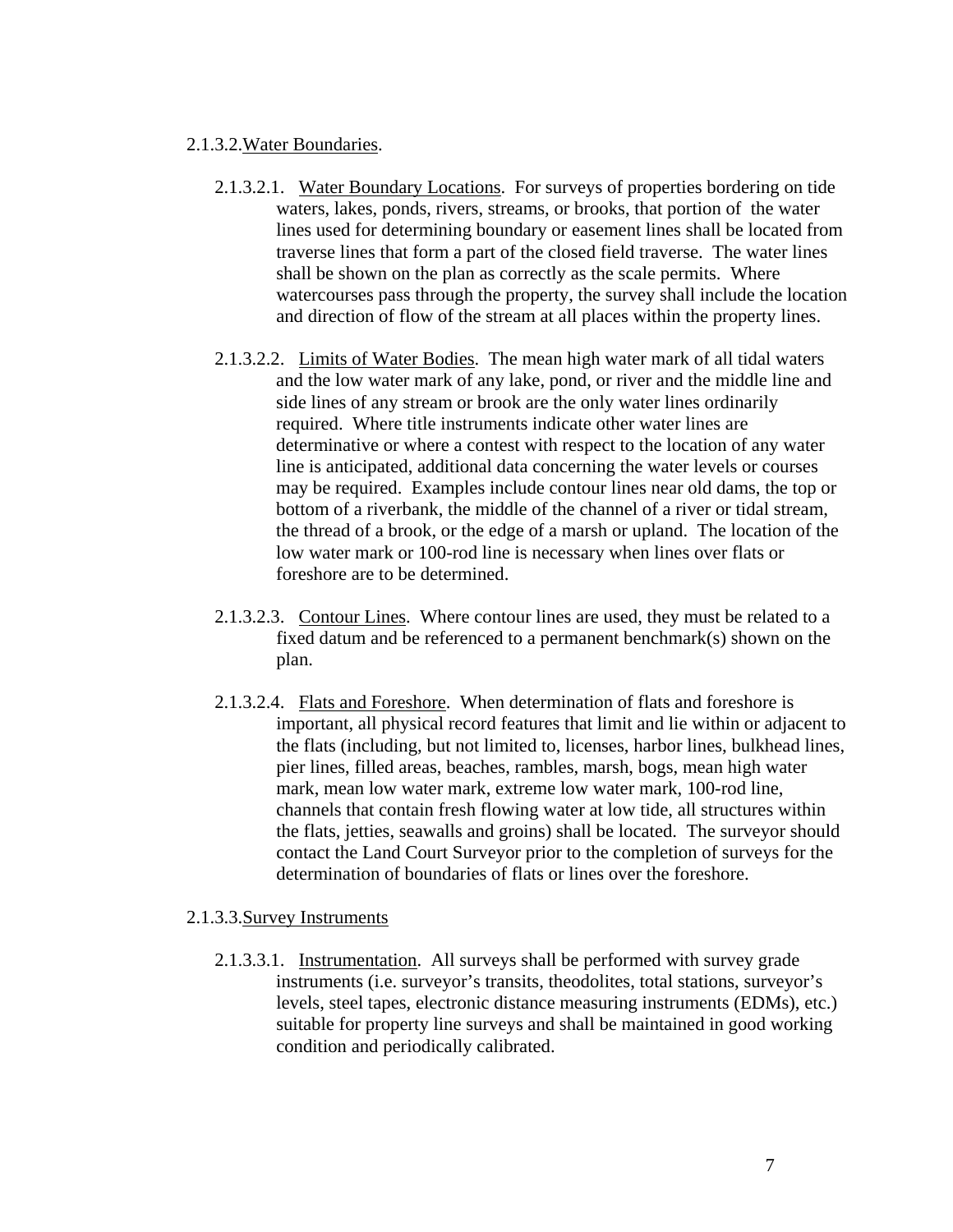- <span id="page-14-0"></span>2.1.3.3.2. Maintenance All equipment used to conduct the surveys described herein, including all field equipment and computer hardware and software, shall be maintained in good working order. Maintenance shall include periodic cleaning, adjustment, calibration and testing to verify the accuracy and reliability of measurements.
- 2.1.3.3.3. Calibration. All linear measurements shall be taken with a properly calibrated measuring device. A record of the calibration results shall be maintained for future reference. (See 250 CMR). The Survey Division may request a review or a copy of said record. (See § 2.1.3.4.7.)
- 2.1.3.3.4. Alternative Survey Instruments. The Land Court acknowledges that new surveying and positioning instruments are constantly being invented and perfected, global positioning satellite systems (GPS) being one example. In general, these innovative instruments can be used for Land Court surveys when they have been proven sufficiently accurate and reliable to be accepted into the land surveying community at large. Their results should yield positional accuracy results equivalent to, or better than, the methods specified above. Redundant measurements shall be made to confirm the location of all points used for determining boundary lines. The surveyor shall consult with the Surveyor of the Court before using any new techniques or instrumentation for a Land Court survey.

# 2.1.3.4.Measurements

- 2.1.3.4.1. Angle Precision. The least count of the vernier or other dividing device of the survey instrument shall be 30 seconds or less. Survey angles shall be measured, by repetition if necessary, to the nearest 10 seconds or less.
- 2.1.3.4.2. Angle Accuracy. All angles should be measured by repetition or otherwise to obtain the survey precision desired. Short sights should be avoided by setting supplemental backsights and/or foresights at appropriate distances from the instrument.
- 2.1.3.4.3. Angular Error of Closure. The angular error of closure disclosed by the summation of the unadjusted field angles, when expressed in seconds, should not exceed 18 times the square root of the number of angles.
- 2.1.3.4.4. Angle Adjustments. As the angular "error of closure" of a survey is dependent in part upon the field conditions affecting the measured angles, the surveyor, with his knowledge of the probable accuracy obtained, should exercise his judgment as to whether any angular error should be distributed proportionately or applied to the angles between short lines, or put in those angles where the readings were made under difficult circumstances.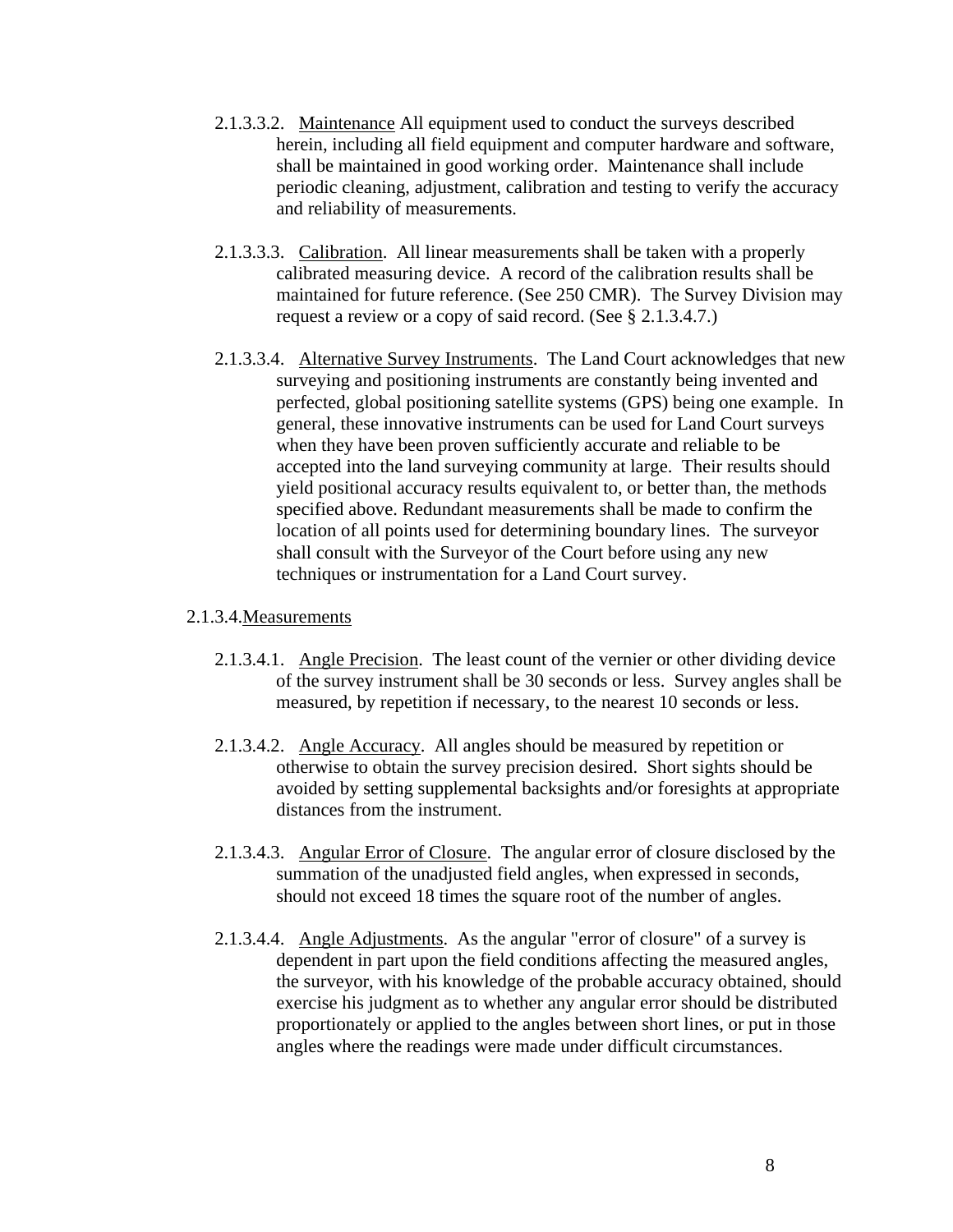- <span id="page-15-0"></span>2.1.3.4.5. Distance Measurements. All linear measurements must be made with a steel tape with minimum graduations of feet, tenths, and hundredths of a foot, or with electronic distance measuring instruments (EDMs) displaying, at a minimum, in feet, tenths and hundredths of a foot with a specified precision of  $(+/- 5 \text{ mm} + 5 \text{ ppm})$  or better. All distances that are a part of or used in any way to determine the property lines must be measured to the nearest 1/100 of a foot, or better.
- 2.1.3.4.6. Taped Distances and Corrections. When a tape is used under conditions that are not standard for that tape or when the tape itself is somewhat in error, appropriate corrections must be applied. A spring balance or a tension handle shall be used for consistent measuring. A tape thermometer shall be used to apply the proper temperature correction. In measuring over uneven ground, the measurement of a slope distance with the corresponding vertical angle or the use of a hand level or tape level is recommended.
- 2.1.3.4.7. Electronic Measurements. When using EDM instruments, suitable checks include the use of calibrated NGS certified baselines or comparison to a standardized, calibrated steel tape. When calibrated baselines are used, copies of the calibration records for the instrument or instruments used, preceding and subsequent to the survey, signed and sealed by the responsible surveyor, must be submitted with the Filed Plan. For comparison to a standardized steel tape, one traverse line over 450 feet must be measured with both EDM and standardized steel tape. This 450-foot line should be a part of the closed field traverse or an extension of one of the traverse lines and notation must be made on the plan to indicate the results of both measurements. When it is not practical to measure a 450-foot line in the closed field traverse, a temporary comparison baseline over 450 feet long can be established using the same equipment and certified by the surveyor.
- 2.1.3.4.8. Checking Location Measurements. Some method of checking the measurements from the traverse lines to the property corners, street line monuments or other such critical points should be used. For instance, if an angle and distance is used to locate a point, then a station and offset to the traverse line, or a second angle and distance from another traverse line point, should be taken. The secondary measurements will make possible the verification of the primary measurements through computation.
- 2.1.3.4.9. Leveling. Where leveling is required, a standard surveyor's leveling rod, graduated in feet, tenths, and hundredths of a foot may be used. Trigonometric leveling techniques may be used when deemed appropriate and suitably accurate by the surveyor. In either case, leveling shall be conducted with suitable redundancy for checking purposes and preferably with closed loops.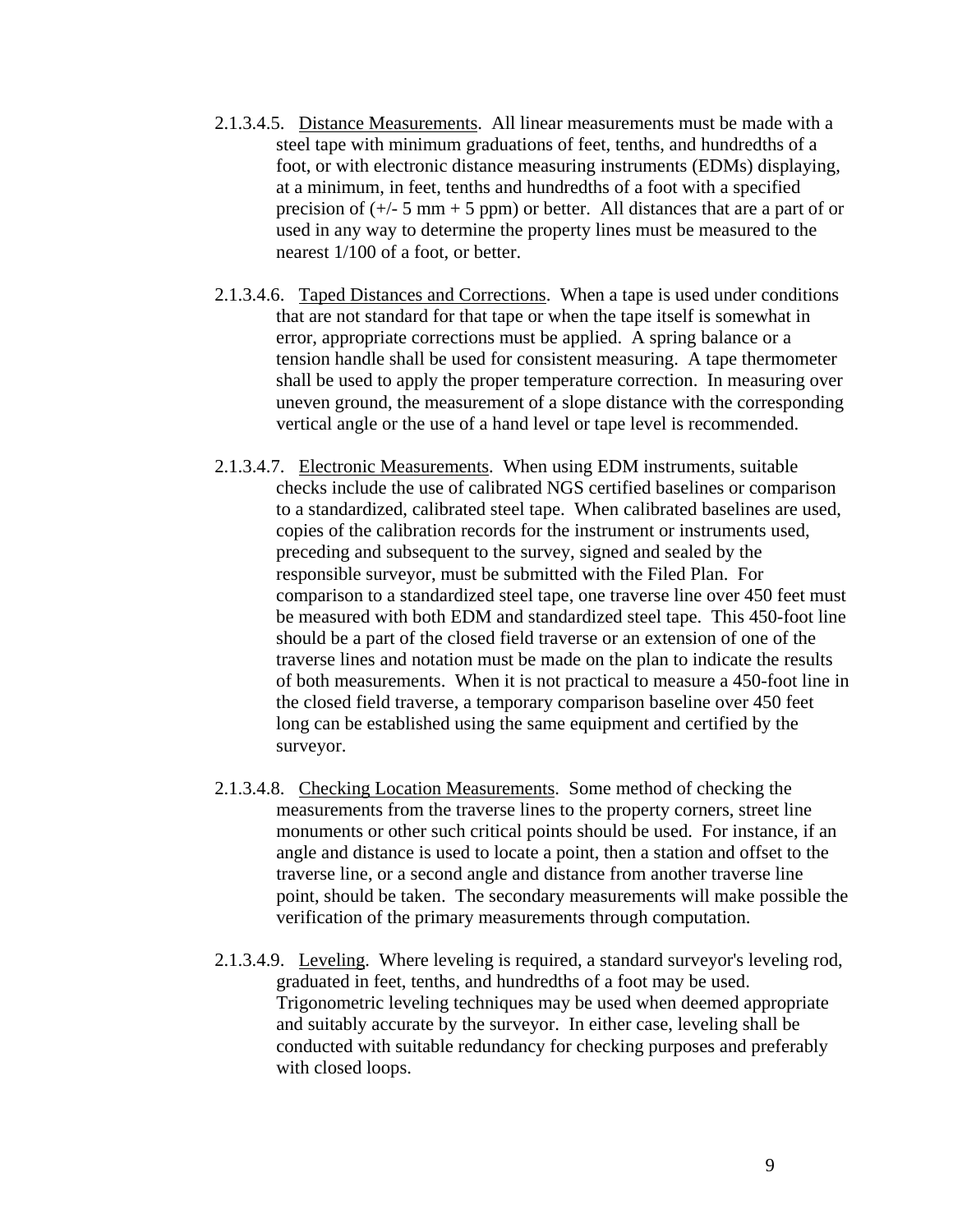#### <span id="page-16-0"></span>2.1.3.5.Monumentation

- 2.1.3.5.1. Monuments. Monuments may be either natural or artificial. A natural monument includes features such as trees, lakes, boulders, ledges, or the like. An artificial monument (or bound) is a man-made feature meant to perpetuate the location of a point, line or boundary, such as fences, stone walls, posts, stakes, stone monuments, or other physical objects placed in the ground intended to be boundary marks. Generally, natural monuments take precedence over those that are artificial.
- 2.1.3.5.2. Permanent Monument. A permanent monument is a monument that can reasonably be expected to remain stable for at least 20 years. It shall be made of durable material and of such nature so as to resist displacement or erosion. Stone or concrete monuments may be considered permanent monuments when they are at least 5 inches square on top and at least 3 feet long if set flush with the surface of the ground, otherwise longer. The bottom of the bound should always reach below the frost line. Drill holes, lead plugs, and disks set in ledge or large, stable rocks are usually permanent monuments. Iron pipes over 3 feet long may be considered permanent monuments when
	- a. a 3" diameter or larger pipe has a flange on the bottom and has been filled with concrete; or
	- b. when a pipe is set solidly in concrete.

Generally, monuments marking or referencing property lines and property corners, unless otherwise permitted herein, shall be permanent monuments.

- 2.1.3.5.3. Semi-Permanent Monument. Semi-permanent monuments are durable monuments that remain stable for several years. Although many iron pipes remain undisturbed for years, most are easily dislodged or removed. For this reason the Court views almost all iron pipes as semi-permanent. Semipermanent monuments include metal rods and pipes at least 3 feet long and spikes or large nails driven into solid pavement.
- 2.1.3.5.4. Particular Point on Monument. If the monument is stone or concrete, a drill hole or a cross cut should be placed in its top indicating the particular point of location. If it is not possible to make a definite point, the dimensional relation of the survey point or the property corner to some face and corner of the bound should be given.
- 2.1.3.5.5. Physical Identification of Monuments Property line points falling upon boulders or ledges should be monumented using a drill hole, a bolt of enduring metal, or a disk engraved with the name and/or registration number of the surveyor.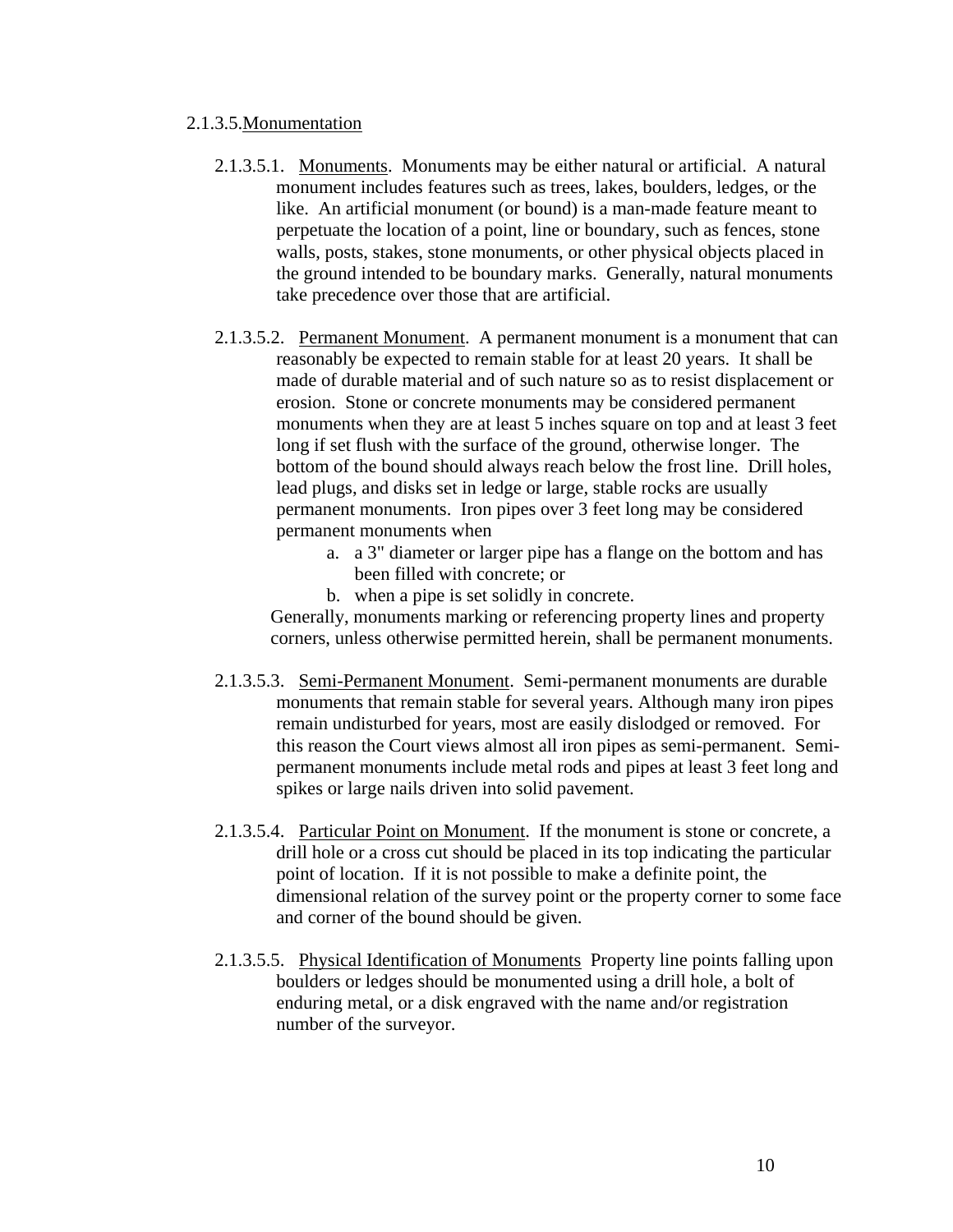- <span id="page-17-0"></span>2.1.3.5.6. Description of Monuments. The physical size and condition of each monument shown on the plan must be noted. An official "Land Court Monument" should be noted as being an "L.C.B." when the letters "LCB" or "Land Court" have been cast in the top.
- 2.1.3.5.7. Status of Monuments. The status of monuments must be noted on the plan. Full written descriptions of monuments are encouraged.
	- 2.1.3.5.7.1. When abbreviations are used one of the following notations shall be used:
		- a. A "found" monument ("FD") is a monument that was found and accurately located.
		- b. A "set" monument ("S") is a monument that was set by the surveyor as part of the current project.
		- c. A "disturbed" monument ("D") is a monument that was found and located by the surveyor but does not appear to be in its original location. A stone monument leaning or laying on the ground next to a hole are examples of "disturbed" monuments. The locations of these monuments should be considered suspect (if not erroneous) unless proven otherwise.
		- d. A "found-not-located" monument ("FNL") is a monument that was observed in the field but not accurately located.
		- e. A "not found" monument ("NF") is a monument that was known to exist in the past but could not be recovered after a physical search of its purported location.
		- f. A "record" monument ("R") is a physical monument that is referenced in instruments of record such as deeds and plans. A physical monument that was known to exist in the past based on recorded information but whose existence was not confirmed in the field is called a record monument. The term can also be applied to a non-physical monument such as abutter's property, street layout, contour or coordinate.
	- 2.1.3.5.7.2. The date that the surveyor determined the status of a monument must be noted on the plan. (For instance, Stone Monument: (S) 05/04/1990; (FD) 07/15/1995; (FD) 02/12/1997; (D) 06/12/1999; (NF) 09/10/2002.)
- 2.1.3.5.8. Traverse Points. Traverse points (or stations) should be permanent or semi-permanent points. Durable stakes with tacks or nails can be used for traverse points. Sufficient ties or other identification should fix such points so that they can be recovered to check any portion of the work before the survey is finished or to simplify the setting of such monuments as the Court may request.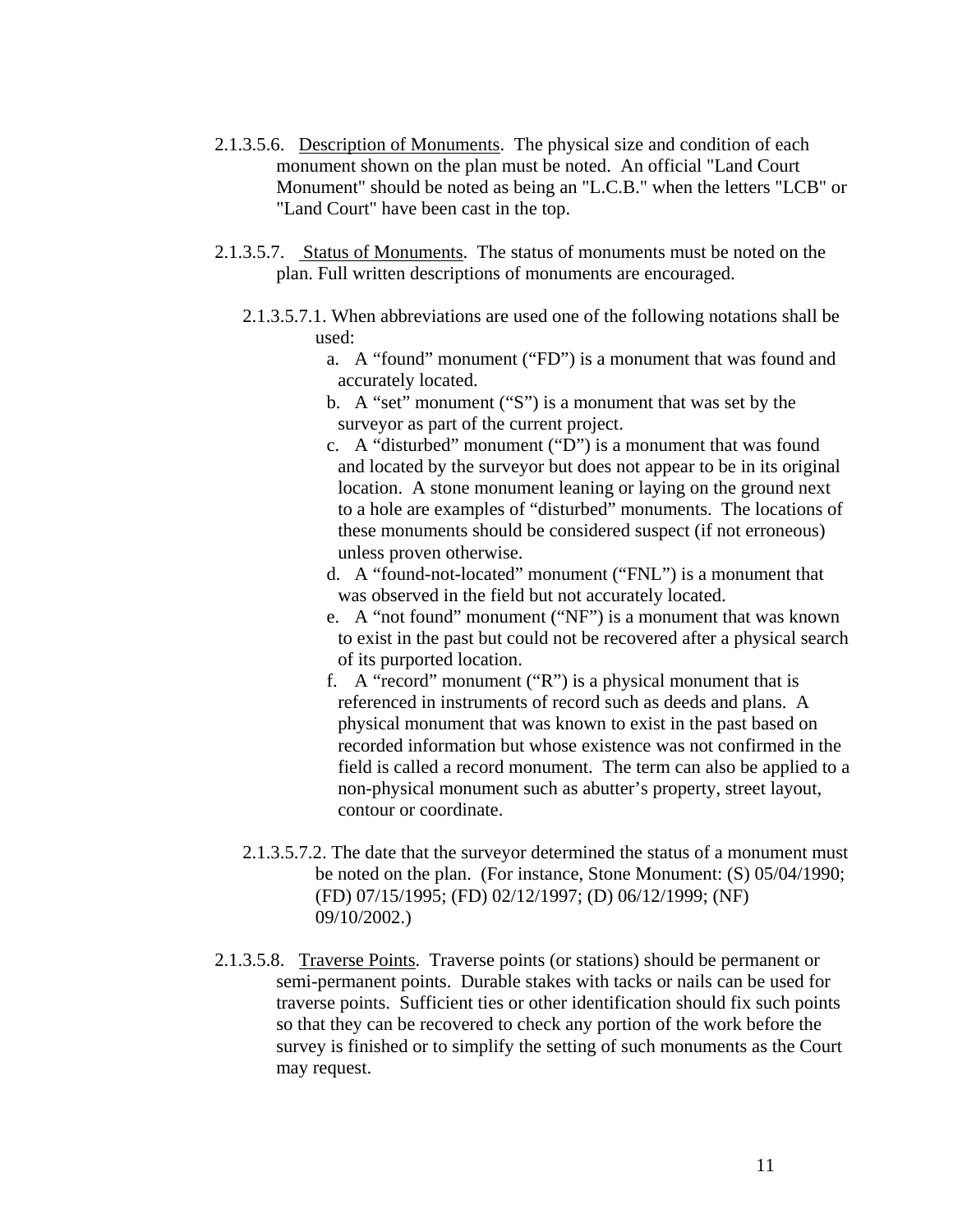- <span id="page-18-0"></span>2.1.3.5.9. Stone Walls. Because stone walls often mark property lines or evidence of property lines, they are important monuments to be located. The surveyor should take care to locate enough of the actual wall so that any lot calculations will be sufficiently accurate. Measurement intervals shall be controlled by the extent to which the wall deviates from a straight line. The locations of very crooked walls, or sections thereof, shall therefore require a greater number of locations than would relatively straight walls. In general, enough angle points should be located along the stone wall such that straight lines between adjacent points do not fall outside the width of the stone wall. In cases where the wall face, not the wall centerline, controls the location of a boundary, locations shall be made to the wall face. Drill holes, or permanent monuments shall be set along the length of the wall at intervals not exceeding 350 feet. (See also § 3.2.4. Stone Walls).
- 2.1.3.5.10. Lot Corners. Wherever physically possible, at least one corner on all lots shall be monumented with a permanent monument. The Survey Division may require more than one corner to be monumented. The surveyor should consult with the Survey Division to determine which corners are to be monumented or to request a waiver of this requirement.
- 2.1.3.5.11. Monuments Every 350 Feet. Wherever physically possible, permanent or semi-permanent monuments shall be located no more than 350 feet apart along the perimeter of the property lines. Three ties to each monument should be measured and shown on the plan or on an accompanying print or sketch.
- 2.1.3.5.12. Monuments at Water Boundaries. Where lines fixing the limit of registration run to a water boundary of any kind, permanent or semipermanent monuments must be found or set at some point on those lines near the water boundary.
- 2.1.3.5.13. Monuments on Original Complaint Registrations. Monuments required on Original Registration Plans must be set in accordance with the order for judgment before the Judgment Plan is prepared.
- 2.1.3.5.14. Monuments on Subsequent Divisions. Monuments required on Subsequent Division Plans must be set before the Survey Division approves the Plan and it is filed with the Court.
- 2.1.3.5.15. Monumenting Definitive Subdivisions. For Definitive Subdivisions, the number, type and location of monuments required for filing shall be determined at the pre-filing review.
- 2.1.3.5.16. Subsequent Notification of Monuments Set. After Judgment or after a Division Plan has been filed or sent to the Registry of Deeds and after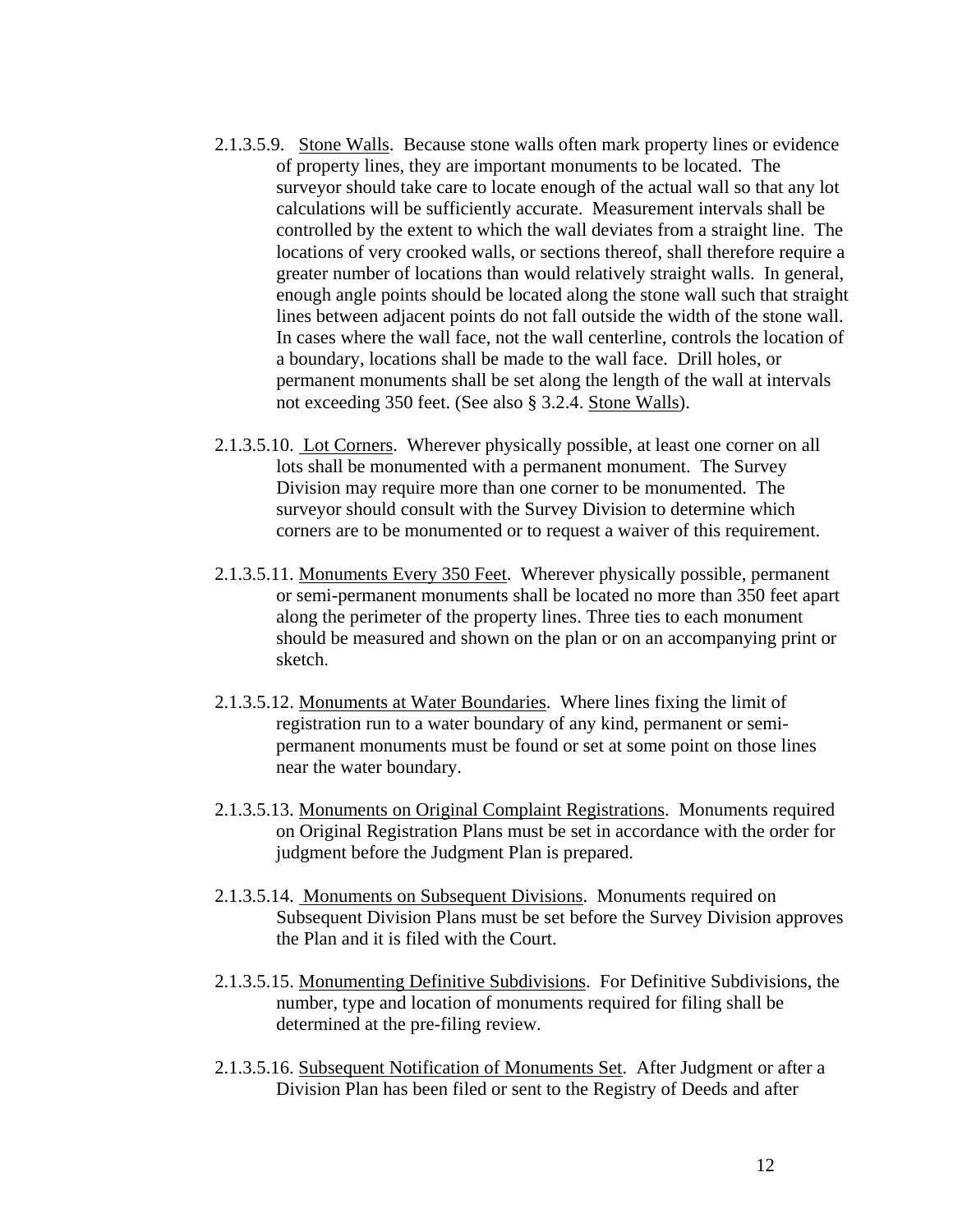<span id="page-19-0"></span>streets and lots have been monumented, notification shall be sent to the Survey Division, along with a plan showing the type and location of monuments set, so that they may be made a part of the record. The surveyor shall also include a statement certifying that the monuments have been set.

- 2.1.3.5.17. Elevation Monuments. Monuments with elevations (benchmarks) are required in those cases where the property lines are fixed as following a contour or tied to an elevation. The elevations shall, if reasonably practicable, be related to some established base such as NGVD29 or NAVD88. The elevations of a sufficient number of monuments shall be determined so that in the event some are destroyed others nearby may be utilized.
- 2.1.3.6. Municipal Boundaries. Municipal boundaries (including town, city, county, Registry of Deeds district and state lines) that cross or form a part of locus, or are referenced in a deed description must be shown with complete dimensions. The monuments fixing these boundaries must be located as part of the Land Court survey. Generally, municipal boundaries run straight from angle point to angle point.
	- 2.1.3.6.1. Road Stones. Although G.L. c. 42, §4 requires the erection of road stones where highways intersect town and city boundaries, these road stones should not be considered as being correctly placed on the municipal boundary unless found to be so by survey. Road stones on or near locus shall be located as part of the survey.

# 2.1.4. SURVEY ANALYSIS AND COMPUTATION

#### 2.1.4.1.Computations

- 2.1.4.1.1. Rectangular Coordinates Mandatory. Rectangular coordinates shall be used in all cases. For new registrations where the area of the parcel to be surveyed is 100 acres or more, the rectangular coordinate system shall be based on the Massachusetts Coordinate System using survey techniques that will result in a degree of precision consistent with this manual. A copy of the field notes documenting such methods shall be submitted with the plan.
- 2.1.4.1.2. Property Line Directions. Property line directions shall be specified by the use of either bearings or azimuths.
	- 1. If the area of the parcel to be surveyed is 100 acres or more:
		- a. For new registrations, the property line directions shall be based on the Massachusetts Coordinate System (see § 2.1.4.1.1).
		- b. For existing registrations, the property line directions shall be those already established. However, the survey shall also be tied into the Massachusetts Coordinate System as specified in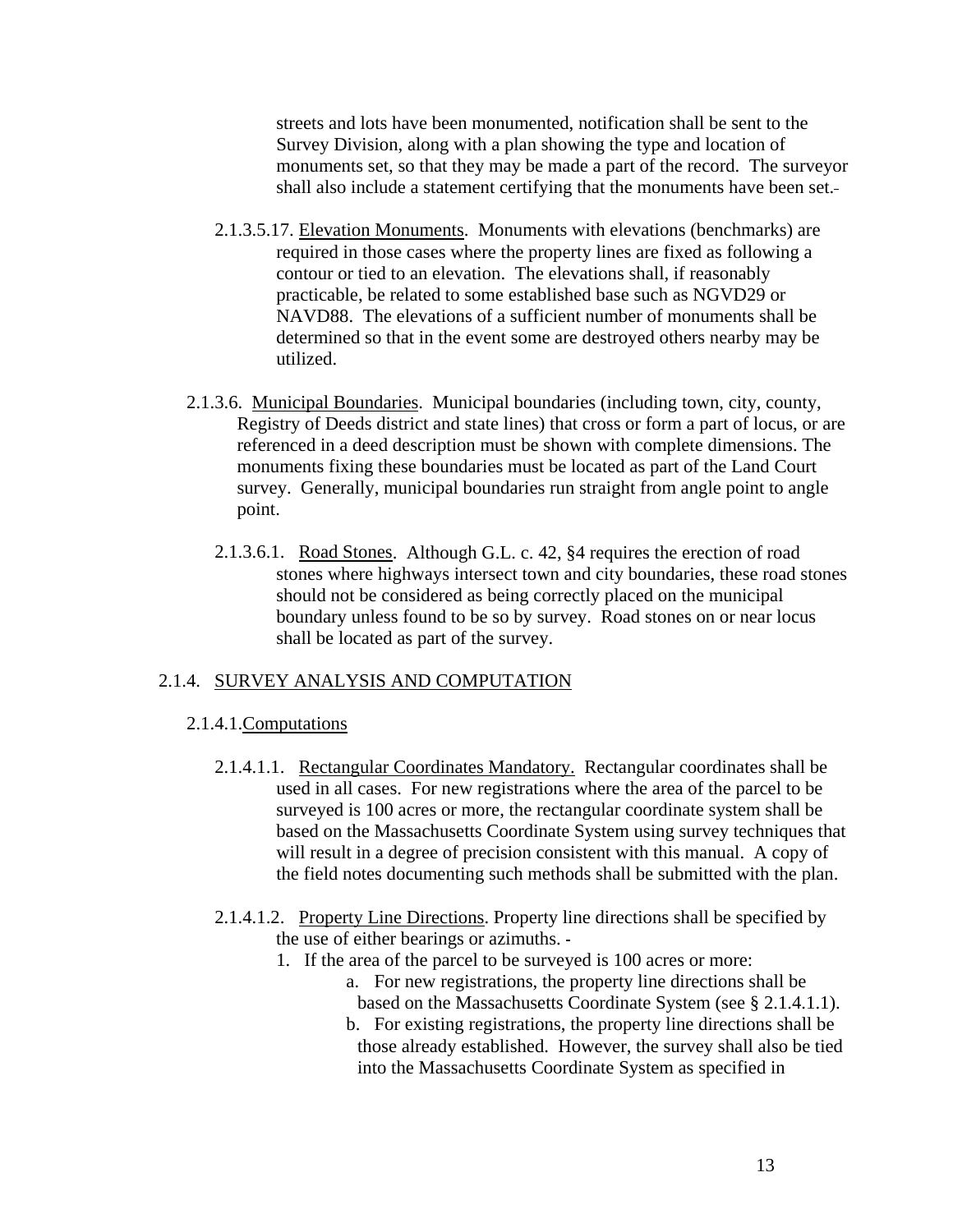§2.1.4.1.1. The difference in the directions between the two systems shall be noted on the plan.

- <span id="page-20-0"></span>2. If the area of the parcel to be surveyed is less than 100 acres:
	- a. For new registrations in which:
		- i. a common boundary line is shared with an existing registered parcel, the property line directions of the existing registered parcel shall be used.
		- ii. only one existing judgment plan is located within 500 feet of locus, the property line directions of the said existing judgment plan shall be used.
		- iii. more than one existing judgment plan is located within 500 feet of locus, the property line directions of one of the existing judgment plans shall be used. The difference between the property line directions of the other judgment plans shall be noted on the locus plan.
		- iv. none of the above apply, then the property line directions shall be either true North, grid North or magnetic North.
	- b. For existing registrations, the property line directions shall be those already established.
	- c. It is suggested in all cases that the survey be tied into the Massachusetts Coordinate System as specified in § 2.1.4.1.1 and the difference between the Massachusetts Coordinate System and the locus system be noted on the plan.
- 2.1.4.1.3. Closed Field Traverse Analysis. Before the angles have been adjusted, all closed field traverses shall yield a minimum precision of 1 part in 15,000. Closed field traverses shall be adjusted by an appropriate method, e.g. compass rule or least squares.
- 2.1.4.1.4. Review of Closed Field Traverse Measurements. If the precision ratio is not within the prescribed limits, a review of the fieldwork should be made and questionable angles and/or distances remeasured.
- 2.1.4.1.5. Adjustment of Closed Field Traverse. Land surveyors shall exercise their professional judgment as to whether an error should be distributed proportionately or applied to some particular part of the closed field traverse.
- 2.1.4.1.6. Supplementary Calculations. The locations of the property corners, the application of any record deed dimensions and the computation of any new lot lines shall be mathematically tied to a closed field traverse.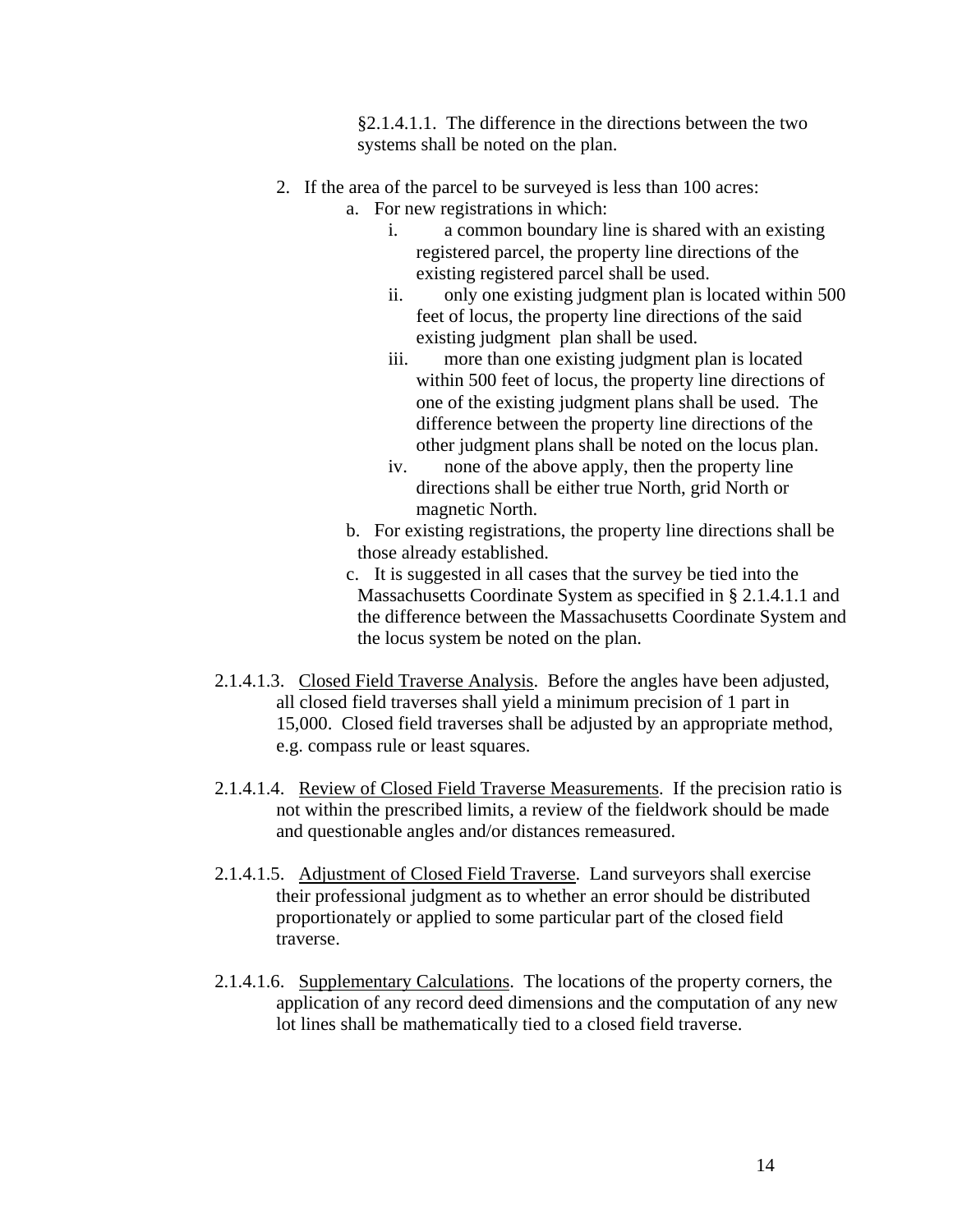- <span id="page-21-0"></span>2.1.4.1.7. Form of Traverse Tables. Traverse tables showing unadjusted and adjusted data may be printed on separate sheets 8 ½ inches by 11 inches in size, or may be drafted on the plan itself. The tables shall identify the person performing the computations, the plaintiff and the case/plan number, the date of the computation, bearings, distances and coordinates and area in square feet and acres, all signed and sealed by the responsible surveyor.
- 2.1.4.1.8. Supplemental Supporting Data. Computation tables showing property line closures shall be filed with every plan. Where irregular lines, such as water lines, make this impossible, a combination of property lines and tie lines shall be filed. Where a development of streets and lots is involved, closure tables for the perimeter of locus, each block of lots, each lot and the streets must also be filed. Such closure calculations shall be generated by using the bearings and distances of tangent lines, bearings of radial lines and/or chords of non-tangent curves that are actually drafted on the plan and not by simply inversing by coordinates. Computation tables must also show a check of curve data (delta angle, radius and arc length). A coordinate list of all property corners, monuments found and closed field traverse corners with a legible copy of the worksheet showing the location of each coordinate shall be submitted. All such data shall be signed and sealed by the responsible surveyor.
- 2.1.4.2.Boundary Determination. Generally accepted rules of construction for the interpretation of deeds and other instruments conveying title should be followed when determining property lines for registered land.
	- 2.1.4.2.1. Order of Importance. In general, descriptive elements referenced in deeds ("calls") when confirmed by an on the ground survey, are given weight in the order set forth below:
		- a. Senior rights (a superior right or claim such as a prior conveyance)
		- b. Natural monuments (streams, boulders, etc.)
		- c. Artificial monuments (stone monuments, drill holes, pipes, buildings, etc.)
		- d. Record monuments (non-physical monuments), including abutter's boundaries and layouts of streets and ways
		- e. Bearings (courses)
		- f. Distances
		- g. Massachusetts Coordinate System coordinates (G.L. c. 97, § 17)
		- h. Area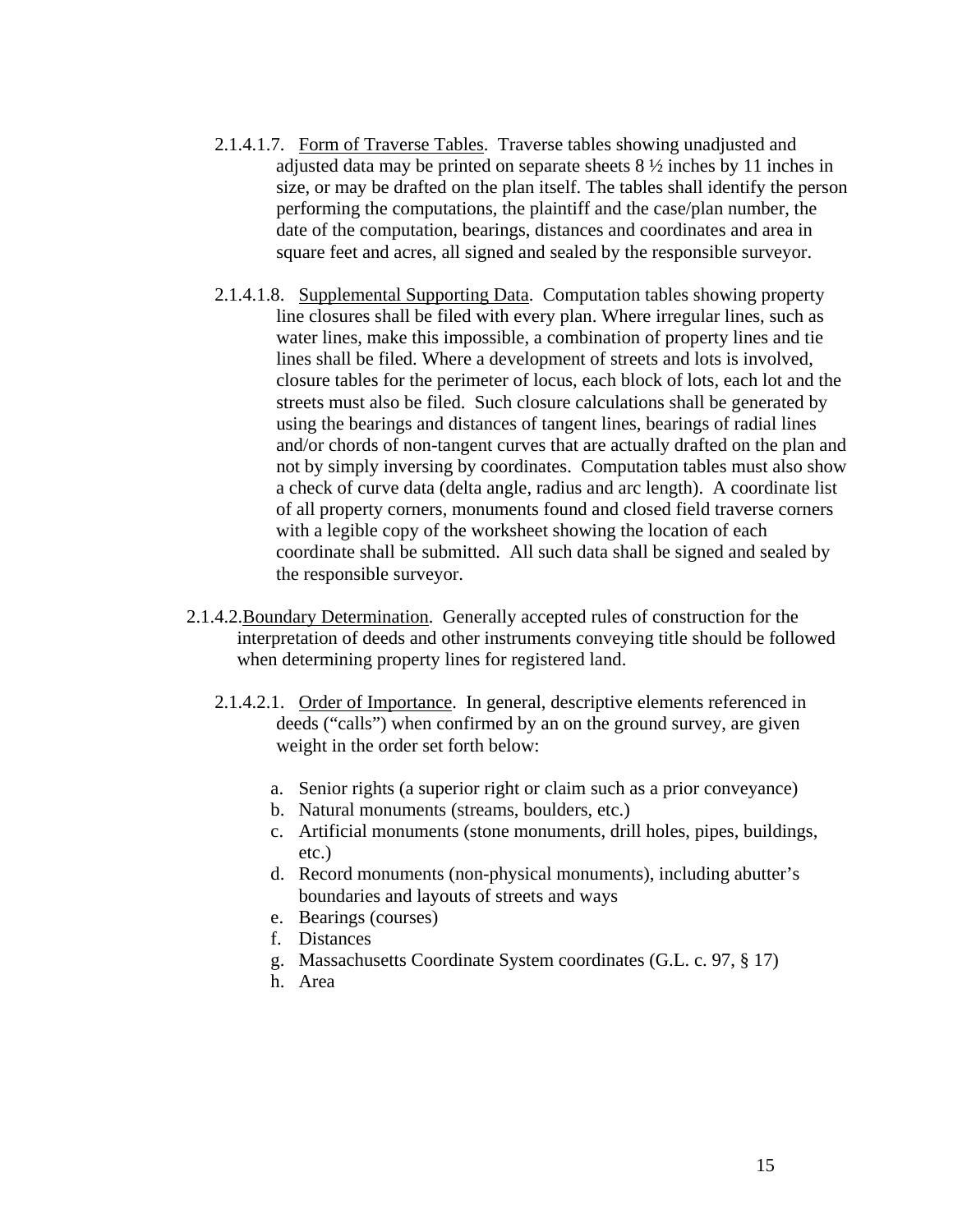- <span id="page-22-0"></span>2.1.4.2.2. General Rules of Construction. The order of importance listed above must be applied consistent with the basic principles for interpreting deeds and determining property lines. The following is a partial list of these principles.
	- a. The intent of the grantor, as expressed in the deed, must be ascertained, whenever possible.
	- b. The deed should be construed as a whole instrument, with meaning given to each part.
	- c. Reference to another instrument or plan incorporates that document into the description in its entirety.
	- d. Obvious errors in the description are to be ignored.
	- e. A specific description controls over a general description.
	- f. The words "more or less" diminish the value of a call.

#### 2.1.4.3.Streets and Ways

- 2.1.4.3.1. Definition of Way. The word "way" as used herein includes all highways, boulevards, avenues, roads, streets, paper streets, traveled ways, cart paths, etc., whether public or private, constructed or not, in use or not, existing physically on the ground or legally of record.
- 2.1.4.3.2. Bounded on a Way. At common law the word "by" has been interpreted as including the fee in the way abutting a parcel, and the words "by the line of" and other similar phrases have been interpreted as excluding the fee in a way abutting a parcel. The common law principle was codified by G. L. c. 183, § 58 (the so-called Derelict Fee Statute), which creates a rebutable presumption as to the fee in a way, water course or monument abutting a parcel. The statute applies to all instruments executed on or after January 1, 1972 and to instruments executed prior to that date on the recorded land side. The statute does not apply to registered land instruments executed prior to January 1, 1972 where the land has been registered or confirmed before that date.
- 2.1.4.3.3. Status and Width. The legal status (public or private) and the width (fixed or variable) of all ways must be determined.
- 2.1.4.3.4. Public Street Line Law. When the lines of the ways in cities and towns are not well defined on the ground, recourse may be had to the provisions of G.L. c. 86, § 2.
- 2.1.4.3.5. Public and Private Portions of Way. When a way is partially public and partially private, the line separating the public portion and the private portion of the way must be located and tied to locus.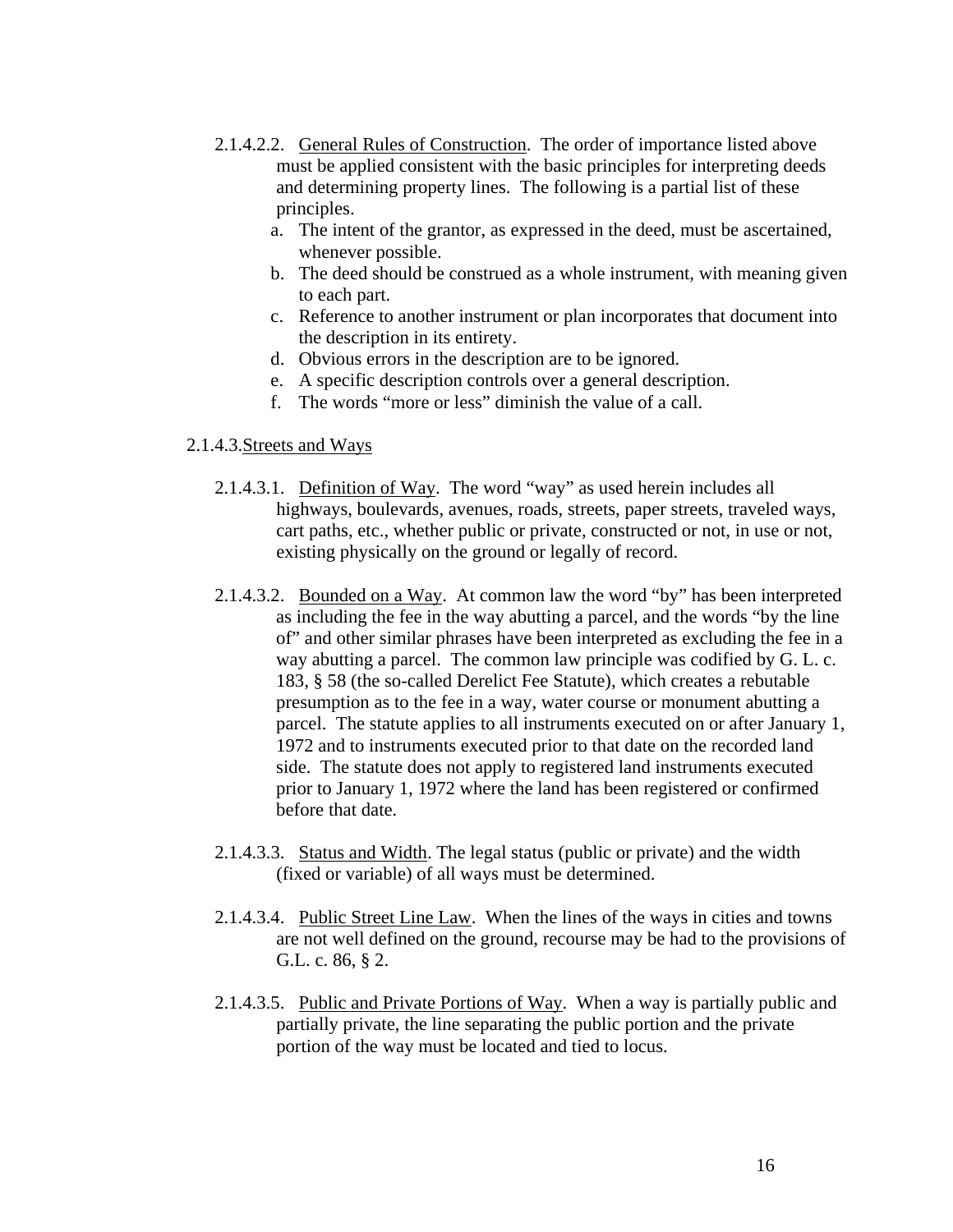- <span id="page-23-0"></span>2.1.4.3.6. Ways Dividing Land Into Lots. Where any public way or any well constructed and defined private way runs through locus, the land on either side thereof shall be considered separate lots when required by the local planning board as a condition of approval or endorsement. When not so required by the planning board, a plan may be filed showing a single lot crossed by a way depicted by dashed lines where the landowner holds title to the fee of the way as well as the land on each side of that way.
- 2.1.4.3.7. Denying Legality of Ways. If the legal existence of a way upon or crossing locus and rights of any party thereto are being denied in the complaint filed with the Court, then said way may be labeled "approximate location" and its location plotted upon the plan from the best information available. The exact location will be required if the Court determines that locus is subject to the existence of the way.
- 2.1.4.3.8. Way to be Bounded. In the absence of satisfactory existing monuments to fix ways upon the ground, the surveyor must place enough permanent monuments to hold the lines connecting private and public ways. When locus bounds on a private way, and that private way originates in a public way that has been monumented, the survey shall be extended to include public way monuments within 500 feet of locus.
- 2.1.4.3.9. Post-Judgment Plan Street Line Alterations. When a street line affecting registered land being subdivided has been altered by an eminent domain taking or otherwise since the issuance of the last Judgment Plan, the new street line will lie either within or beyond the registered locus. (See § 2.1.2.4.4)
	- a. When the new street line lies within locus, the new street shall be located as monumented and the lot dimensioned to the sideline of the new street. The old street line should either be shown with dashed lines and the mathematical relationship between the old and new street lines given, or the mathematical relationship between the old and new street lines must be provided on a worksheet or on the Filed Plan itself.
	- b. When the new street line lies outside of locus, within or beyond the old street, and the registered lot owner does not own any of the former street, the old street line shall be used for dimensioning.
	- c. When the new street line lies outside of locus, within or beyond the old street, and ownership permits,
		- 1. the lot may be dimensioned to the sideline of the new street and an S-Petition filed to eliminate the old street; or
		- 2. the old street may be used for dimensioning.
	- d. The old and new streets should be labeled in a way that differentiates them. (For example, the new street could be called "Center Street" and the old street called "Old Center Street").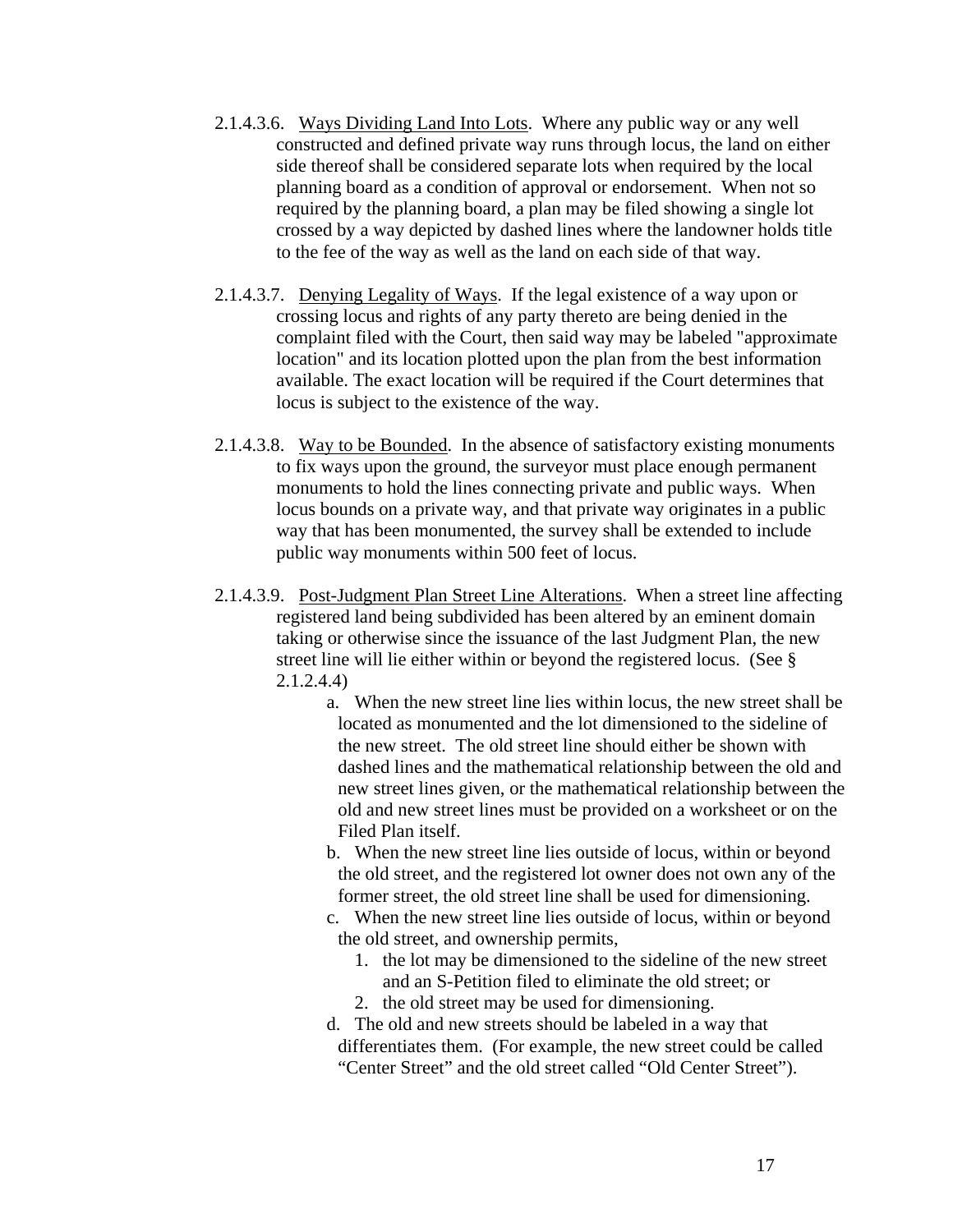- <span id="page-24-0"></span>2.1.4.3.10. Determination of Lines of Private Way. Upon request of the plaintiff, the exact location of the whole of a private way, or a part thereof, may be determined by the Court, as with a claim of appurtenant rights over the private way from locus to the public way. All of the lines to be so determined must be fixed by survey and mathematics in the same manner as the property lines of locus.
- 2.1.4.3.11. Legal Determination of Approximate Location of Private Way. Upon request of the plaintiff, the Court may determine the approximate location of a private way extending from locus to a public way. If so, then all lines thereof must be approximately located and the location plotted to scale on the plan filed with the Court. In some instances, maps, atlases or other surveys of public record may show such approximate locations. If so, said data may be adopted provided the source of the information is indicated on the plan.

# 2.1.4.4.Railroads

- 2.1.4.4.1. Location of Railroad. When locus bounds on or is intersected by a railroad, the sidelines of the railroad shall be accurately determined.
- 2.1.4.4.2. Data Controlling Railroad Lines. The data for railroad lines may be obtained from the engineering departments of the respective railroad corporations or the Massachusetts Bay Transportation Authority. The plan being prepared should be submitted to the engineering department having jurisdiction for its review before being filed with the Court.
- 2.1.4.4.3. Location of Monuments. The monuments establishing the baseline or sideline of a railroad shall be located from the closed field traverse lines.
- 2.1.4.4.4. Fixing the Side Line. The sideline location of the railroad may be fixed from the base line thus surveyed by using the base line stations and offsets as shown on the railroad location plans or valuation plans.
- 2.1.4.5.Abutting or Nearby Registered Land
	- 2.1.4.5.1. Plan to Identify Prior Registrations. Where registered land abuts locus, the number of the Land Court Case, the name of the present owner of such abutting registered land, and the number of the outstanding Certificate of Title shall be placed on the plan.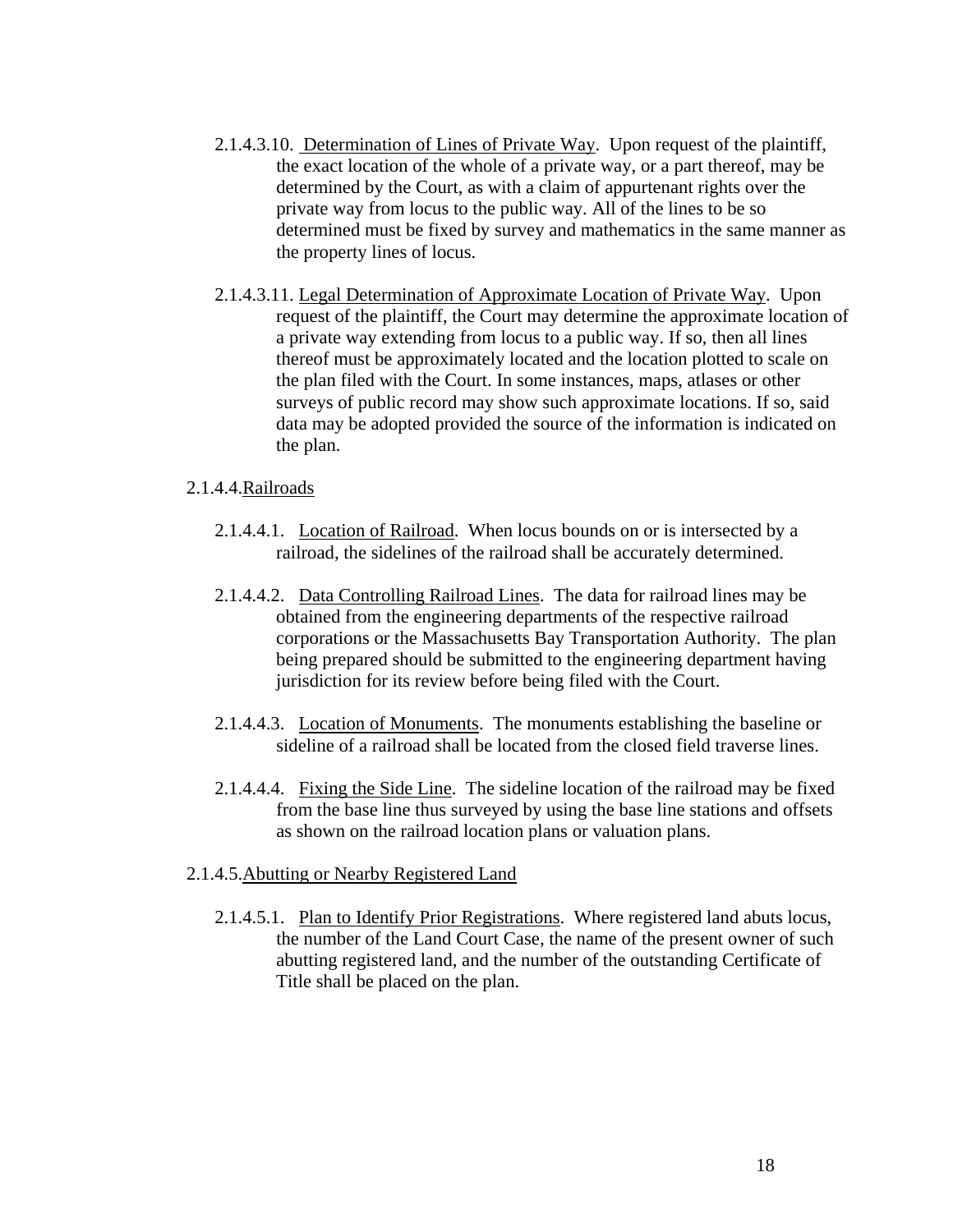<span id="page-25-0"></span>2.1.4.5.2. Plan to Identify Prior Confirmations. Where confirmed land abuts locus, the number of the Land Court Case, the name of the present owner of such abutting confirmed land, and the original book and page reference of the recorded judgment of confirmation shall be placed on the plan. Instructions from the Survey Division should be sought whenever a survey seeks to alter the boundaries of a prior confirmation plan.

# 2.1.4.6.Water Boundaries

- 2.1.4.6.1. Great or Private Ponds. All ponds and lakes shall be determined to be either "Great Ponds" or private ponds. The limit of private ownership of land abutting Great Ponds extends to the low water mark in its natural state.
- 2.1.4.6.2. Determination of Boundaries of Flats. For surveys performed in conjunction with complaints filed under G.L. c. 240, §§ 19 through 26 for the settlement of boundaries and determination of the lines and boundaries within or over the flats or foreshore, supplemental data may be necessary. A conference with the Survey Division should be arranged prior to the preparation of any plan for the determination of boundaries of flats or lines over the foreshore.

#### 2.1.4.7.Town, County, State and Registry of Deeds District Lines

- 2.1.4.7.1. Changes. Since the publication of the city and town boundary atlases in the early twentieth century, many changes in city and town lines have been made by acts of the Legislature, which should be consulted where applicable.
- 2.1.4.7.2. County and Registry of Deeds District Lines. Selected city and town boundaries and associated data also define county, state and Registry of Deeds district lines. When they are also Registry of Deeds district lines, city or town lines shall be precisely located and dimensioned as property lines. If locus lies on both sides thereof, said line shall be made the division line between separately dimensioned parcels on each side of it. In such situations a Land Court Plan of each parcel is filed in the Registry of Deeds district in which that parcel is situated.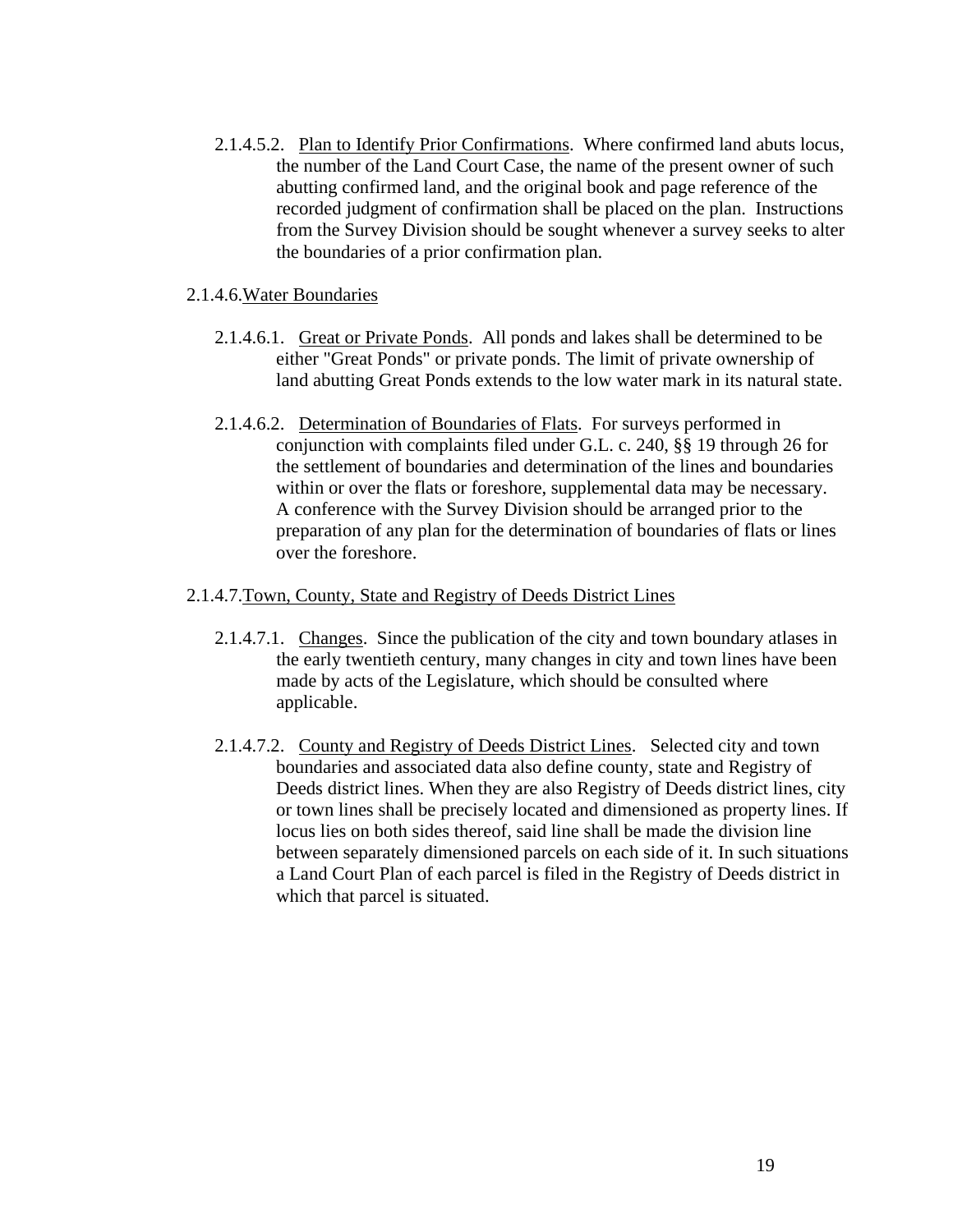# <span id="page-26-0"></span>2.1.5. DRAFTING REQUIREMENTS FOR ALL PLANS

- 2.1.5.1.Media. Every plan presented pursuant to these instructions shall be on nonerasable media of durable material (anticipated life span exceeding 100 years under normal storage conditions) that readily accepts permanent black ink and upon which alterations of the plan are readily discernable. Such media must be widely available in roll stock and 24 inch by 36 inch sheet formats. In addition, if a DXF file, DWG drawing, PDF file or some other computer digital format approved by the Chief Surveyor is available, it should accompany the plan for filing. The Survey Division should be consulted relative to choice of media.
- 2.1.5.2.Plan Sheet Size. Plan sheet sizes shall be 18 inches by 24 inches or 24 inches by 36 inches.
- 2.1.5.3.Parcel Highlight. The inside of the perimeter of each parcel or group of contiguous parcels or lots shall be highlighted with green tint.
- 2.1.5.4.Plan Title. The plan title must state the name of the city or town in which the land is located, the street address, the name and full business address of the surveying firm, corporation or partnership that prepared the plan including zip code, telephone number with area code, the name of the responsible surveyor, and if not an employee of the surveying firm, corporation, or partnership, then the full business address, including zip code and telephone number with area code, of the responsible surveyor, and the date of the plan.
- 2.1.5.5.Border. There shall be a border on each plan sheet located at least 3/4 inches from each edge of the plan, and no numbers or letters shall be placed in the border.
- 2.1.5.6.Plan Sheet Orientation. The property shall be oriented upon the plan so that the north point heads in a general way toward the top of the sheet. It is preferable that it head directly up the sheet or up and to the left somewhat.
- 2.1.5.7.Lettering. All plans should be lettered so that they may be read from the bottom and right side only. The lettering of the property line dimensions, the abutting owners, and the street should be large enough to be appropriately prominent.
- 2.1.5.8.Scales. The plan scale, in feet to an inch, must be such as to clearly show all necessary data. Scales of 5, 10, 20, 30, 40, 50, 60, 80, 100, 120, 150, 160 and 200 are suggested. A bar scale must also be shown.
- 2.1.5.9.North Point. The north point must be consistent with the bearing or azimuth system used.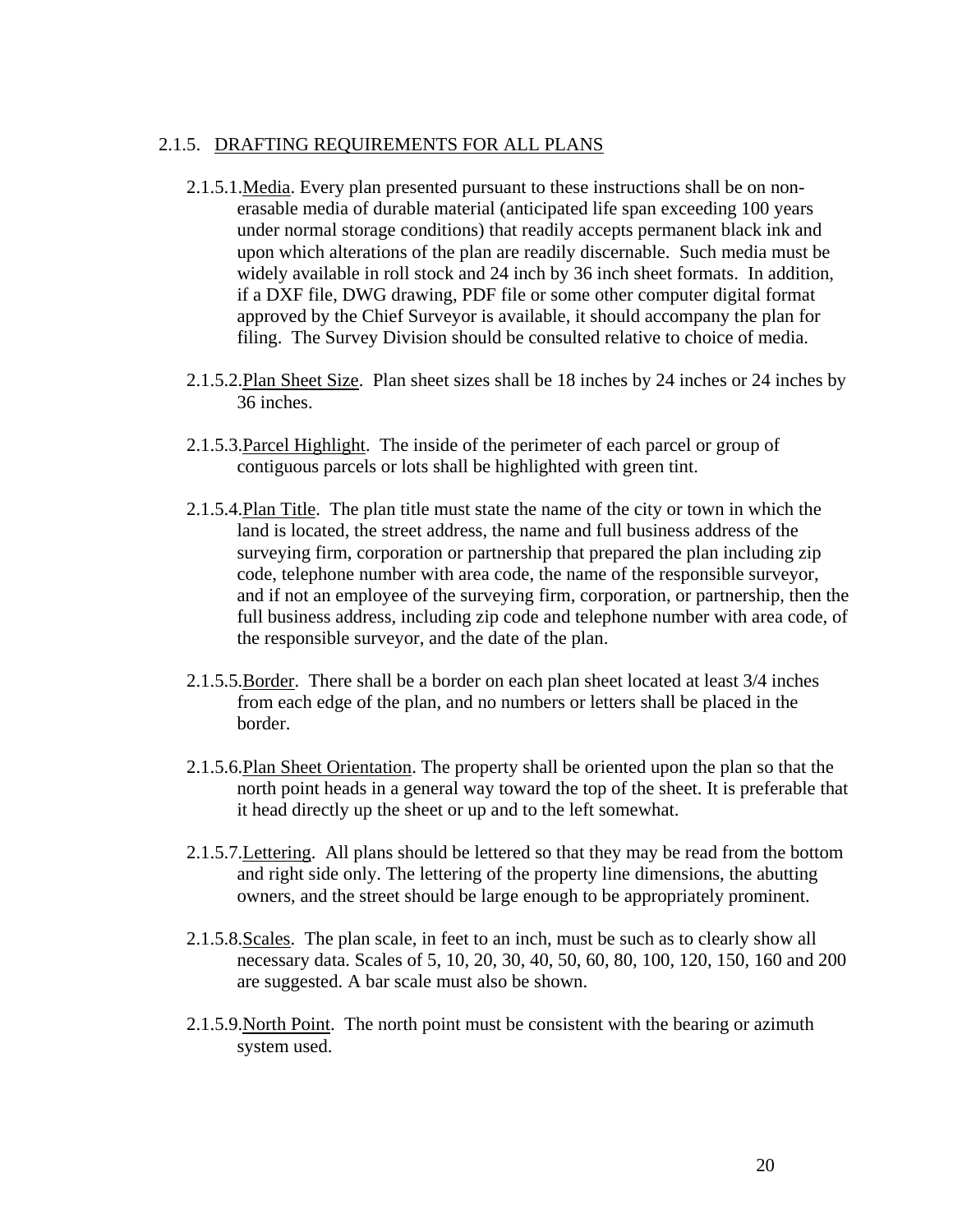- <span id="page-27-0"></span>2.1.5.10. Key Sheet. A Key Sheet is required if there is more than one sheet to a plan. The size and plan date for each sheet, including the Key Sheet, must be the same. The Key Sheet must show, at a minimum, the perimeter of the lot(s), lot numbers, street names, abutters, adjoining registered land, easements, north point and sheet reference for lot detail data.
- 2.1.5.11. Multiple Sheets. All sheets except the Key Sheet shall be drafted at the same scale and contain identical information in the title block.
- 2.1.5.12. Locus Map. A locus map shall be shown on the plan (if more than one sheet, it shall be shown on the Key Sheet).
- 2.1.5.13. Legend. All plans must have a legend. Plan symbols, line types and abbreviations shall be defined in the legend. Typical abbreviations such as "c.b.": corner board, "br": brick, "st. fdn.": stone foundation, "d.h.": drillhole, "spk. in bulkhead," "I.P.": iron pipe, "I.R.": iron rod, etc. can be defined here.
- 2.1.5.14. Use of Monuments Marking Ways Monument Identification. All monuments defining ways must be identified in the legend by the type of monument and the type of survey point located on it. (See § 2.1.3.5.7.)
- 2.1.5.15. Monuments Noted on Plan. The status of monuments as described in § 2.1.3.5.7 and those monuments that are "held" shall be so labeled on the Plan.
- 2.1.5.16. Site Location with Respect to Public Streets. The plan should show the nearest intersecting streets between which locus lies, and/or give the approximate distances from locus to those streets.
- 2.1.5.17. Lot Dimensions. Complete dimensions (directions, distances and areas) must be shown for each lot. If a boundary line is an irregular line, the area may be scaled. Tie courses shall be used to complete mathematical lot closures. There may be any number of lots to a sheet, but each lot must be completely shown to scale and fully dimensioned on a single sheet. A lot that cannot be fully shown on one sheet must be shown on the Key Sheet with the overall perimeter distances. The detailed dimensions of such a lot can be shown on the individual sheets.
- 2.1.5.18. Foreshortening and Distortion Prohibited. The perimeter of each lot must be plotted to scale. It must not be foreshortened or distorted. Although there may be more than one sheet to a plan, and any convenient number of lots to a sheet, the complete perimeter of each lot shall be on one sheet. Complicated details may be plotted at a larger scale on a detail sketch that is either put on the plan sheet with the locus perimeter or upon another plan sheet.
- 2.1.5.19. Lot Numbering. Lots created on Land Court Plans are numbered consecutively. On subsequent plans the surveyor may either continue the Land Court numbering or designate the lots differently (letters, assessor parcels, etc.).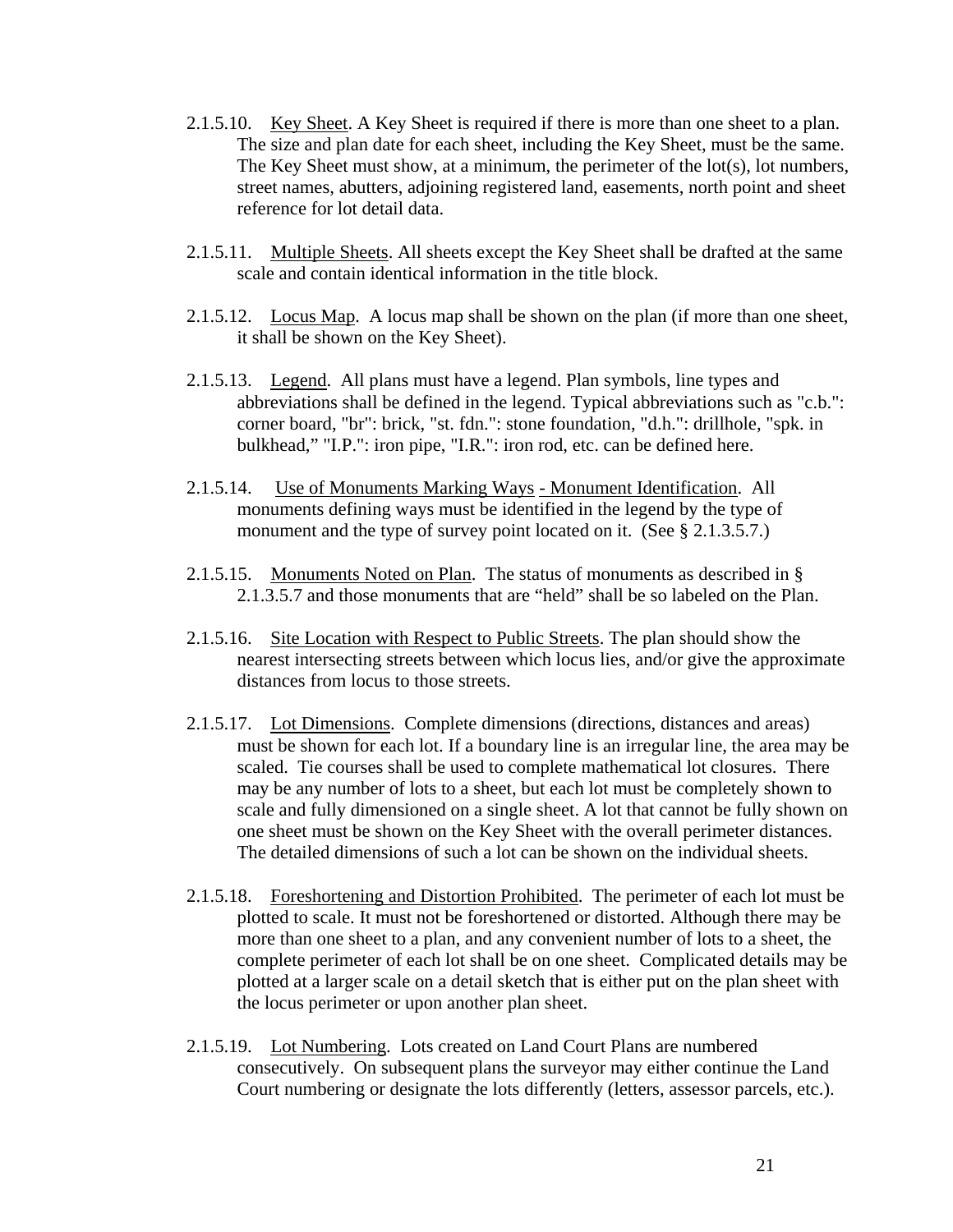<span id="page-28-0"></span>The Survey Division, when necessary, will change the surveyor's lot designation and assign the consecutive lot numbers when the Division Plan is filed. If the owner intends to separately convey the fee in the way (e.g. to a homeowner's association or municipality), the way must be fully dimensioned and shown as a separate lot. Where the plan filed with an original complaint covers more than one lot, each lot shall be given consecutive Arabic numerals, beginning with the number 1. Any Division Plans in the same case shall extend this numbering system. Call the Survey Division if there is any doubt as to which number to begin with on any particular Division Plan. The Survey Division will assign Lot numbers when the Division Plan is filed.

- 2.1.5.20. Ways to be Shown. Any way abutting locus that exists either in the record title or upon the ground must be shown on the plan. The latest street lines established by any public authority must be shown.
- 2.1.5.21. Public or Private Ways. The status of a way and its name must be shown on the plan as: "Morse (Public) Street" or "Morse (Private) Street." The plan must indicate which governmental agency created the public way, for example, "Town Highway, "City Highway" or "State Highway" or "Metropolitan District Commission."
- 2.1.5.22. Street Widths. Street widths and the initial points controlling street lines, as well as sufficient monuments for the purpose of fixing locus therefrom must be shown. If the width is indefinite and varied, the surveyor must show the width as "variable" and utilize her best judgment to locate approximately the sideline of the way opposite locus, based on the physical facts on the ground such as walls, fences, etc., or some record information.
- 2.1.5.23. Street Dimensions. The complete dimensions of all ways, including all curve functions (delta angle, radius, and arc length) and sufficient data to tie together opposite corner curves and street angles, especially at intersections, shall be shown. Non-tangent curves shall be labeled as such with both radial bearings shown.
- 2.1.5.24. Limit of Public Way. If relevant, the line separating the public and private portion of the way must be shown.
- 2.1.5.25. Claimed Appurtenant Rights. All claimed appurtenant rights must be shown with no foreshortening permitted. All claimed appurtenant rights shall be adequately dimensioned to allow its location to be reproduced on the ground.
- 2.1.5.26. Line and Point Descriptions. Every plan must plainly indicate the manner in which the corner, property line or reference point is marked upon the ground. Certain lines must be described by a notation as well as indicated by drafting techniques. Expressions like "line through middle of (thickness of wall) brick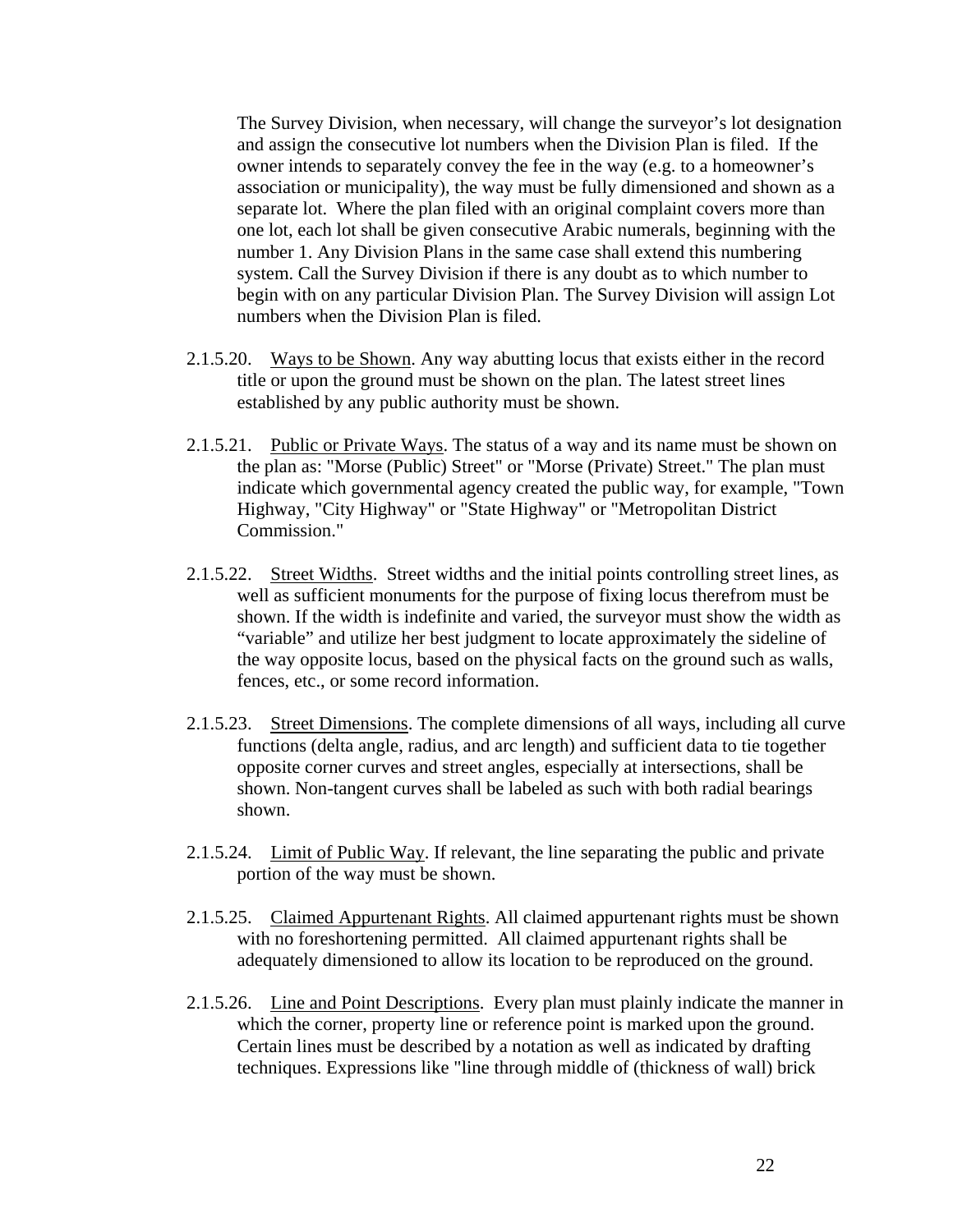wall," "line between walls of brick buildings" and "face of brick wall on line" are typical of such notations.

- <span id="page-29-0"></span>2.1.5.27. Physical Evidence of Title. All fences, walls, ridges, monuments, etc., whether permanent or semi-permanent, natural or man-made, that may be considered by the Court as evidence of the boundary line must be shown. Monuments held shall be labeled as such on the plan.
- 2.1.5.28. Record Easements. All record easements located on locus, including "paper" easements where there is no physical evidence of construction or use, must be shown and identified by appropriate recording information (book and page, document number, etc.)
- 2.1.5.29. Proposed Easements. The surveyor may show the layout of proposed easements, such as proposed drainage and utility easements, by using the word "proposed" or the symbol " $\mathbb{P}$ " immediately following the name of the easement and providing the following notation on the plan: " $\mathcal{P}$  denotes easement not created by grant or reservation as of the date of this plan". (Examples: "Drainage Easement  $\mathbf{P}$  " or "Utility Easement #10  $\mathbf{P}$  ").
- 2.1.5.30. Precision, Linear Error of Closure, Directional Error of Closure and Accuracy. Each plan must clearly note the precision, linear error of closure, directional error of closure of the unadjusted field survey traverse, and accuracy of the EDM.
- 2.1.5.31. Measurement Identification. On all lines measured with EDM, the distances on the plan shall be noted (EDM). On all lines measured with standardized tape, the distances on the plan shall be noted (T).
- 2.1.5.32. Label Topography. When difficult terrain conditions are encountered, notations on the plan such as "heavily wooded," "swamps," "underwater," "precipice", etc., are helpful to the Court.
- 2.1.5.33. Buildings. All buildings within 10 feet of locus or within 10 feet of interior easement lines, and all buildings useful to establish property lines or interior easement lines must be shown. Where available, street address numbers shall be shown for such buildings. See § 2.1.3.1.6.
- 2.1.5.34. Water Courses and Water Lines. All record and existing watercourses and water lines useful in establishing boundary and easement lines must be shown. Other data to be included are the name of the water course, if available, the direction of flow, date of field location, or if a record location, a plan reference and plan date or date of survey, if known. All tidal waters shall be designated as "tidal" and direction of ebb and flow (flood) shall be shown.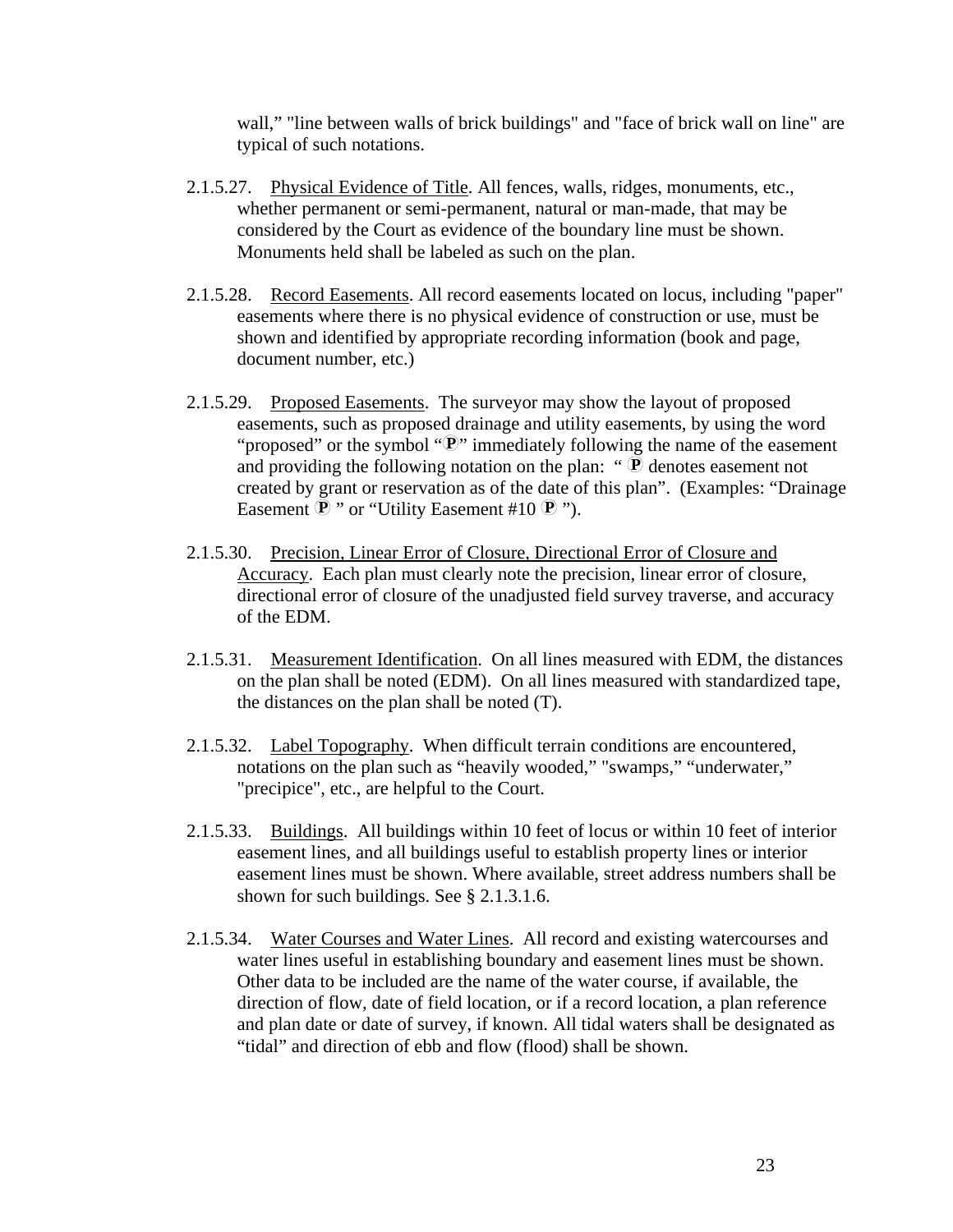<span id="page-30-0"></span>2.1.5.35. Established Control. When the survey ties into existing control data (i.e. Mass. State Plane Coordinates, NAVD, or World Datum) the plan must contain a description of the control points used and the value of the Combined Scale Factor.

# 2.1.6. CERTIFICATIONS

- 2.1.6.1.Seal of Land Surveyor. Each plan must be stamped with the seal of the surveyor who certifies that the plan was made in accordance with these Land Court Instructions. The surveyor's registration number must clearly be shown on the seal or must be clearly shown on the plan near the seal. The seal is required under G.L. c. 112 §§ 81D-81T.
- 2.1.6.2. Out of State Land Surveyor. When the responsible surveyor is not registered in the Commonwealth of Massachusetts, but is registered in another state, submitted plans may be accepted provided a proper temporary permit allowing the surveyor to practice surveying within the Commonwealth of Massachusetts is obtained from the Board of Registration of Professional Engineers and Land Surveyors and a copy is submitted with the plan.
- 2.1.6.3. Monuments on Prior Plans/Subsequent Plans Certification. Monuments used to control prior plans and monuments set for subsequent plans must be certified as to their existence and condition as of the date of the survey. The person certifying must be the surveyor whose name appears in the title, or the surveyor in charge of, and professionally responsible for, the survey if the plan is made by a firm, corporation, partnership or association. The form of the certificate for all plans is:

I certify that as of the date of this survey, the monuments controlling prior plans are in the ground as shown and described hereon. I further certify that any additional monuments shown hereon have been set in accordance with the Land Court Instructions of 2006 as of the date of this survey.

2.1.6.4.Certification of Compliance. Each plan must be certified as having been made in accordance with these Instructions. The person certifying must be the surveyor whose name appears in the title, or the surveyor in charge of, and professionally responsible for, the survey, if the plan is made by a firm, corporation, partnership or association. The form of the certificate for all plans is:

I certify that this plan was drawn from an actual survey made on the ground in accordance with the Land Court Instructions of 2006 on or between \_\_[date]\_\_ and \_\_[date]\_\_ [Signature of Professional Land Surveyor and date of signature]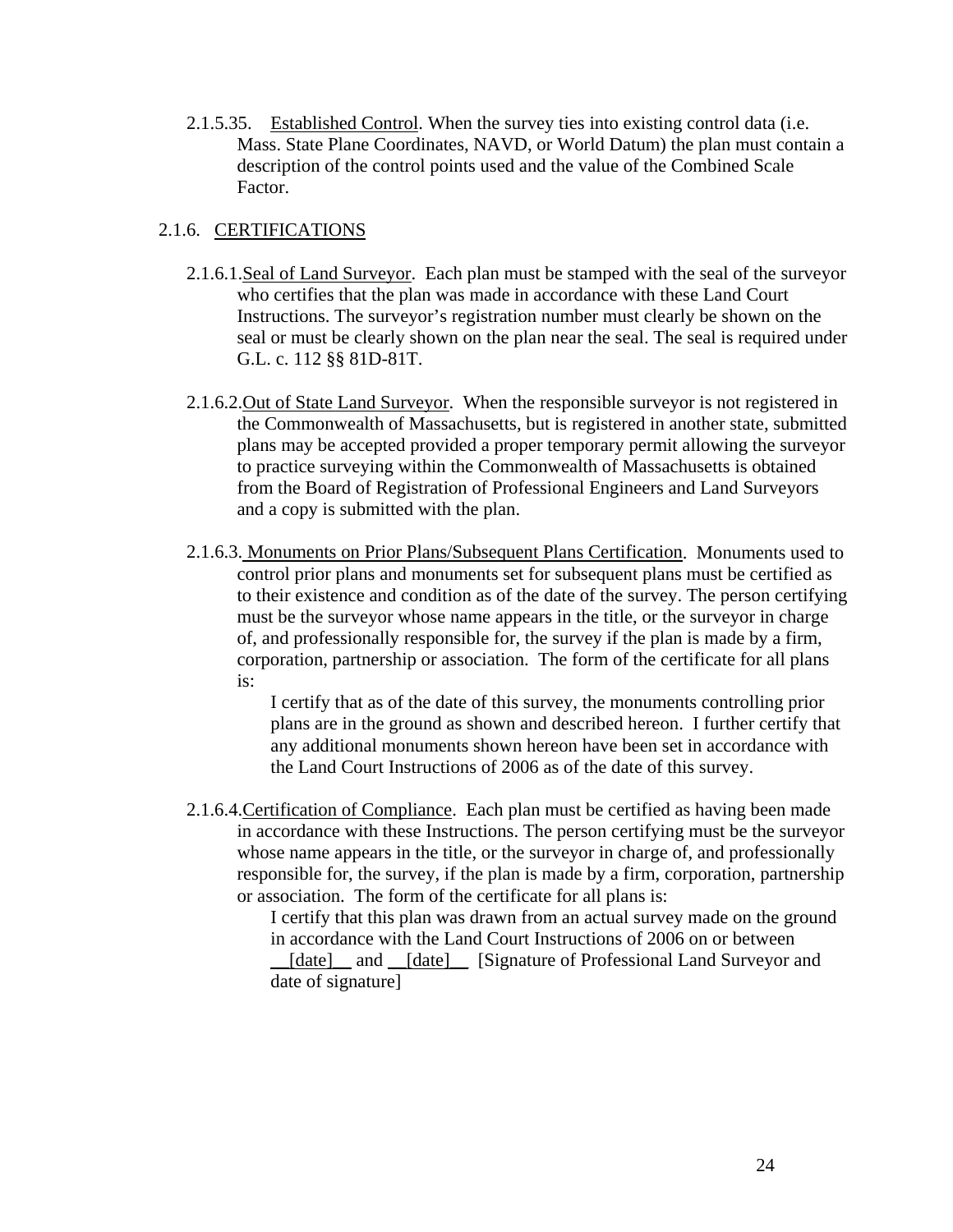<span id="page-31-0"></span>2.1.6.5.Up-Date Certification. Each plan must be dated within six months of the date of filing or contain the following certificate which must be dated within six months of filing:

> I certify that the conditions on the ground are the same now as at the time of the original survey  $\Box$  [date] with the exception of  $\Box$ [Signature of Professional Land Surveyor and date of signature]

2.1.6.6.Regulation Of New Subdivision Certification. Plans showing a redivision of lots fronting on streets or ways previously created by a division plan approved under the Subdivision Control Law as described in G.L. c. 41, § 81O must have the following certification:

> I hereby certify that the lots shown on this plan have frontage on a public way (or ways) that was (were) shown on a previous plan <insert description> approved in accordance with the Subdivision Control Law, of at least such distance, if any, as is then required by ordinance or by-law of said city or town for erection of a building on such lot, and if no distance is so required, has such frontage of at least twenty feet.

2.1.6.7.No New Lines Certification. For land located in cities and towns that have accepted the subdivision control law, the certification allowed by G.L. c. 41, § 81X (commonly known as "No New Lines" or "81X") may be placed on the plan in the following form:

> I hereby certify that the property lines shown on this plan are the lines dividing existing ownerships, and the lines of the streets and ways shown are those of public or private streets or ways already established, and that no new lines for division of existing ownership or for new ways are shown. [Signature of Professional Land Surveyor and date of signature]

2.1.6.7.1.On Original Filed Plan. A plan bearing an § 81X certification will be accepted without Planning Board endorsement for original registration or confirmation provided that the plan shows only one parcel and that the plaintiff is not an abutter. In cases where a plaintiff is an abutter to the parcel shown on the plan, additional evidence will be required to determine whether there has been compliance with the subdivision control law.

2.1.6.7.2.Subsequent Submissions. A plan bearing an 81X certification will be accepted as a subsequent submission for registered land provided the plan shows one lot created from the merger of 2 or more registered lots or shows the land remaining not previously shown as a separate lot.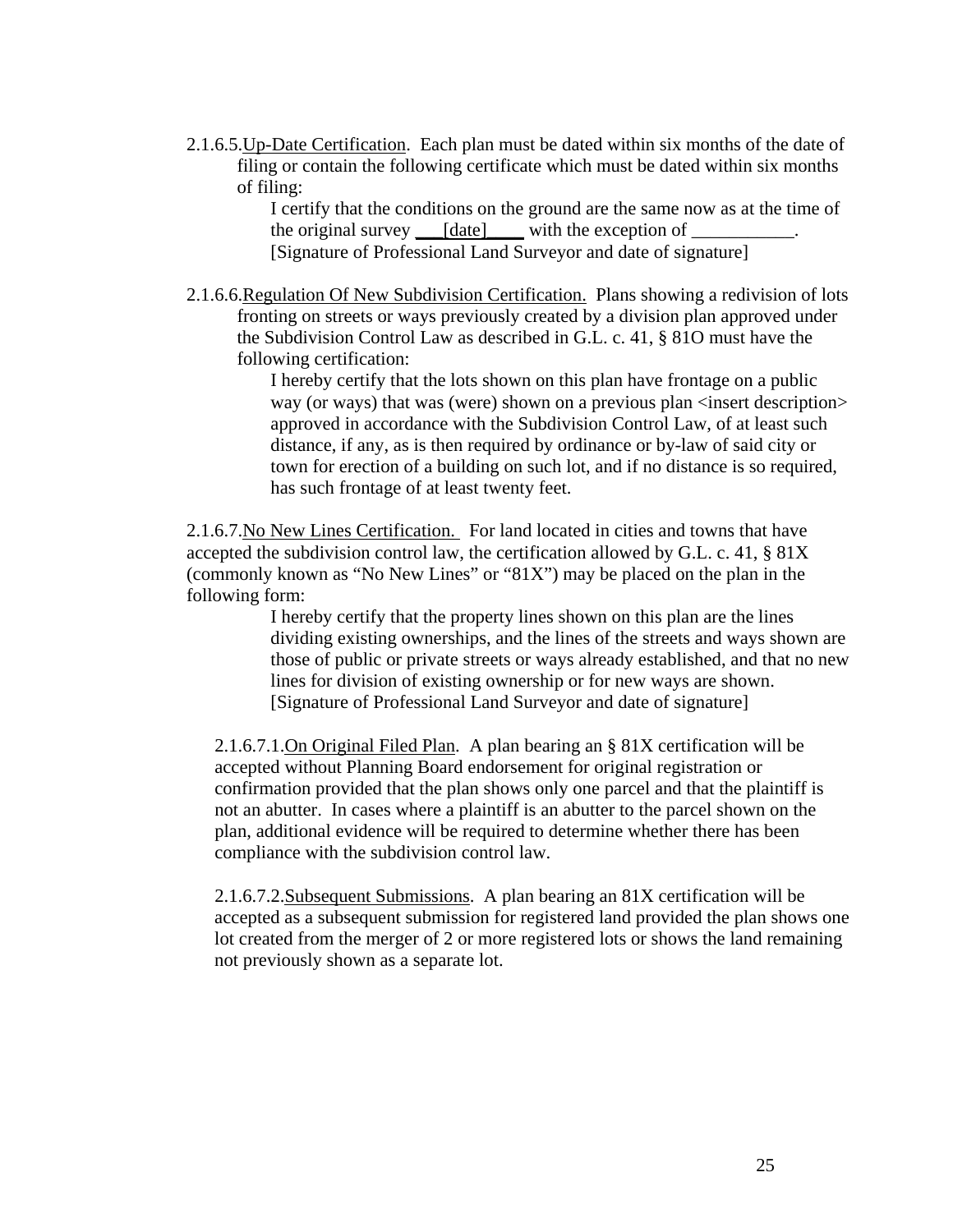- <span id="page-32-0"></span>2.2. **Special Requirements for Original Registrations and Confirmations** In addition to the matters described above in § 2.1, all Filed Plans must show:
	- 2.2.1. PHYSICAL EVIDENCE. In the case of a plan that accompanies an original complaint, lines shall be marked with physical objects enabling abutting owners and other interested parties to ascertain the locations of the lines of ownership claimed by the plaintiff. The surveyor must mark every line upon the ground with natural or manmade objects located sufficiently close to enable interested parties to identify the claimed property lines without having to employ another surveyor.
	- 2.2.2. PHYSICAL EVIDENCE OF USE. Evidence of use that exists on locus such as dirt or gravel roads, paths, utility lines, cultivated areas, wells, or other similar features must be shown regardless of whether the record title provides a basis for such use.
	- 2.2.3. ABUTTING OWNERS. All abutters, as ascertained from the latest city or town assessor's records, and the property lines between them as compiled, must be shown, including those on the opposite side of a private road at locus. Abutters on both sides along the full length of any way over which claimed appurtenant rights are claimed must be shown.
	- 2.2.4. ALL WAYS TO BE SHOWN. In addition to those ways which must be shown pursuant to § 2.1.5.20. , any way *over* locus that exists either in the record title or upon the ground must be shown on the Filed Plan.
- **2.3. Special Requirements For Subsequent Divisions of Registered Land** In addition to the requirements outlined in § 2.1, all Division Plans must comply with the requirements of this section. If in the course of preparing a Division Plan inconsistencies are found with existing judgment plans, an S-Petition may be required. (See § 3.1.)
	- 2.3.1. SUBSEQUENT SURVEYS RESEARCH. The surveyor shall research and obtain copies of the following documents when preparing subsequent Division Plans:
		- a. The current Certificate of Title for the property being surveyed including the encumbrance pages. An attested copy of the Certificate of Title must be delivered to the Survey Division when submitting the new survey plan.
		- b. The approved Judgment Plans and any Division Plans as filed at the Registries of Deeds.
		- c. Filed Plans from which the approved Judgment Plans were prepared. Data on the Filed Plans that supports the data on the Judgment Plan may be used for establishing a satisfactory connection to prior data.
		- The surveyor should research and obtain copies of the following items:
			- d. When necessary, the surveyor may need to research and obtain copies of the correspondence files on record at the Survey Division.
			- e. When necessary, the surveyor may need to research and obtain copies of data outside the Land Court files. This should be relied upon only after the above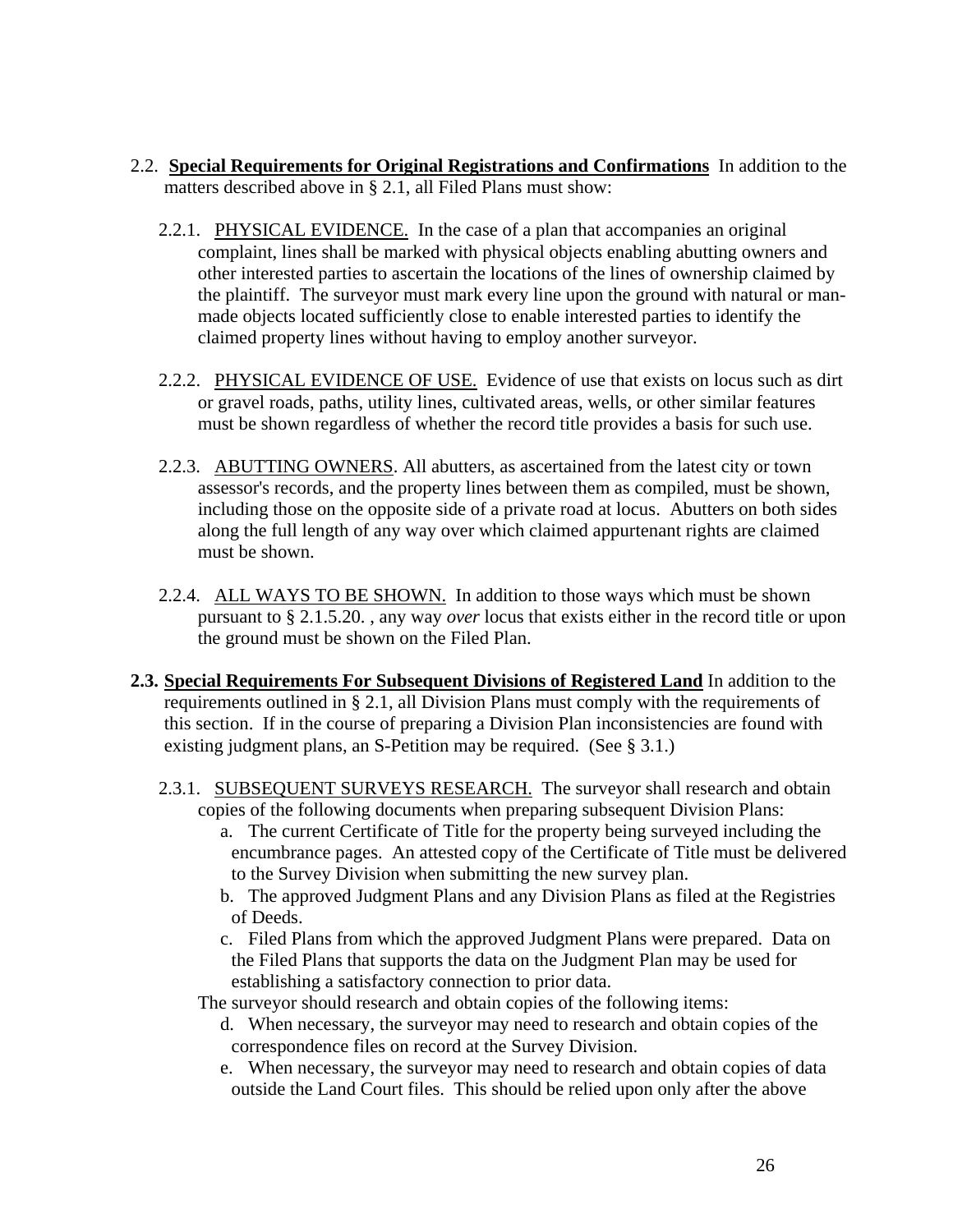sources have been exhausted. Such data might consist of unregistered surveys, field notes of both private and public surveys, public street line data, evidence of occupation, and the opinions of landowners.

- <span id="page-33-0"></span>2.3.2. PRIOR DECREED MONUMENTS. The surveyor must search for and locate all fences, walls, monuments, offsets to structures and other monuments recognized by the Court on prior plans as determining boundary line locations.
- 2.3.3. RECORD EASEMENTS. Easements recognized on prior locus Land Court Plans and easements subsequently granted or imposed as disclosed by the outstanding certificate of title and title rundown must be shown. (For instruction on proposed easements, see § 2.1.5.29, Proposed Easements.)
- 2.3.4. CART PATHS AND OTHER PHYSICAL EVIDENCE OF USE. Unless shown on an existing locus Land Court Plan, the outstanding certificate of title or the memorandum of encumbrances as updated by a title rundown, cart paths and other physical evidence of use such as overhead wires or alteration of the natural topography shall not be shown or noted on Division Plans.
- 2.3.5. CERTIFICATE LINES. When the plan shows new lots created from land comprised of more than one certificate of title, dashed lines indicating the ownership from each certificate must be shown where the certificate lines run through lots. These lines must be labeled with their corresponding certificate numbers.
- 2.3.6. ABUTTING LAND. Abutting land that was shown on a prior Land Court division plan must reference the Land Court Plan Number and the lot number shown on said plan. Abutting land that is remaining undivided land of the registered owner shall be labeled as such with the owner's name and Certificate Number.
- 2.3.7. REMAINING LAND. The Survey Division should be consulted for the court's policy regarding the transfer or registration or instruments pertaining to remaining land.
- 2.3.8. LATEST STREET LINES. The surveyor shall show the latest street lines established by any public authority as disclosed by an examination of the certificate of title, together with the initial points determining the location thereof and sufficient other monuments on said lines to enable the new lots and any new streets to be fixed therefrom upon the ground at any time in the reasonably foreseeable future.
- 2.3.9. ASSIGNED LOT NUMBERS TO WAYS. If the plaintiff or owner wishes to convey or retain the fee under a way, or any portion thereof, or if the municipality requires a certificate of title for the way, then it must be assigned a lot number and be completely dimensioned as a lot. All the data necessary for identifying and describing the way shall be included.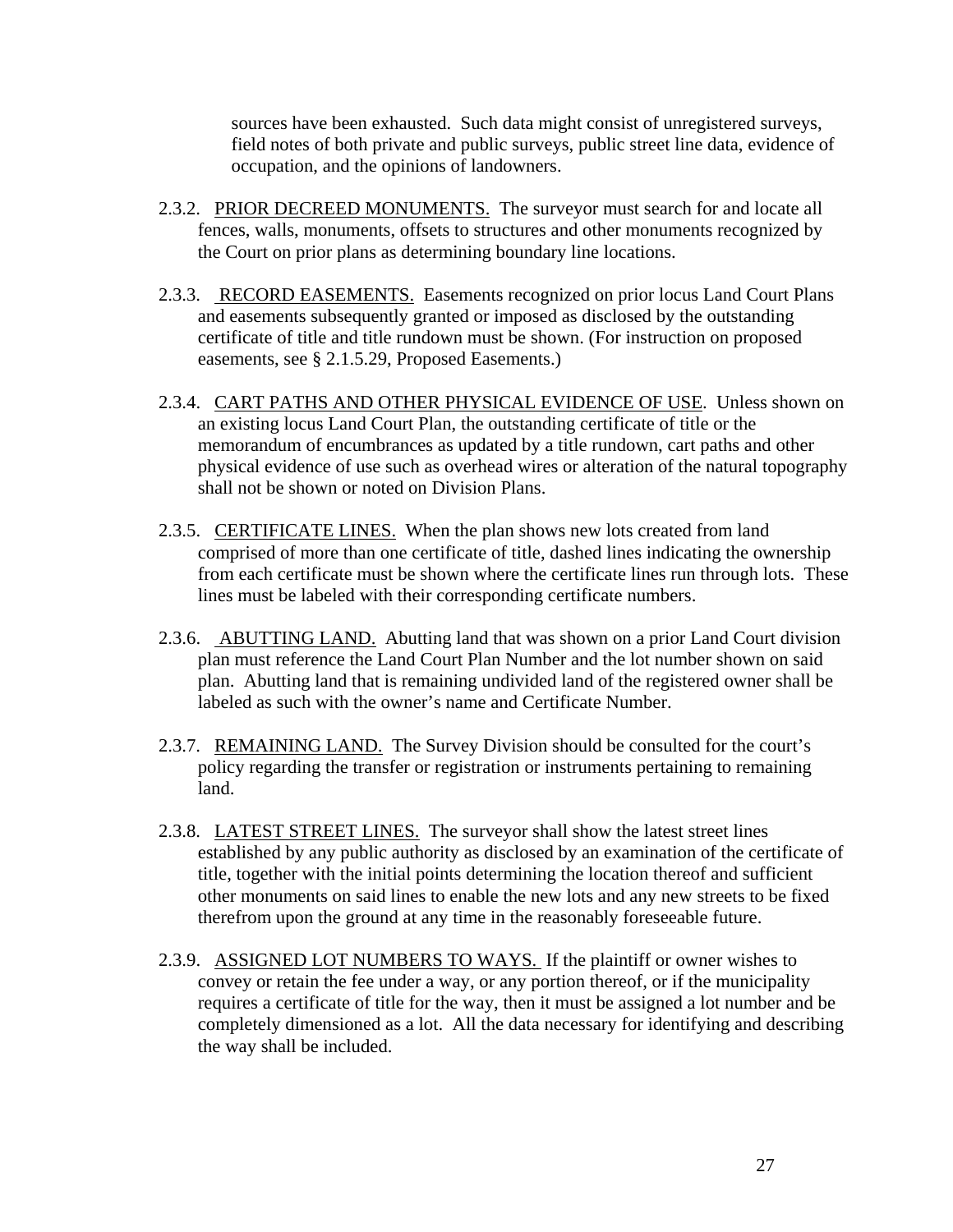- <span id="page-34-0"></span>2.3.10. INCONSISTENT SURVEY. When discrepancies between field measurements and record data are found, see § 3.2 Inconsistent Surveys, before preparing final plan.
- 2.3.11. SUB-TITLE. In addition to the usual title box information, it is required that a subtitle in the following form be lettered on the plan:
	- a. Being A Division of Lot(s)  $\overline{\phantom{a}}$
	- b. Shown on Land Court  $Plan(s)$
	- c. Creating (number) Lots
- 2.3.12. RELOCATION OF EASEMENTS, ETC. BY S-PETITION. All watercourses, ways and other easements shown on Land Court Plans must be shown on subsequent plans unless relocation or elimination thereof has been approved by an Order of Court after an S-Petition. Any new facts supporting such petition, such as the piping or relocation of watercourses, ways, or easements, must be shown as they exist on the ground on the date of the survey.
- 2.3.13. MUNICIPAL ENDORSEMENTS AND CERTIFICATIONS. See § 4.6 for forms of certifications referenced in this section.
	- 2.3.13.1. Planning Board Endorsement. Except as provided in § 2.1.6.7, every plan of land in a municipality that has adopted the Subdivision Control Law must bear the endorsement of the Planning Board. This endorsement may be either that the plan does not require Planning Board approval or that the definitive subdivision plan has been approved. A Planning Board may approve a definitive plan with conditions. Plans endorsed or approved in conjunction with a comprehensive permit issued pursuant to G.L. c. 40B, §§ 21-23, may be acted upon by the Board of Appeals established under G.L. c. 40A, § 12. For a listing of the cities and towns that have not adopted the Subdivision Control Law, see § 4.5.
	- 2.3.13.2. City or Town Clerk's Certification. All approved definitive subdivision plans must also bear the endorsement of the town or city clerk that there has been no appeal taken within the 20 days after receipt and recording of notice of approval of the plan from the planning board. See suggested form in these Instructions. For statutory authority, see G.L. c. 41, § 81V.
	- 2.3.13.3. Approval Not Required Unconditional. Note that there is no provision in the law for the imposition of a condition where the endorsement is "approval under the subdivision control law not required."
	- 2.3.13.4. Planning Board Conditions. If a definitive subdivision plan is approved upon any conditions, those conditions must be set forth on letter or legal size paper, also referring specifically to the plan upon which the conditions were endorsed. See suggested form in § 4.6. If this is done before the case has gone to judgment, it is recommended that the statement of planning board conditions be recorded along with a copy of the plan so that the record thereof may be made a part of the report of the Land Court Title Examiner. If the plan is a Division Plan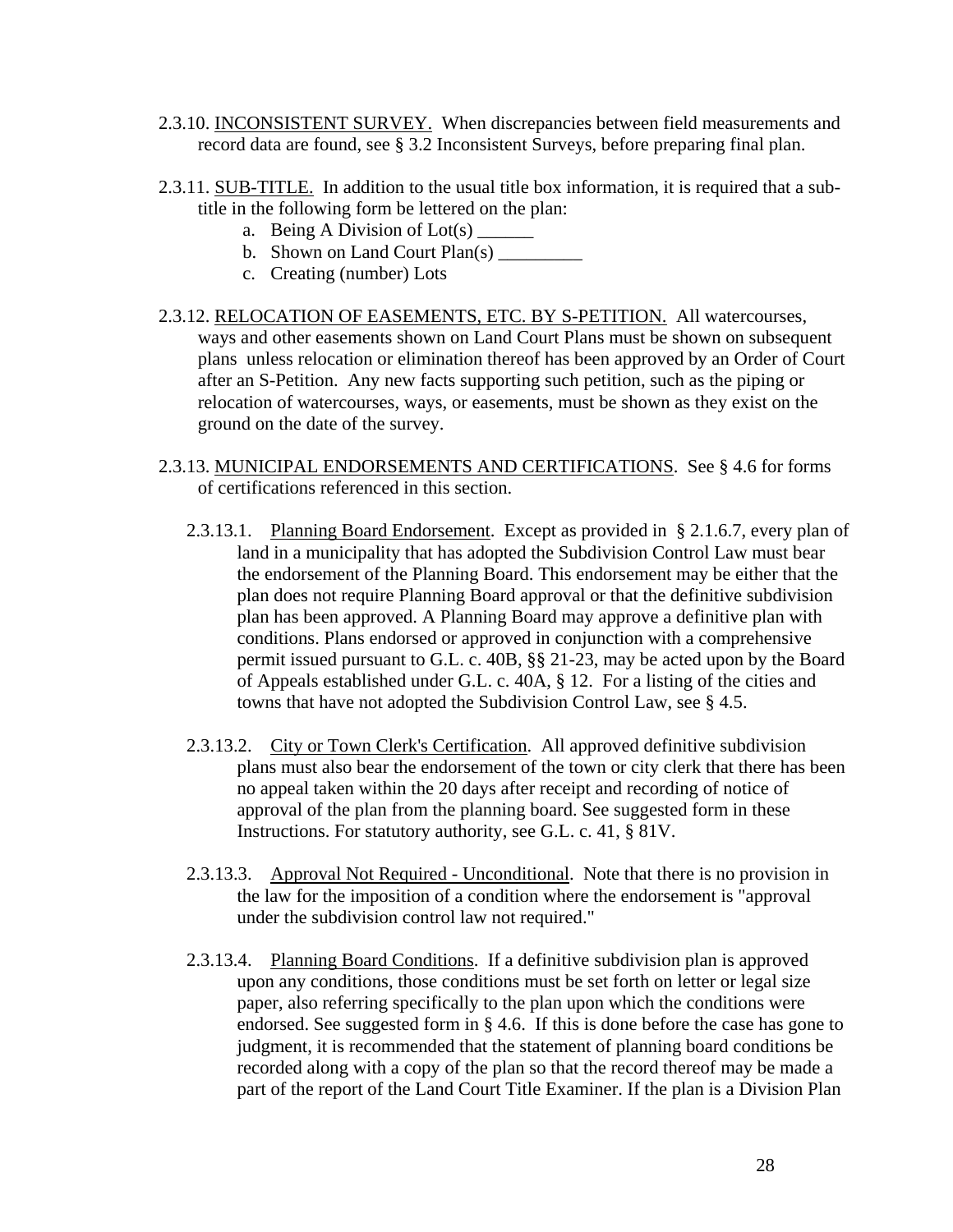<span id="page-35-0"></span>of registered land, then the original conditions of Planning Board approval must be submitted to the Survey Division with the plan. The Survey Division will cause the conditions to be noted on the outstanding certificates of title that are affected. Note: If approved upon conditions, the endorsement on plan must state "approved subject to conditions.

- 2.3.13.5. Authority to Sign for Planning Board. If one or more individuals endorses the plan for the majority of the planning board under the authority of G. L. c. 41, § 81P, the authority to do so must be in writing signed by a majority of the planning board and on file at the Land Court in Boston.
- 2.3.13.6. City of Boston. All plans consisting of land in whole or in part within the City of Boston submitted for filing in the Land Court must bear the endorsement of the collector-treasurer of the City of Boston, that in accordance with Chapter 190 of the Acts of 1982, the imposed excise has been paid or is not due.
- 2.3.13.7. Municipal Lien Certificates. All plans submitted for filing that are approved under the Subdivision Control Law must be accompanied by a current Municipal Lien Certificate (MLC) indicating that all taxes, assessments and charges have been paid in full. A method of identifying the parcel must be provided if the MLC does not refer to the Land Court case number and lot. When lots are designated by assessor's parcel, a copy of the assessor's map will usually suffice. Reference on the MLC to the owner's name is not adequate to identify the parcel. See G. L. c. 60, § 23.

# 2.4. **Special Regulations for Condominiums**

- 2.4.1. PROCEDURE In general, condominiums in Massachusetts are governed by the provisions of G.L. c.183A. The Land Court examines and approves all documents and plans for condominiums on registered land. The site plan, together with the floor plans and condominium documents, are reviewed by the Land Court Legal Division. After the condominium has been allowed by a Judge of the Court (evidenced by the judge's signature on the face page of the Master Deed), the condominium and plans may be filed at the proper registry. Except for modifications to Class I Condominiums, described below, the Survey Division no longer prepares condominium plans for filing at the local registry.
- 2.4.2. CLASSES OF CONDOMINIUMS The Land Court divides condominiums into two classes depending on whether the Master Deed was approved before or after September 15, 1986. Class I condominiums are those condominiums where the Master Deed was reviewed, approved and "allowed for filing" prior to September 15, 1986. The Survey Division will continue to prepare modification plans for filing at the local Registry of Deeds for changes to Class I plans. Class II condominiums are those condominiums where the Master Deed was reviewed, approved and "allowed for filing" on or after September 15, 1986. The Survey Division will not prepare modification plans for changes to Class II plans.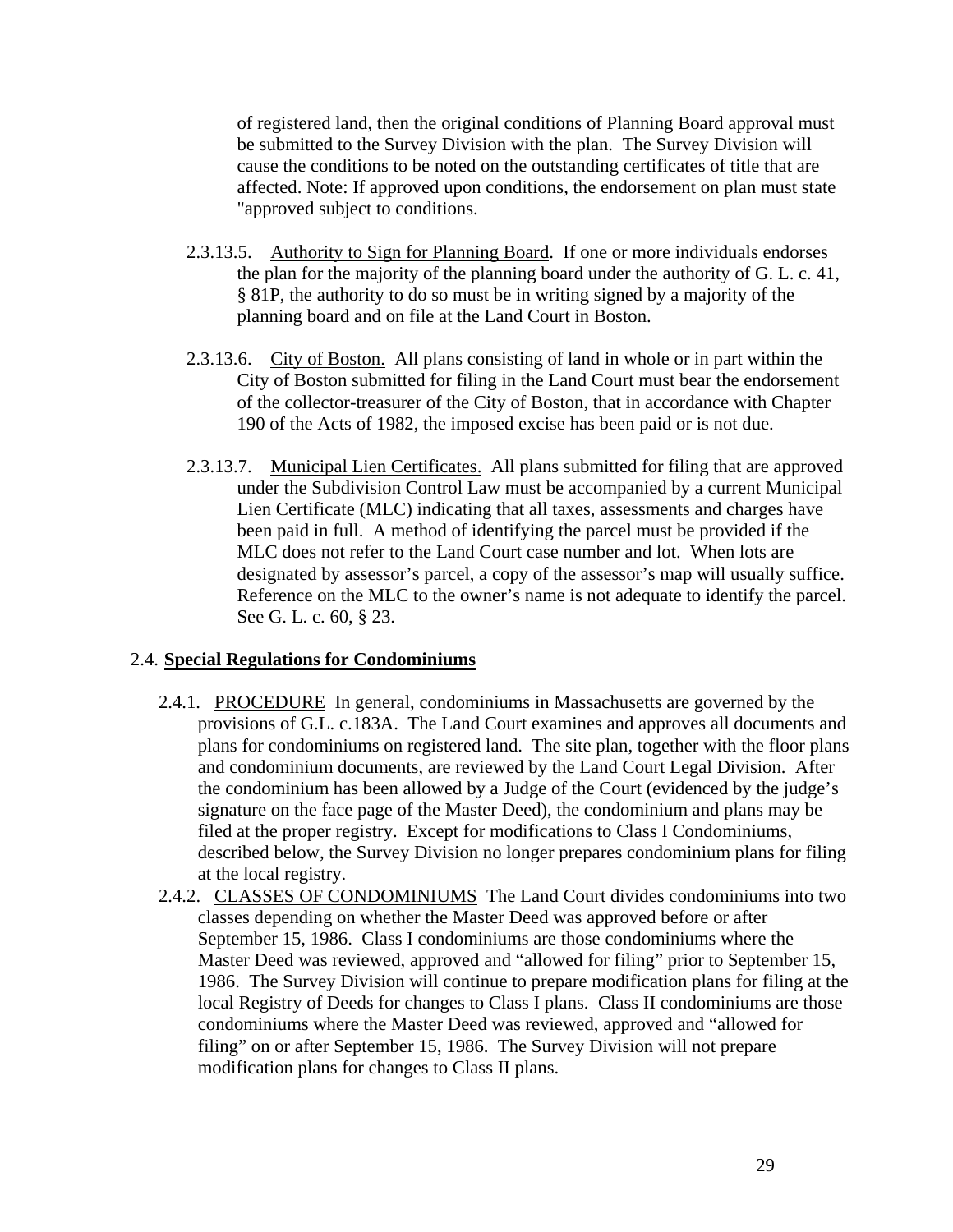- <span id="page-36-0"></span>2.4.3. MASTER DEED LAND DESCRIPTION All condominiums (Class I or Class II) must consist of land that can be identified in the Master Deed by reference to existing lot(s) on a plan(s) filed with the Court.
- 2.4.4. VARIATIONS IN DESCRIPTIONS A condominium is established on an existing lot; the lot dimensions should accordingly be precisely as shown on the plan that authorizes a certificate to issue for that lot. If the measured dimensions do not agree with the record dimensions but are within the allowable error of closure consistent with §2.1.4.1.3, the plan should show both dimensions, labeling record dimensions "(R)" and measured dimensions "(M)." Descriptions should use record dimensions and not new measured dimensions.
- 2.4.5. SITE PLANS A site plan showing lot lines and buildings as described in this section is required for all condominiums created on registered land.
	- 2.4.5.1. Title Block. The title block must contain the condominium name, phase designation, location, land court plan number, date and the surveyor's name, full address and telephone number.
	- 2.4.5.2.Buildings. All buildings, dimensioned on the exterior to the nearest 0.1 foot, and building material, unit designations and number of stories shall be shown. The distance between a building and the lot or phase lines shall be shown to the nearest 0.1 foot.
	- 2.4.5.3. Easements and Common Area. The site plan shall show all record easements and shall show Common Area, Limited Common Area and Exclusive Use Easements created by the Master Deed or amendment to the Master Deed that relate to the land (rather than the building) dimensioned to the nearest .1 foot.
	- 2.4.5.4.North Arrow and Scale. The site plan shall contain a north arrow and scale.
	- 2.4.5.5.As-Built Certification. The site plan must be signed, sealed and dated by the professional land surveyor who prepared the plan and must contain a certification that the plan fully and accurately depicts the location and dimensions of the buildings, as built, and fully lists the units contained therein.
	- 2.4.5.6. Plan Material. Class I Site Plans must be prepared on a material consistent with these Instructions. Class II Site Plans shall be prepared on a material and in such form as will be acceptable for filing, with the Master Deed or subsequent amendments, in the Registered Land Section of the local Registry of Deeds.
- 2.4.6. FLOOR PLANS As required by G.L. 183A, §8(f), a set of floor plans must be filed with the condominium documents. Each sheet of the floor plans must be dated, signed and sealed by the engineer, architect or surveyor who prepared the plans and contain the certification that the plans fully and accurately depict the layout, location, unit number and dimensions of the units as built.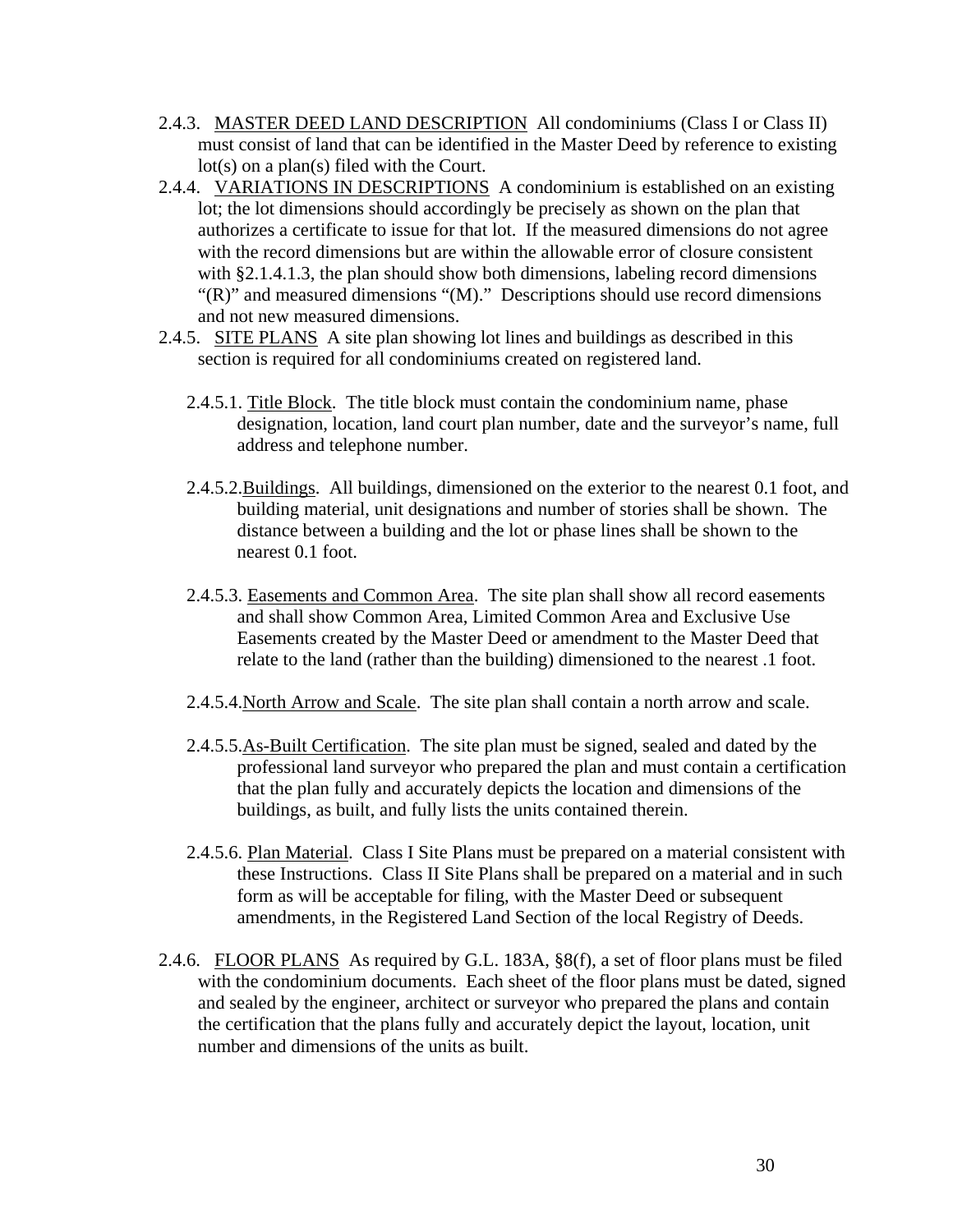# <span id="page-37-0"></span>**3. SELECTED ISSUES**

- 3.1. **S-Petitions** In cases where an existing registration plan or certificate must be altered to reflect inconsistencies between monuments and dimensions of record, accretions, erosions, eminent domain takings, or elimination of easements or ways or where an insufficient number of undisturbed record monuments causes doubt concerning the proper location of the boundaries of an existing registered parcel, a so-called "S-Petition" should be filed with the Land Court pursuant to G.L. c. 185, §115. The surveyor should work with the attorney for the certificate holder to provide the information the attorney will need in order to file the petition. The petition should be filed with a Division Plan showing the corrected data or eliminating the way or easement and should name all parties having an interest. The Court will require a title examination to confirm the identity of interested parties. The Court will consider the S-Petition, and, if allowed, enter an order approving the new plan and amending the certificate, if necessary. The Order is filed with the Division Plan at the appropriate registry district.
- **3.2. Inconsistent Surveys** If a new survey has a boundary line which is common to a prior registration, and some discrepancy between the new field work and the old registration plan data or an insufficient number of undisturbed record monuments causes doubt concerning the proper location of the common line, the matter should be referred to the Survey Division for instructions.
	- 3.2.1. BOUNDARY LINES MUST BE MAINTAINED Boundary lines determined by the Court and fixed on the ground in relation to verified monumentation of record, existing or retraceable, must be maintained.
		- 3.2.1.1.Slight Variations. Record dimensions shall be used when the new measurements between undisturbed monuments previously recognized on Land Court Plans agree within the allowable errors applicable in prior surveys.
		- 3.2.1.2.Some Errors. Subject to review by the Court, changes may be made when the new measurements explain an already recognized or obvious error in the old work.

# 3.2.2. FIELD SURVEY TO RECOGNIZE PREVIOUSLY OR ADJOINING

REGISTERED LAND Whenever locus abuts land previously registered or is a division of land previously registered, it is imperative that monuments on the earlier Land Court Plan be located and verified by the new survey. The lines determined by the earlier case must be maintained. Because the physical monuments shown on the prior plans are presumed to mark the property lines, it is necessary to look for and tie into all monuments of record affecting locus.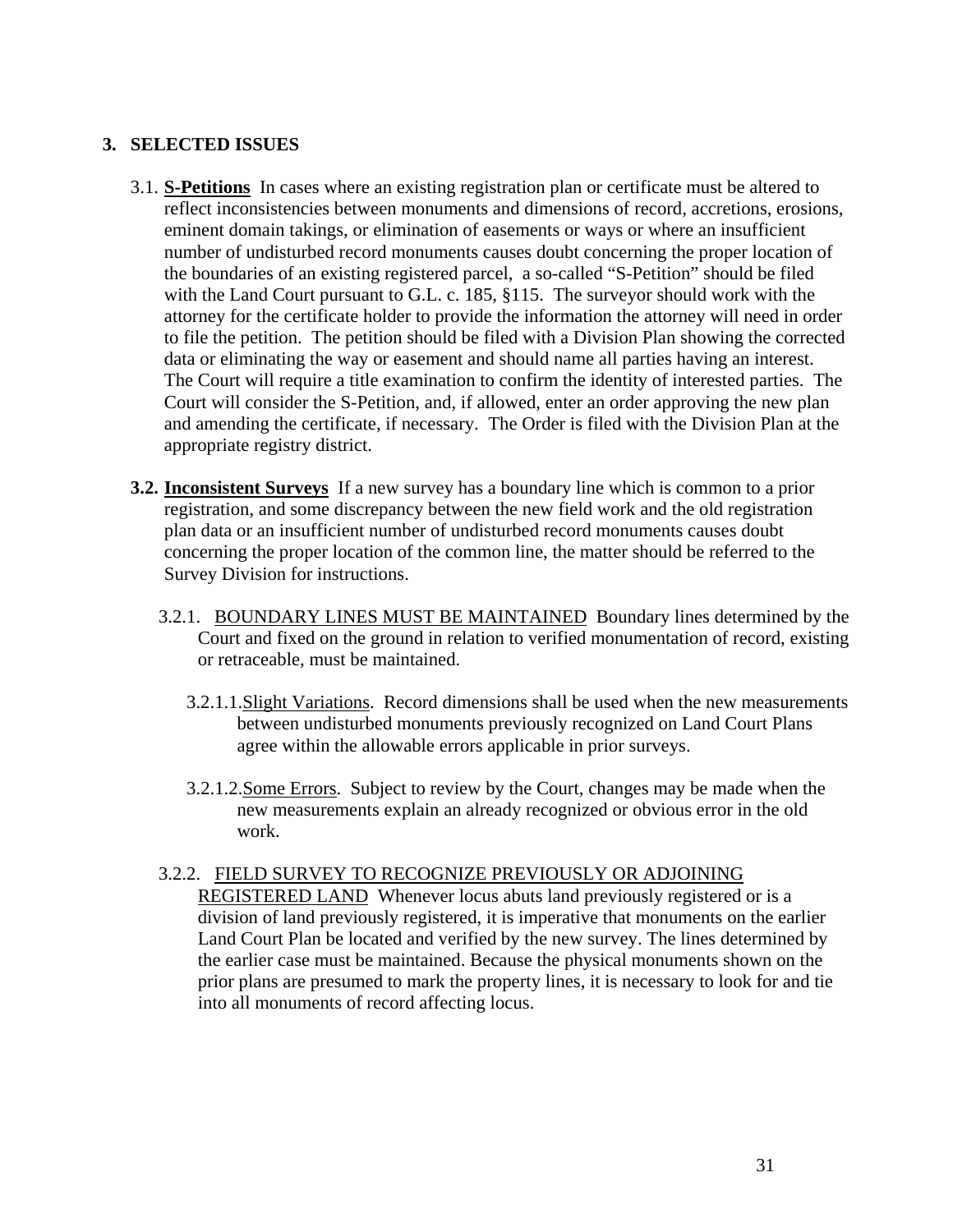- <span id="page-38-0"></span>3.2.3. FILED PLANS All plans made by the Court and sent to the various registries are based on a plan filed in the Court. These Filed Plans should be consulted in most cases when dealing with registered land. Some of the earlier plans prepared by the Court were prepared for the sole purpose of issuing certificates of title. These plans do not show the actual property lines but only show the total distances needed to prepare a bounding description. Many times walls, monuments, ditches, pipes, and other physical monuments are shown but not dimensioned. Invariably, the Filed Plan will have the property lines and monuments dimensioned so they can be reproduced.
- 3.2.4. STONE WALLS The Court recognizes that many stone walls shown on Judgment Plans are intended to mark the property lines unless clearly shown otherwise. This is true whether the plan merely depicts the stone wall as on earlier plans or identifies the wall with bearings and distances, drill holes, etc. In general, when surveying land bounded by a wall, the surveyor must hold the wall. If the record math does not fit the wall, undisturbed record monuments such as the wall itself or drill holes previously set in the wall cannot simply be offset. The surveyor should avail himself of all information available in the Survey Division regarding the location of the wall. Specifically, the Filed Plan and correspondence file should be reviewed. Sometimes all available information is used to recreate the old wall as part of the review process. The surveyor should not hesitate to request a meeting with the Legal and Survey Divisions of the Land Court. (See also § 2.1.3.5.9 Stone Walls).
- 3.2.5. MONUMENTS DO NOT FIT RECORD MATH When a discrepancy exists between the record math and record monuments, a worksheet should be prepared showing the relationship of the monuments to the record location (Usually the monuments are shown offset perpendicularly from the property lines.). In determining whether to hold record monuments, the Court needs to review all pertinent data and its effect on abutting land. After consultation with the Survey and Legal Divisions, a judge decides what additional steps, if any, must be taken prior to the preparation of the final plan.
- 3.2.6. INSUFFICIENT NUMBER OF UNDISTURBED RECORD MONUMENTS For existing registered land, if it is determined that enough record monuments have been disturbed or destroyed to cause doubt concerning the proper location of the boundaries of the parcels, an S-Petition (§ 3.1) may be required. In such cases a meeting with the Survey Division must be scheduled.
- 3.2.7. PLAN APPROVAL REQUEST TO JUDGE FOR REVIEW When a plan is prepared that differs from record (holds monuments and changes dimensions or holds dimensions and references monuments)**,** the plan is presented to a judge for review. The judge reviews the plan and determines whether the change requires an S-Petition. If an S-Petition is not required, the judge initials the plan approval request that has been signed by the owner or the owner's attorney allowing the plan to be filed and used without filing a petition.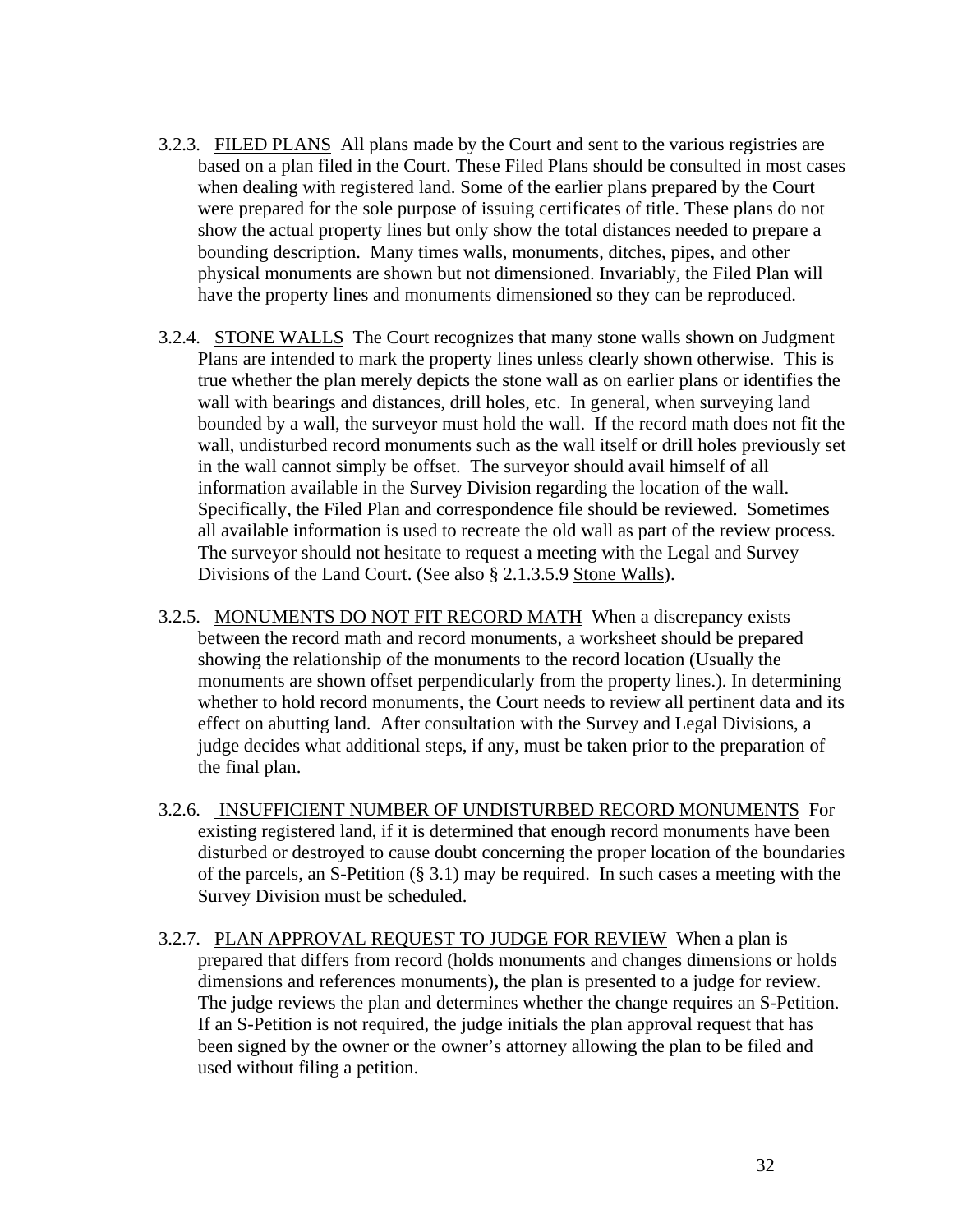# <span id="page-39-0"></span>**3.3. Eminent Domain Takings**

- 3.3.1. REGISTRATION OF TAKING When registered land is taken under G. L. c. 79, § 4, the authority purporting to exercise its right of eminent domain is entitled to have the instrument showing the exercise of such right accepted for filing and noted on the owner's original certificate of title. A new certificate of title will not issue to the authority however, until the steps hereafter set forth are taken.
- 3.3.2. PROCURING CERTIFICATE BY S-PETITION The authority making the taking shall present an S-Petition to the Chief Title Examiner requesting that one or more certificates of title be issued.
	- a. Entire Lot Taken. If the entirety of a registered lot of land has been taken, an S-Petition shall be filed requesting the issuance of a new certificate of title in the name of the taking authority. No plan is required in this instance.
	- b. Portion of Lot Taken. If only a portion of a registered lot of land has been taken, then a Division Plan must be filed together with an S-Petition requesting approval of the plan and issuance of new certificates of title. Any such Division Plan shall show as a separate lot the land remaining in the registered owner after the taking.
- 3.3.3. PARCEL NUMBERING On plans showing fee takings by eminent domain, parcels shall be designated by their taking parcel number as shown on the taking documents and shall be prefaced with the word "parcel". This numbering system differs from the conventional Land Court lot numbering sequence.
- 3.4. **Withdrawal From Registration** Following judgment and the issuance of a certificate of title, land remains registered in perpetuity unless withdrawn from the Land Registration system as provided by either G. L. c. 185, § 52, or G.L. c. 183A, § 16. One basis for withdrawal under G. L. c. 185, § 52 is the acquisition of an entire parcel of registered land by the commonwealth, a political subdivision, or a public authority. The other four grounds for withdrawal set forth in § 52 are: (a) that the registered land constitutes less than 50 per cent of the total area of a single parcel or of 2 or more contiguous parcels in common ownership; (b) that the registered land consists of less than 10 per cent of the portion of the land area to which an original certificate of title pertains, the rest of the land area to which such certificate pertains having been conveyed since the original registration; (c) that the owners of the registered land have submitted the land to the provisions of the condominium statute (G. L. c. 183A) or the Real Estate Time-Share Act (G. L. c. 183B); or (d) that the Court finds other good cause for withdrawal. Where land being submitted to the condominium statute consists of both registered and recorded land, the registered land may be withdrawn pursuant to G.L. c. 183A, § 16.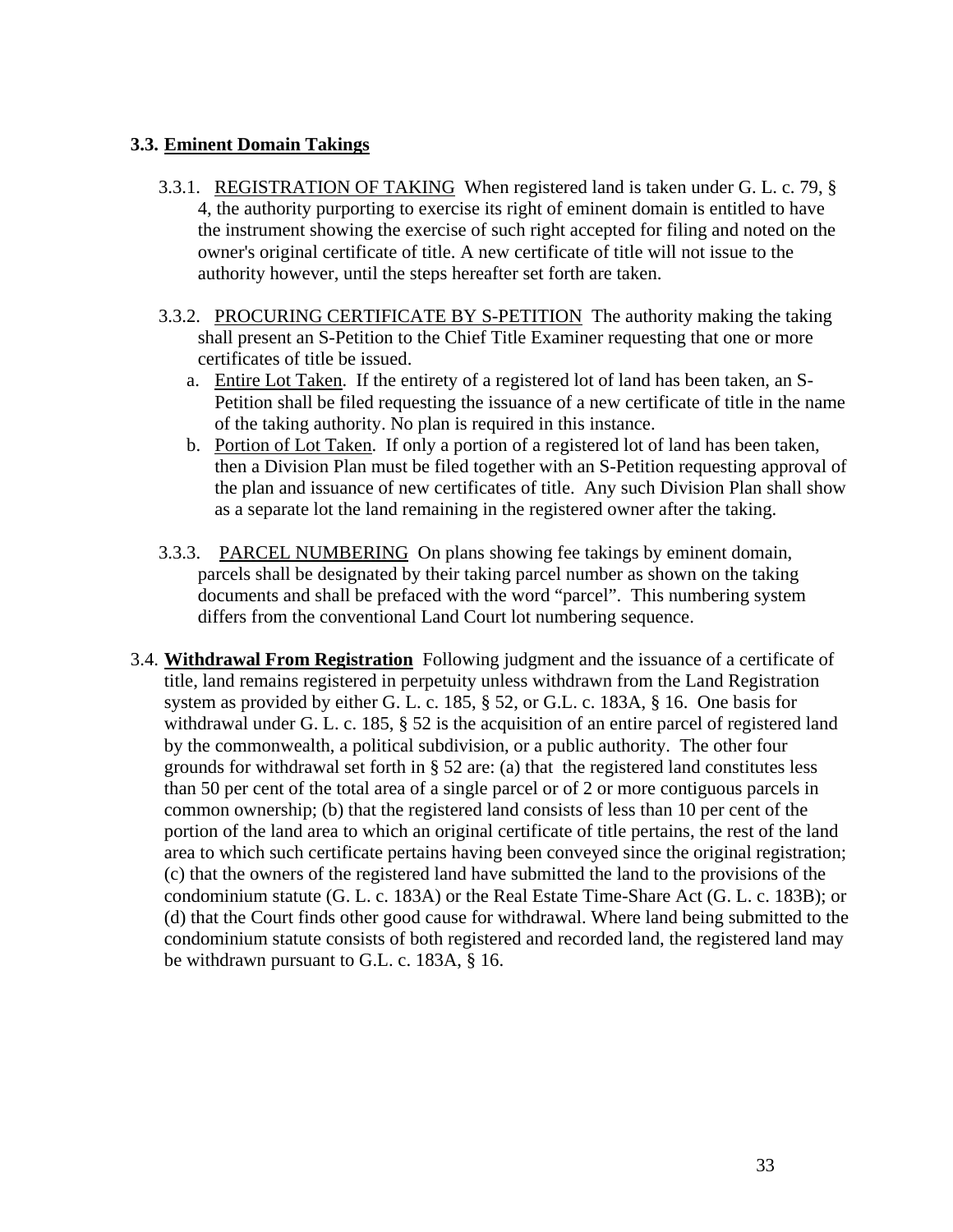# <span id="page-40-0"></span>**4. APPENDICES**

- 4.1. **Checklist for Original Registration** Before an Original Complaint may be filed with the Recorder, the plan that accompanies it must be endorsed by the Survey Division with the notation "May Be Filed". Such an endorsement will be refused unless the plan:
	- a. Is on media as specified in § 2.1.5.1. upon which is affixed original signatures.
	- b. Is stamped with the seal of the surveyor who certifies the plan.
	- c. Is dated within 6 months of filing or has "up date" certificate on it.
	- d. Is endorsed with the proper Planning Board Endorsement (Note that if "Approved", then the Town Clerk's Certificate is also necessary on the plan) or has surveyors Certificate in accordance with G.L. c. 41, § 81X
	- e. Shows North Point heading up the sheet.
	- f. Is tinted green around the inside of the property lines claimed.
	- g. Shows directions and distances for all lines.
	- h. Shows the area of locus.
	- i. Shows the widths of all streets.
	- j. Shows all streets as being either "public" or "private".
	- k. Shows the monuments controlling street lines, railroad lines and the property lines claimed.
	- l. Shows the full names of all abutting owners, including those on the opposite sides of any private streets at locus.
	- m. Is endorsed with or accompanied by appropriate traverse tables on transit lines and appropriate traverse tables on property lines.
	- n. Is endorsed with the precision, the linear error of closure, and the directional error of closure.
	- o. Shows all physical and record features affecting locus.
- 4.2. **Checklist for Division Plans** The Survey Division will refuse to accept a proposed Division Plan for filing unless there is presented:
	- a. An attested Registry of Deeds copy of outstanding Certificate of Title;
	- b. The Statutory filing fee
	- c. A plan which shows all items in § 4.1 and in particular or in addition thereto:
		- 1. Is endorsed with the proper Planning Board Endorsement (Note that if "Approved", then the Town Clerk's Certificate is also necessary and if "Approved Upon Condition", then it must be accompanied by the Statement setting forth the Planning Board Conditions).
		- 2. Shows complete dimensions for every lot.
		- 3. Shows the new lots tied into at least three monuments that were recognized on prior Land Court Plans.
		- 4. Shows sufficient perimeter monuments and backbone monuments to control new lines.
		- 5. Is endorsed with or accompanied by appropriate traverse tables around blocks of lots, individual lots, interior streets or ways and exterior perimeter.
		- 6. Is accompanied by an explanation of variations from the record data and of any corrective steps applied.
	- d. Municipal Lien Certificate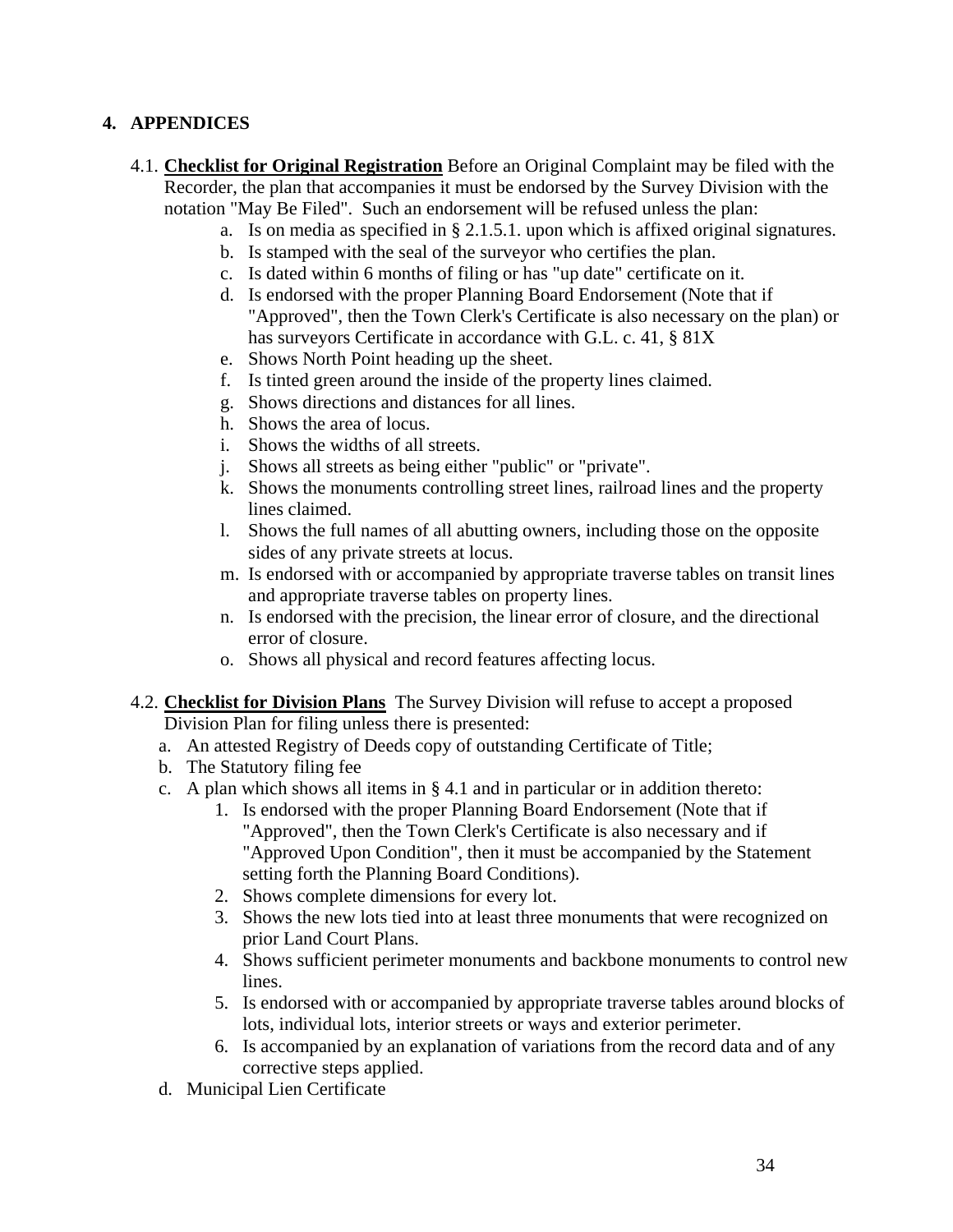- <span id="page-41-0"></span>4.3. **Checklist for Condominium Plans** The Land Court will refuse to approve a set of condominium documents unless there is presented:
	- a. Site Plan. The site plan should contain and show the following:
		- 1. Plan Title
			- i. Condominium name
			- ii. Phase designation
			- iii. Locality
			- iv. Surveyor's name, full business address, and telephone number
			- v. Date
			- vi. Land Court Plan Number
		- 2. Buildings
			- i. Completely dimensioned on exterior to the nearest 0.1 feet.
			- ii. Connected to lot or phase lines to the nearest 0.1 feet.
			- iii. All units designated
			- iv. Number of stories designated
		- 3. Exclusive Use Easements. Fully dimensioned to the nearest 0.1 feet.
		- 4. Utility Easements
		- 5. Limited Common Areas
		- 6. Common Areas
		- 7. North Arrow
		- 8. Scale
		- 9. "As-Built" Certification. The As-Built Certification must be signed, sealed and dated by the professional land surveyor who prepared the site plan. (See § 2.4.5.5.)
	- b. Floor Plans. A set of floor plans must be filed with the condominium documents. Each sheet of the floor plans must be dated, signed and sealed by the engineer, architect, or surveyor who prepared those plans and must contain an "As Built" Certification.
- 4.4. **Other Relevant Surveying Standards** For surveying techniques and other survey standards, the surveyor should consult the Board of Registration of Professional Engineers and Land Surveyors, Procedural and Technical Standards for the Practice of Land Surveying - 250 CMR Cadastral, Original and Retracement Surveys and Supplemental Standards, and any of the latest current college texts on surveying, or any of the pamphlets by such professional organizations as the American Congress on Surveying and Mapping, the American Society of Civil Engineers or the Massachusetts Association of Land Surveyors and Civil Engineers.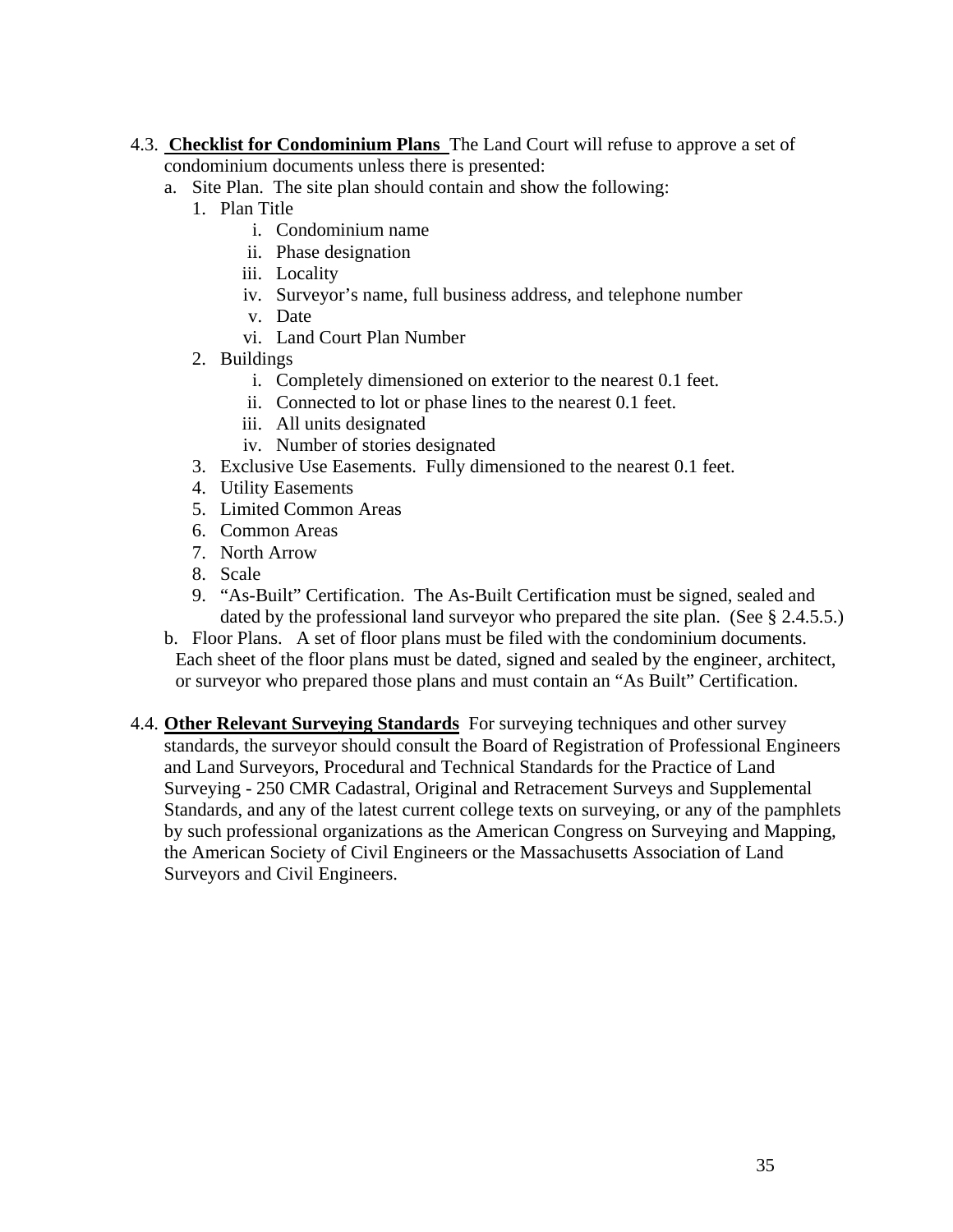# <span id="page-42-0"></span>**4.5. Municipalities That Have Not Adopted the Subdivision Control Law as of April 2005**

| Municipality  | <b>Registry District</b> |
|---------------|--------------------------|
| Arlington     | Middlesex South          |
| Belmont       | Middlesex South          |
| <b>Boston</b> | Suffolk                  |
| Cambridge     | Middlesex South          |
| Cheshire      | Berkshire North          |
| Clarksburg    | <b>Berkshire North</b>   |
| Conway        | Franklin                 |
| Gosnold       | <b>Dukes</b>             |
| Holland       | Hampden                  |
| Royalston     | Worcester                |
| Somerville    | Middlesex South          |
| Tolland       | Hampden                  |
| Washington    | Berkshire Middle         |
| Watertown     | Middlesex South          |
| Wendell       | Franklin                 |
|               |                          |

# 4.6. **Practice Concerning Planning Board Endorsements**

- 1. The endorsement "Approval under the Subdivision Control Law Not Required" should be unqualified. The law provides that the reason for such an endorsement may be stated. Such a reason may start with the word "Since" or the word "Because" or some similar expression but should never be preceded by a word such as "If", "But", or "Provided". The latter three words imply a condition or qualification which is not authorized under law. Furthermore, a notation pointing out that the lots do not conform to zoning requirements must be worded so that it is definite that they do not qualify the endorsement to the effect that Planning Board Approval is Not Required. It would be better to omit altogether such zoning notes.
- 2. The endorsement "Approved under the Subdivision Control Law" even though unqualified, must be dated so that it can be readily determined that the six months period during which the endorsement may be accepted has not been exceeded.
- 3. The endorsement "Approved under the Subdivision Control Law" must be accompanied by another endorsement upon the plan by the Town Clerk in the form shown as Form I.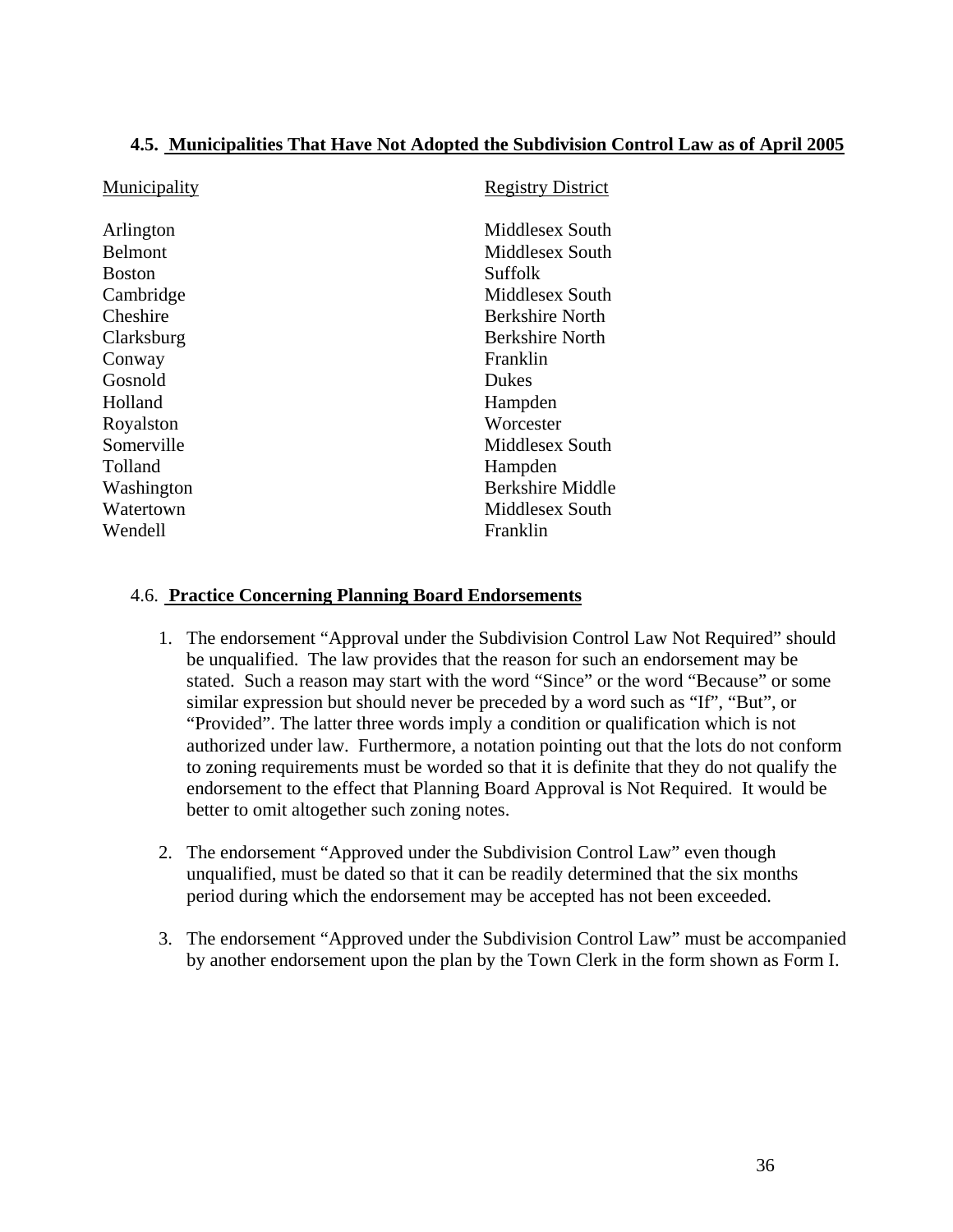- 4. The endorsement "Approved under the Subdivision Control Law Upon Conditions Stated" upon a plan of land that has already been registered must be accompanied by a statement of the Planning Board Conditions in the form shown as Form II. The certificate of the Town Clerk must also be endorsed on the plan in the form shown as Form I. Whenever a plan of registered land is subject to a condition or covenant, said condition or covenant must be in a separate document which is referred to on the plan. Such a document would ordinarily be attached to a "Statement of Planning Board Conditions" (FORM II), the form of which is set forth below.
- 5. The endorsement "Approved under the Subdivision Control Law Upon Conditions Stated" upon a plan of land to be registered may be accompanied by a statement of Planning Board Conditions in the form shown as Form II, or, if the conditions have already been recorded, a notation of the book and page of such recording should be referred to in the endorsement upon the plan. The certificate of the Town Clerk must also be endorsed on the plan in the form shown as Form I.
- 6. If the Planning Board endorsement is dated more than six months prior to the presentation of the plan for filing, then an additional endorsement by either the Planning Board or the Town Clerk stating that the approval has not been modified, amended or rescinded nor the plan changed must also be upon the plan in the form shown on Form III. Note that this should not be worded that the Approval is re-affirmed or that the plan is re-approved.
- 7. Where the Planning Board fails to act upon a plan within the time limit prescribed by the law the certificate which shall be issued by the Town Clerk should be in the form shown as Form IV. This certificate may be endorsed upon the plan or set forth on a separate sheet which is to be placed on record with the plan.
- 8. The Recorder of the Land Court, whose office is in Boston, must be notified of any delegation of authority to sign plans or other certificates. This notification must be over the signatures of a majority of the Board.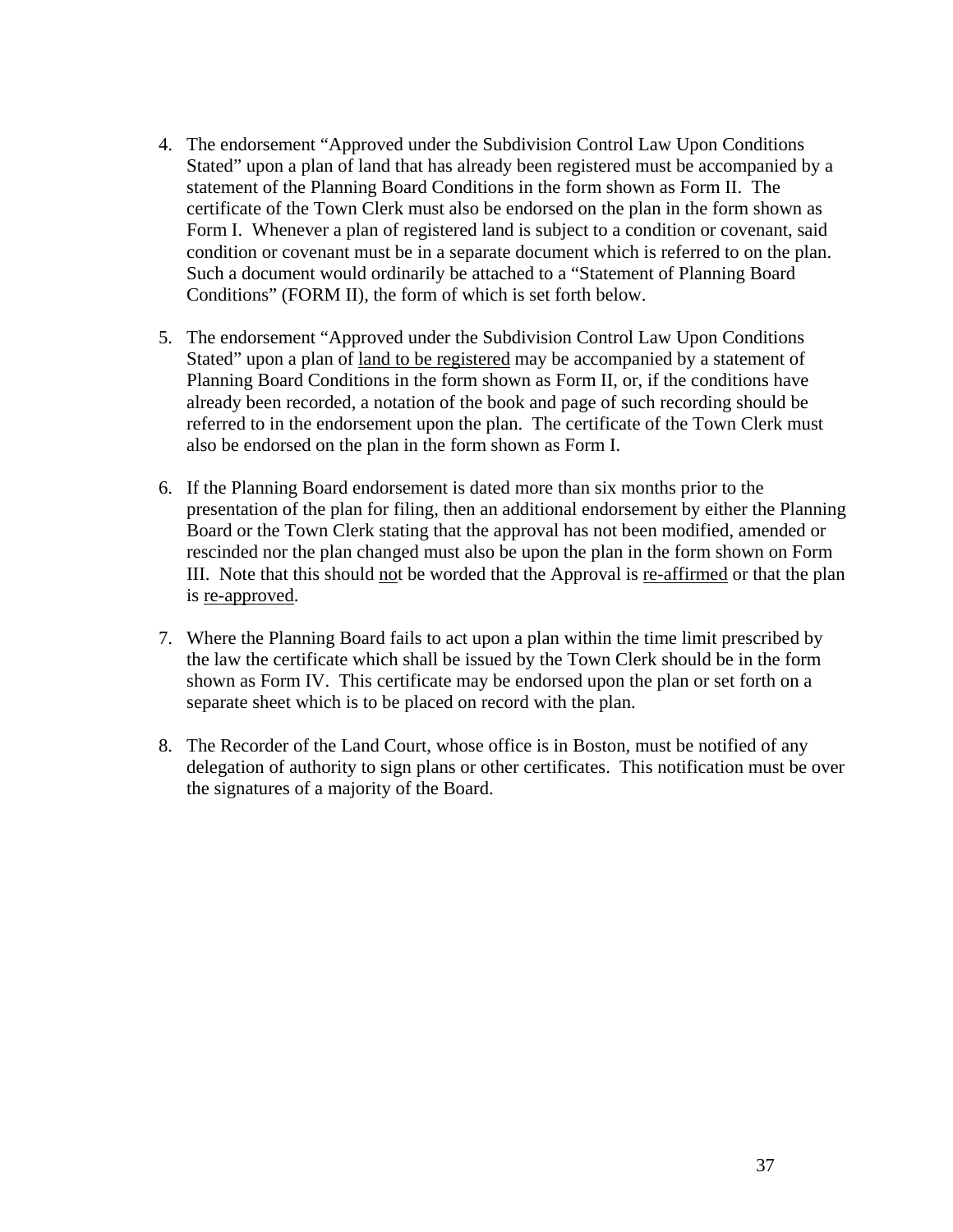# FORM I

(a) Clerk's Certification on an approved plan:

Date: \_\_\_\_\_\_\_\_\_\_\_\_\_\_\_\_\_\_\_\_\_\_\_\_\_\_\_\_

I, \_\_\_\_\_\_\_\_\_\_\_\_, Clerk of the City or Town of \_\_\_\_\_\_\_\_\_, hereby certify that the notice of approval of this plan by the Planning Board has been received and recorded at this office and no notice of appeal was received during the twenty days next after such receipt and recording of said notice.

 $\overline{\phantom{a}}$  , and the contract of the contract of the contract of the contract of the contract of the contract of the contract of the contract of the contract of the contract of the contract of the contract of the contrac City or Town Clerk

(b) Clerk's Certification on a plan referring to a Recorded Certificate:

Date:

I, \_\_\_\_\_\_\_\_\_\_\_\_\_\_, Clerk of the City or Town of \_\_\_\_\_\_\_\_\_\_\_\_\_\_\_\_\_\_ hereby certify that the certificate required under G.L. c. 41,  $\S$  81X is recorded in the Registry of Deeds in Book \_\_\_\_, Page \_\_\_\_.

 $\overline{\phantom{a}}$  , and the contract of the contract of the contract of the contract of the contract of the contract of the contract of the contract of the contract of the contract of the contract of the contract of the contrac

City or Town Clerk

(c) Clerk's Certification on a plan referring to a Registered Certificate:

Date:

I, \_\_\_\_\_\_\_\_\_\_\_\_\_, Clerk of the City or Town of \_\_\_\_\_\_\_\_\_\_\_\_\_\_\_\_\_ hereby certify that the certificate required under G.L. c. 41,  $\S$  81X is recorded in the Registry District of \_\_\_\_\_\_\_\_\_\_\_\_\_ County as Document No. \_\_\_\_\_\_\_\_\_\_\_ (or in Book \_\_\_\_, Page \_\_\_\_).

 $\overline{\phantom{a}}$  , and the contract of the contract of the contract of the contract of the contract of the contract of the contract of the contract of the contract of the contract of the contract of the contract of the contrac

City or Town Clerk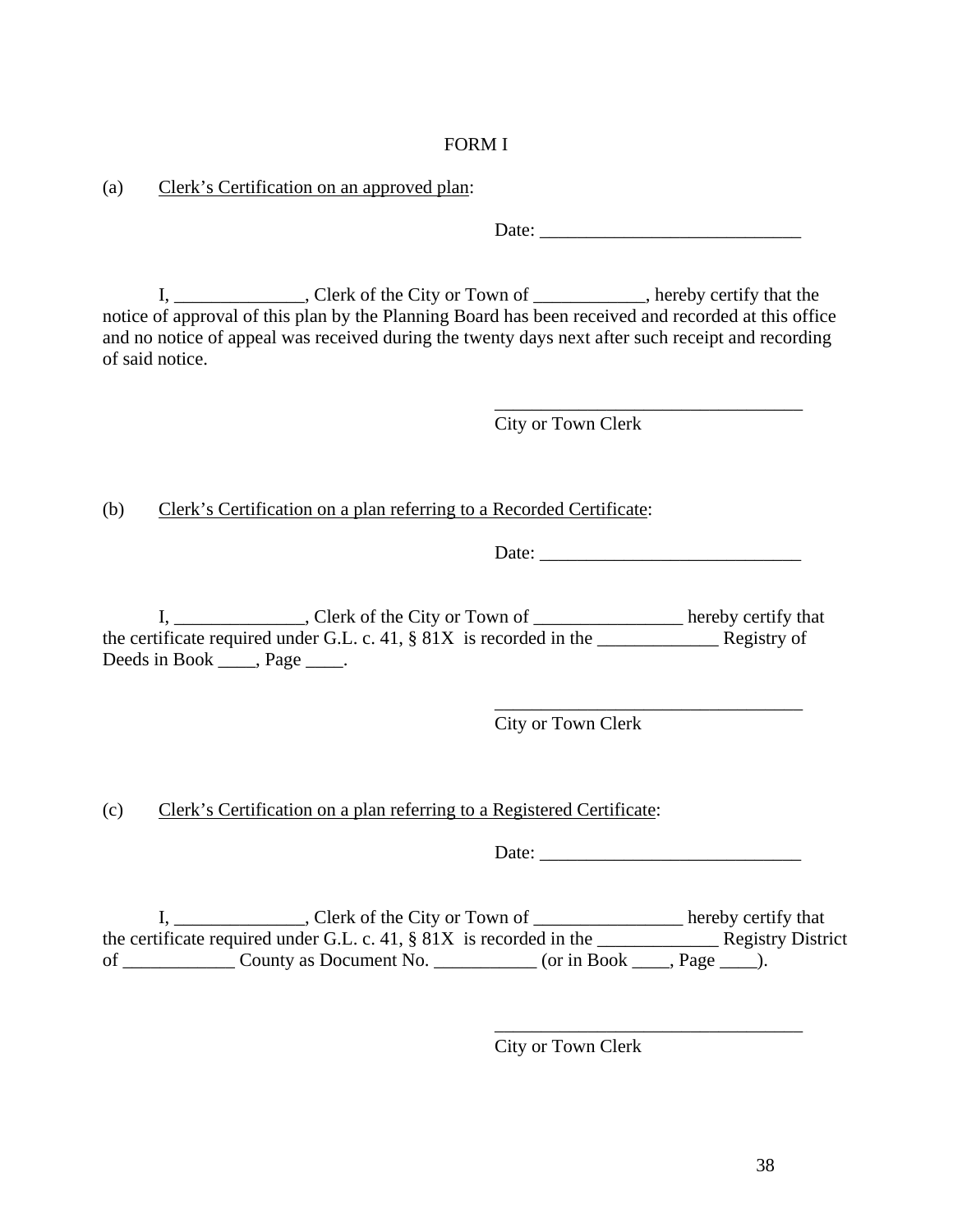# FORM II

# STATEMENT OF CONDITIONS OF PLANNING BOARD APPROVAL

City/Town Planning Board

 The undersigned, being (an authorized agent of or a majority of the) Planning Board of the above named city/town, hereby certify that the conditions set forth below were imposed at the time of its approval of a subdivision plan entitled \_\_\_\_\_\_\_\_\_\_\_ drawn by \_\_\_\_\_\_\_\_\_\_\_\_\_\_, Surveyor, dated \_\_\_\_\_\_\_\_\_\_\_,  $20$ \_\_.

CONDITIONS: (Set forth the conditions imposed or refer to an attachment sheet as showing them)

 $\overline{\phantom{a}}$  , and the contract of the contract of the contract of the contract of the contract of the contract of the contract of the contract of the contract of the contract of the contract of the contract of the contrac

Authorized Agent or Majority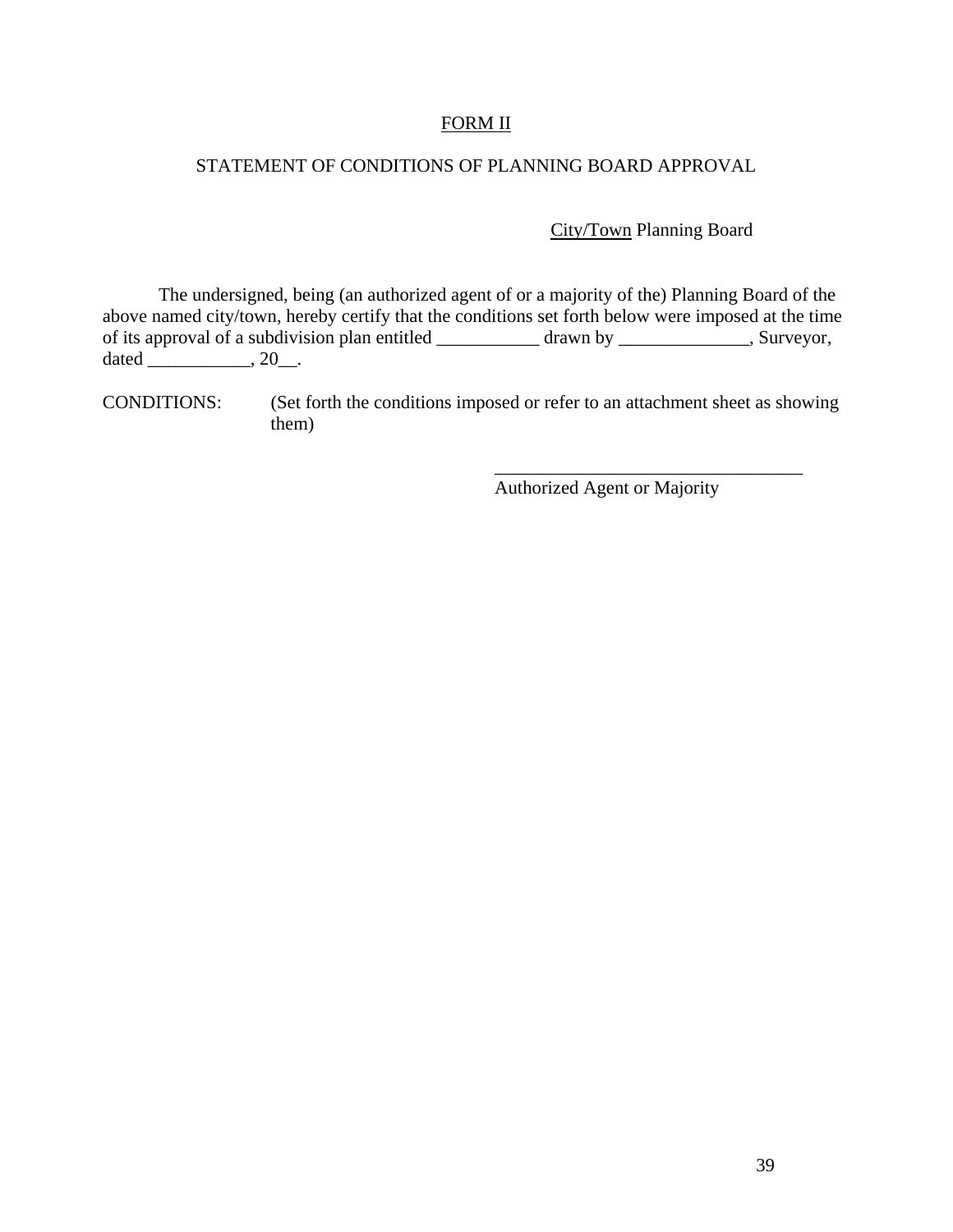# FORM III

# CERTIFICATE OF NO CHANGE

City/Town of \_\_\_\_\_\_\_\_\_\_\_\_\_\_\_ Date: \_\_\_\_\_\_\_\_\_\_\_\_\_\_\_\_\_

 The undersigned, being the Clerk of the above-mentioned City/Town, being the majority of, authorized agent of, the Planning Board of the above-mentioned City/Town, hereby certify that the approval of this plan has not been modified, amended or rescinded, nor the plan changed.

 $\overline{\phantom{a}}$  , and the contract of the contract of the contract of the contract of the contract of the contract of the contract of the contract of the contract of the contract of the contract of the contract of the contrac

 (City or Town Clerk) (Majority) or (Authorized Agent)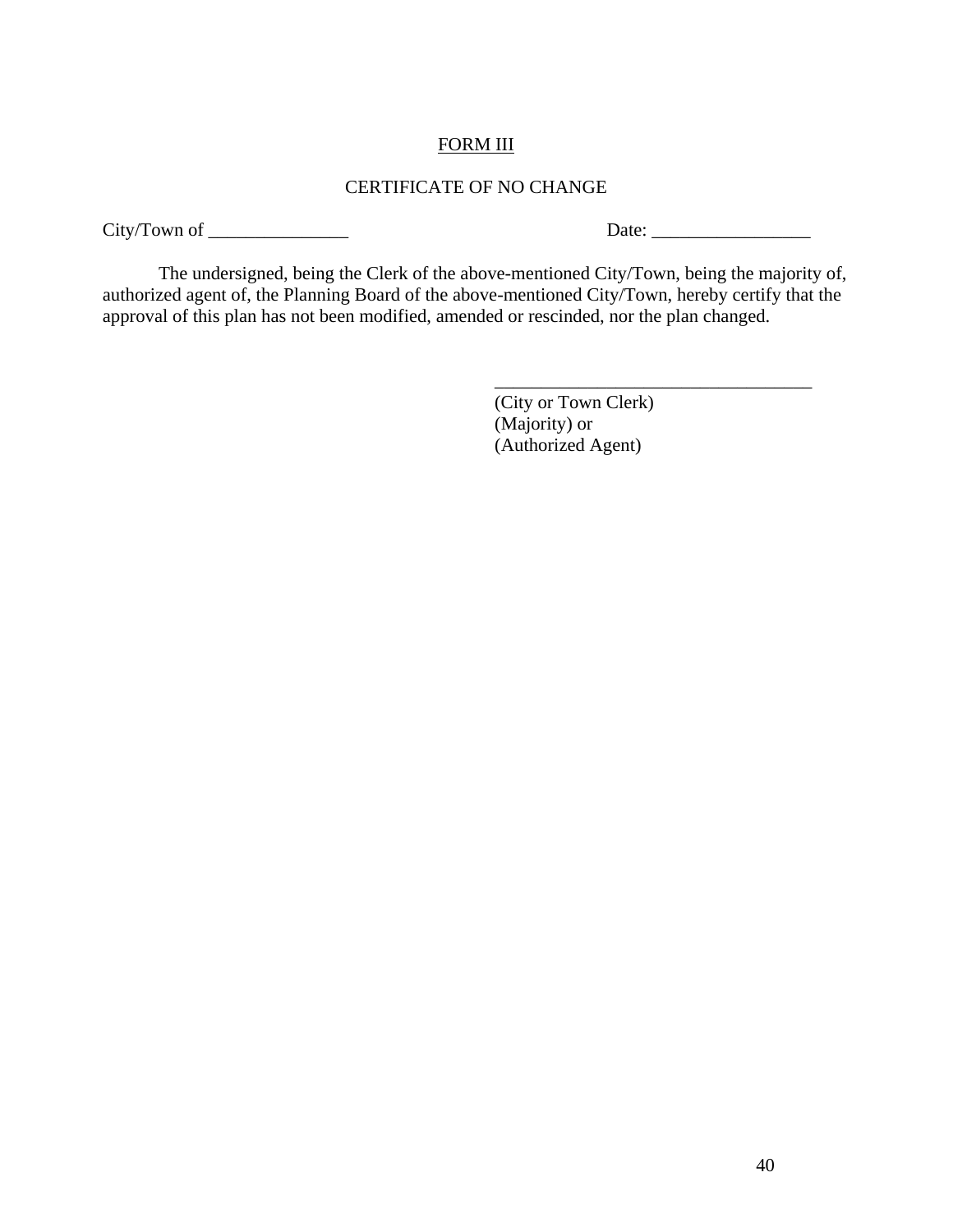# FORM IV

# "FAILURE TO ACT" Certificate re: Planning Board Endorsement

#### a. For plans submitted pursuant to G.L. c. 41, § 81P:

Date: \_\_\_\_\_\_\_\_\_\_\_\_\_\_\_\_\_\_\_\_\_\_\_\_\_\_\_\_

I, \_\_\_\_\_\_\_\_\_\_\_\_\_, Clerk of the City or Town of \_\_\_\_\_\_\_\_\_\_\_\_\_\_\_\_\_ hereby certify that the plan of land on <u>name of street</u>, drawn by \_\_\_\_\_\_\_\_\_\_, Surveyor, and dated \_\_\_\_\_\_, 20\_\_, was submitted to the Planning Board on date, 20\_\_, and the Board has failed to act upon the said plan within the twenty-one days thereafter and, therefore, the plan is deemed not to require approval under the Subdivision Control Law.

 $\overline{\phantom{a}}$  , and the contract of the contract of the contract of the contract of the contract of the contract of the contract of the contract of the contract of the contract of the contract of the contract of the contrac

City or Town Clerk

b. Plans submitted for Approval:

Date:

I, \_\_\_\_\_\_\_\_\_\_\_\_\_, Clerk of the City or Town of \_\_\_\_\_\_\_\_\_\_\_\_\_\_\_\_\_ hereby certify that the subdivision plan of land on name of street, drawn by \_\_\_\_\_\_\_\_\_\_\_\_\_\_\_, Surveyor, and dated was submitted to the Planning Board for Approval on date, 20<sub>\_\_</sub>, and that the Board has failed to take final action thereon within the "Time Prescribed" days thereafter, and that no appeal has been taken during the next succeeding twenty days, and, therefore, the plan is deemed to be Approved.

 $\overline{\phantom{a}}$  , and the contract of the contract of the contract of the contract of the contract of the contract of the contract of the contract of the contract of the contract of the contract of the contract of the contrac

City or Town Clerk

\* "Time Prescribed" is either "ninety" (90) days or "one hundred thirty-five" (135) days after submission of the definitive plan. The statutory "Time Prescribed" period can be extended by agreement between the applicant and the Planning Board. Notice of such extension should be filed by the Planning Board with the City or Town Clerk. If the statutory period is thus extended the Clerk's Certificate should include the statement that the time was so extended by a notice filed with the Clerk by the Planning Board and should definitely state that the Planning Board failed to act within the extended period. (See G.L. c. 41, §§ 81U, 81V)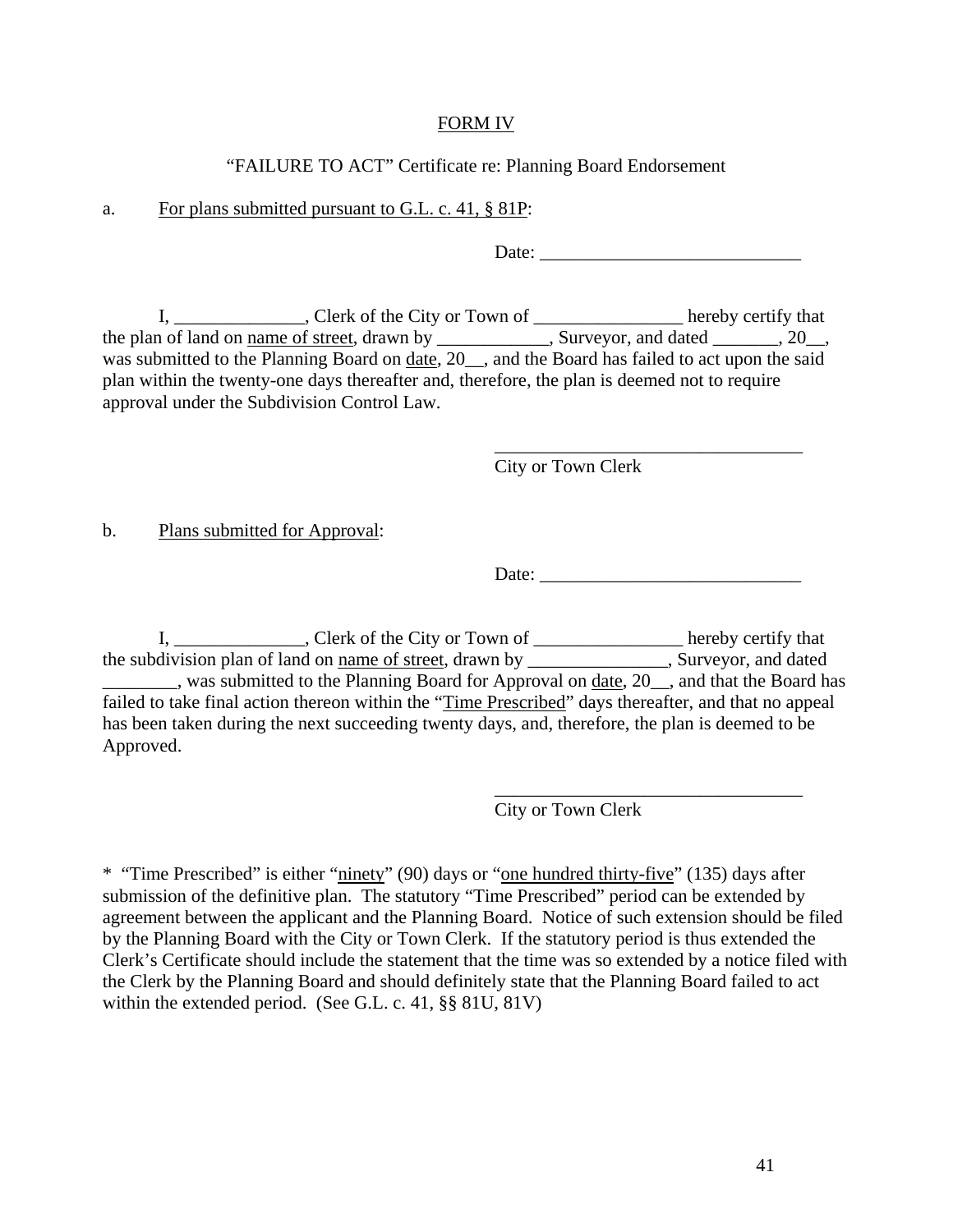# FORM V

# STATEMENT OF CONDITIONS OF ZONING BOARD OF APPEALS APPROVAL

City / Town Zoning Board of Appeals

 The undersigned, being the required number of affirmative votes of the Zoning Board of Appeals of the above named city / town, hereby certify that the conditions set forth below were imposed at the time of its approval under the authority of G.L. c. 40B of a subdivision plan entitled \_\_\_\_\_\_\_\_\_\_\_\_\_\_\_\_ drawn by \_\_\_\_\_\_\_\_\_ \_\_\_\_\_\_\_\_\_\_\_, Surveyor, dated \_\_\_\_\_\_\_\_\_\_\_\_\_\_, 20\_\_\_.

CONDITIONS: (Set forth the conditions imposed or refer to an attachment sheet as showing them)

Zoning Board of Appeals

 $\overline{\phantom{a}}$  ,  $\overline{\phantom{a}}$  ,  $\overline{\phantom{a}}$  ,  $\overline{\phantom{a}}$  ,  $\overline{\phantom{a}}$  ,  $\overline{\phantom{a}}$  ,  $\overline{\phantom{a}}$  ,  $\overline{\phantom{a}}$  ,  $\overline{\phantom{a}}$  ,  $\overline{\phantom{a}}$  ,  $\overline{\phantom{a}}$  ,  $\overline{\phantom{a}}$  ,  $\overline{\phantom{a}}$  ,  $\overline{\phantom{a}}$  ,  $\overline{\phantom{a}}$  ,  $\overline{\phantom{a}}$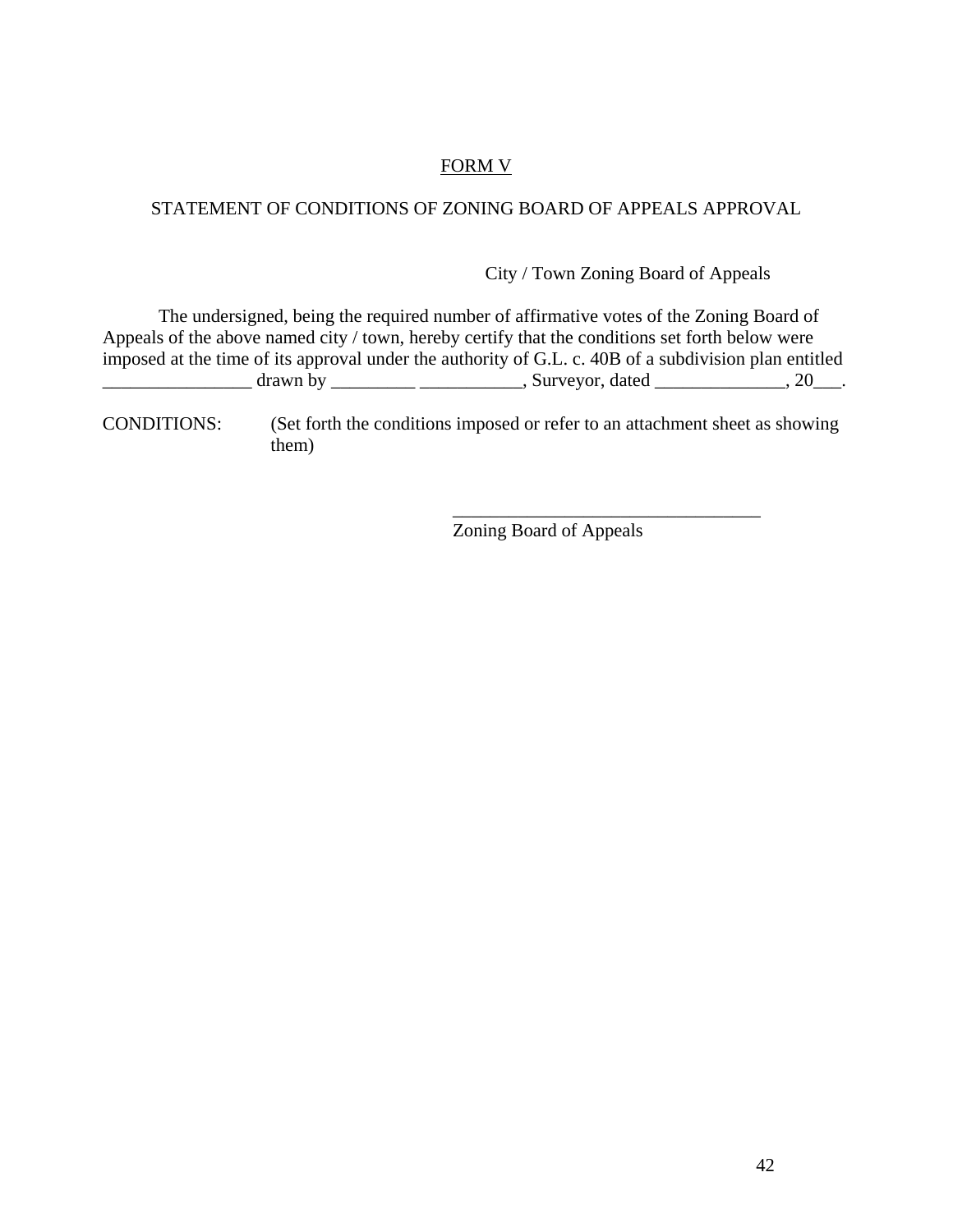# <span id="page-49-0"></span>4.7. **Glossary**

- 1. 100-rod Line. The maximum seaward extent of a riparian owner's rights in tidal flats as decreed by the Colonial Ordinances 1641-1647 being the lesser of low water or 100 rods (100 rods = 1,650 feet). (See § 2.1.3.2.4.).
- 2. Approval Not Required Plan. A plan, also known as a Form A plan, depicting the division of a tract of land into two or more lots which does not meet the definition of subdivision in G. L. c. 41, § 81L, and which is presented to a planning board for its endorsement under G. L. c. 41, § 81P, that approval under the subdivision control law is not required. (See § 2.1.6.6.).
- 3. Assistant Recorders. The registers of deeds for their respective counties or registry districts, in the performance of their duties pertaining to registered land pursuant to G. L. c. 185, § 10.
- 4. Certificate Lines. The common boundary line between abutting parcels of land described in two outstanding Certificates of Title. (See § 2.3.5.).
- 5. Certificate of Title. The document issued by the assistant recorder of the Land Court that describes a parcel of land, confirms the ownership thereof, and lists the encumbrances thereof. A certificate of title is conclusive as to one's estate in registered land. (See § 1.4.).
- 6. Closed Field Traverse. A series of survey field measurements forming a complete loop, beginning and ending on the same point. This method allows for a degree of error detection when analyzing the survey results. (See § 2.1.3.1.3. and § 2.1.4.1.3.).
- 7. Compass Rule. The correction to be applied to a given latitude (departure) for any side is to the whole error in latitudes (departures) as the length of that side is to the perimeter of the traverse, the correction being applied so as to reduce the whole error to zero. The compass rule is used when it is assumed that the closing errors are as much due to errors in observed angles as to errors in measured distances. (See § 2.1.4.1.3.).
- 8. Complaint. The pleading filed at the Land Court commencing an action and seeking a specific form of relief. In the context of the registered land, a complaint either seeks to register and confirm title to a parcel of land or seeks confirmation without registration. (See § 1.1.).
- 9. Confirmation. The legal proceeding whereby the Land Court adjudicates the ownership and location of land as of a certain time and date. (See § 1.1.).
- 10. Confirmation Plan. The plan issued by the Court at the time a judgment issues in a confirmation case and is recorded on the unregistered side at the Registry of Deeds.
- 11. Complaint Plan. See Filed Plan.
- 12. Decree Plan. See Judgment Plan.
- 13. Definitive Subdivision. A division of land requiring approval under the provisions of G. L. c. 41, §§ 81K to 81GG (See § 2.1.3.5.15.).
- 14. Delta Angle. The central angle subtended by a circular curve.
- 15. Directional Error of Closure. The calculated direction of the unadjusted linear error of closure from the ending position to the beginning position of the unadjusted closed field traverse. (See § 2.1.5.30.).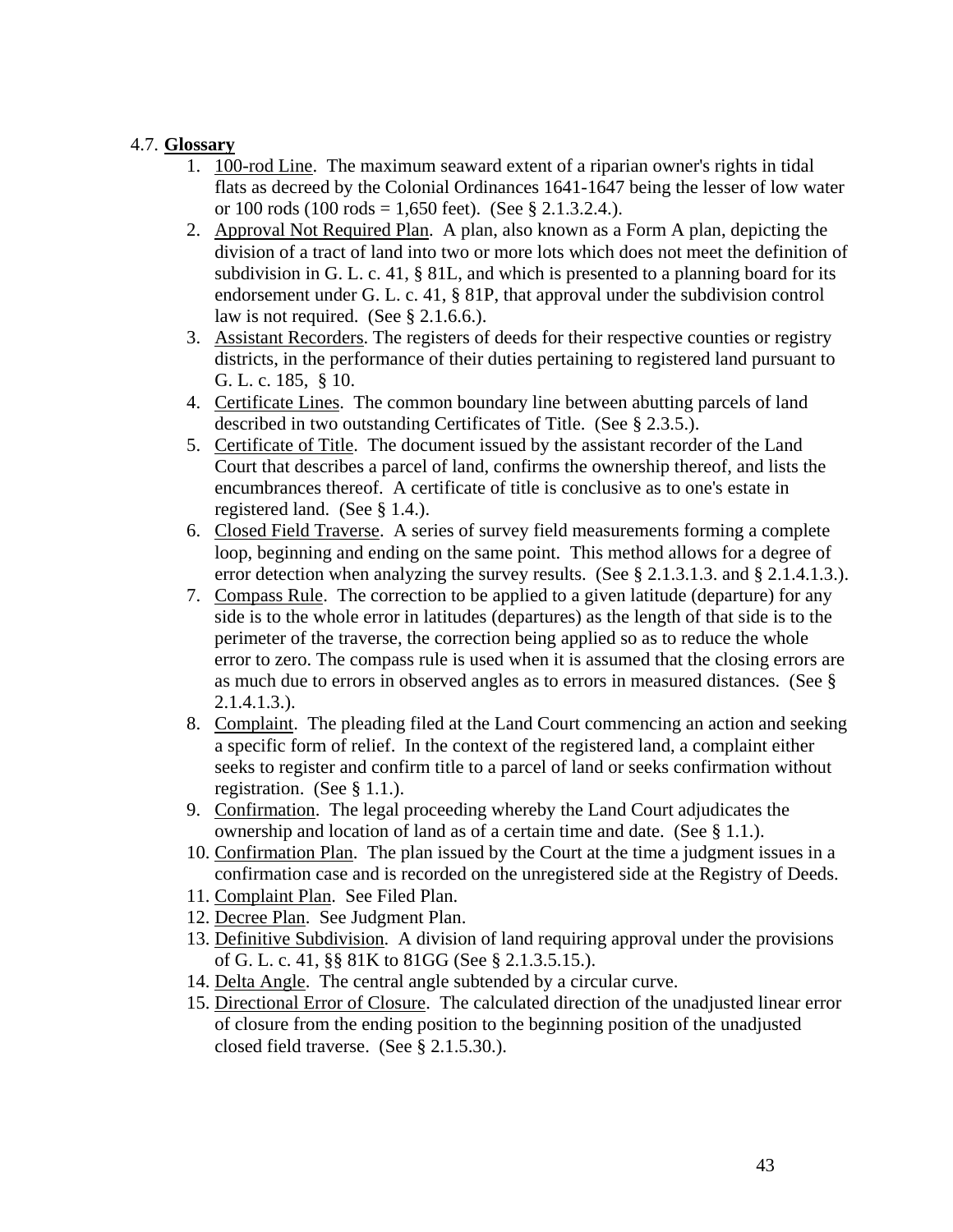- 16. Division Plan. A plan showing either the division of a lot of registered land into two or more parcels, irrespective of whether the plan requires planning board approval or endorsement or a revision to the perimeter of a registered parcel. (See § 1.4.).
- 17. Filed Plan. The plan, prepared by a Surveyor, submitted at the time a complaint or request for a division approval is filed in the Land Court. Also called surveyor's plan, linen plan, petitioners plan or complaint plan. (See § 1.5, and § 3.2.3.).
- 18. Flats. A level area alternately covered and left bare by tidal waters. (See § 2.1.3.2.4)
- 19. Form A Plan. See Approval Not Required Plan.
- 20. Foreshore. The sloping portion of a beach lying between the tidal high water and low water marks. (See § 2.1.3.2.4.).
- 21. G.L. References to chapters (c.) and sections (§) of the Massachusetts General Laws appearing as "G.L. c. \_\_\_, §\_\_\_".
- 22. Great Pond. A pond containing more than 10 acres of area in its natural state that was not conveyed to a private citizen prior to 1647 as established by the Colonial Ordinances 1641-1647. (See § 2.1.4.6.1.).
- 23. Judgment Plan. The plan issued by the Court at the time a judgment issues in a registration case and is recorded in the Land Court section at the Registry of Deeds. This plan is also known as the "A" plan or a Decree Plan. (See § 1.4.).
- 24. Least Squares Adjustment. A statistically rigorous method of adjusting observations the end result of which minimizes the sum of the squares of the individual observation's corrections (residuals). (See § 2.1.4.1.3.).
- 25. Linear Error of Closure. The square root of the sum of the squares of the error in latitude (or "cosines") and the error in departures (or "sines"). (See § 2.1.5.30.).
- 26. Linen. The cloth medium formerly used exclusively on which plans were prepared for submission to the Land Court.
- 27. Linen Plan. See Filed Plan.
- 28. Locus. The parcel or lot of land that is at issue in a particular case. (See § 2.1.2.1.).
- 29. Massachusetts Coordinate System. Coordinates based on the Massachusetts State Plane Coordinate System as defined in G.L. c. 97, §§ 8 to 13. (See § 2.1.4.1.1.).
- 30. Monument. A physical object or intangible entity marking or defining a property line or corner. (See § 2.1.3.5.1.).
- 31. Monument, Artificial. A physical object that has been placed to mark a boundary line or corner. Examples of artificial monuments include stakes, pipes, stone markers, fences, and buildings. (See § 2.1.3.5.1).
- 32. Monuments, Natural. Naturally occurring objects, such as streams, trees, rock outcrops, and hills, that mark boundary lines or corners. (See § 2.1.3.5.1.).
- 33. NAVD88. The North American Vertical Datum of 1988. NAVD88 is the vertical control datum established in 1991 by the minimum-constraint adjustment of the Canadian-Mexican-U.S. leveling observations. It held fixed the height of the primary tidal benchmark, referenced to the new International Great Lakes Datum of 1985 local mean sea level height value, at Father Point/Rimouski, Quebec, Canada. Additional tidal benchmark elevations were not used due to the demonstrated variations in sea surface topography; i.e., the fact that mean sea level is not the same equipotential surface at all tidal benchmarks. (See § 2.1.3.5.17.).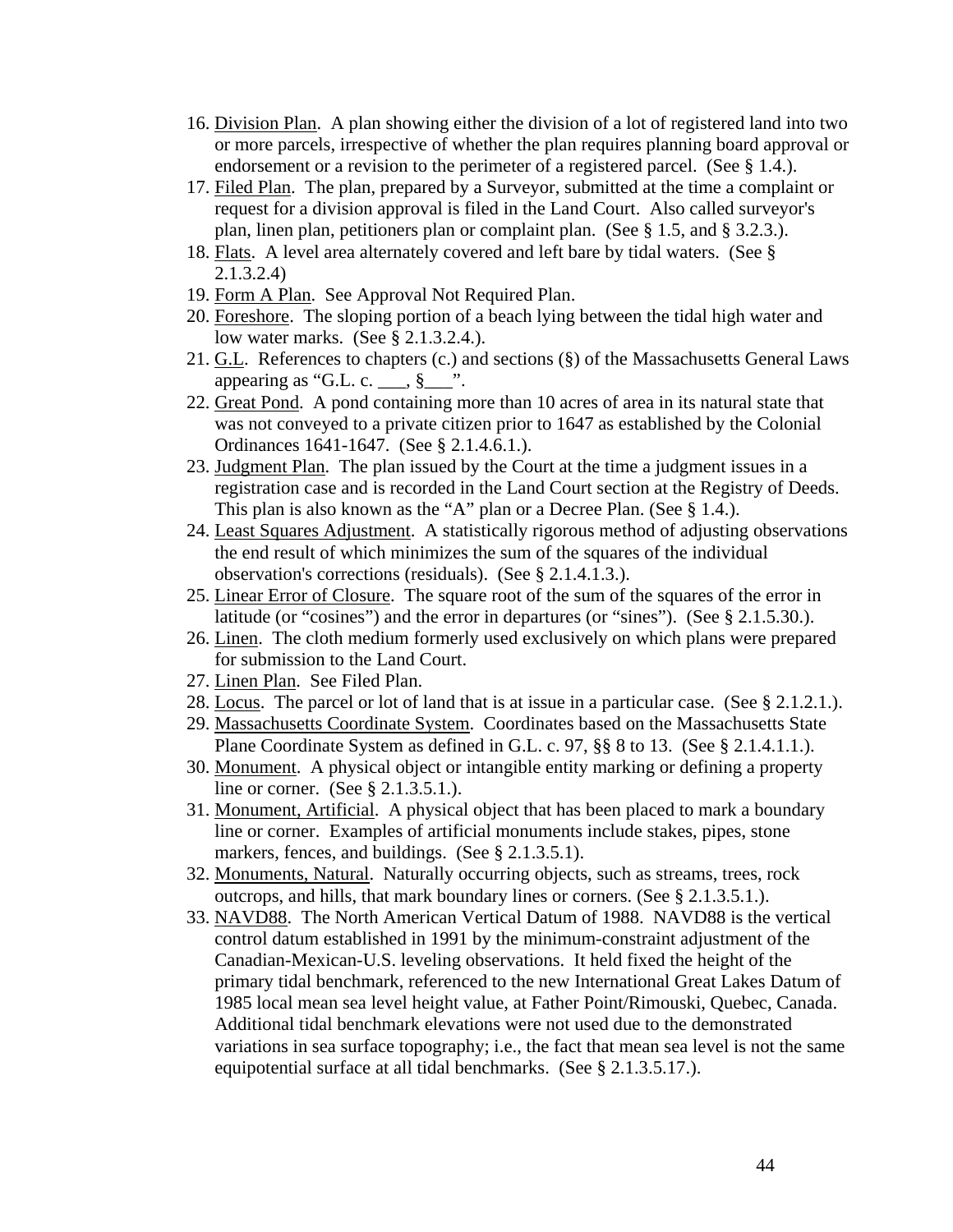- 34. NGS. The National Geodetic Survey division of National Oceanographic and Atmospheric Administration under the United States Department of Commerce. (See § 2.1.3.4.7.).
- 35. NGVD29. The National Geodetic Vertical Datum of 1929 (before May 10, 1973 called the "Sea Level Datum of 1929"). A vertical control datum established for vertical control in the United States by the general adjustment of 1929. Mean sea level was held fixed at the sites of 26 tide gauges, 21 in the United States and 5 in Canada. The datum was defined by the observed heights of mean sea level at the 26 tide gauges and by the set of elevations of all benchmarks resulting from the adjustment. A total of 106,724 km of leveling was involved, constituting 246 closed circuits and 25 circuits at sea level. (The datum was not mean sea level, the geoid, or any other equipotential surface. Therefore it was renamed, in 1973, the National Geodetic Vertical Datum of 1929.) (See § 2.1.3.5.17.).
- 36. Order for Judgment. An order issued by a Land Court judge directing a judgment to issue in a registration or confirmation case and specifying such matters, if any, to be included concerning the title of the property being registered or confirmed.
- 37. Petitioner. The term formerly used for the party who filed a petition in the Land Court. See Plaintiff.
- 38. Petitioner's Plan. See Filed Plan.
- 39. Plaintiff. The party who commences an action by filing a complaint. (See § 1.1.).
- 40. Plan. There are four basic types of plans used in the context of the Land Court. They include the Filed Plan, the Judgment Plan, the Division Plan, and the Confirmation Plan.
- 41. Precision Ratio. The ratio indicating the precision of the closed field traverse calculated in the form of a representative fraction with the figure "1" as the numerator. (See § 2.1.4.1.3.).
- 42. Recorder. The person who has the responsibility for the internal administration of the Land Court and exercises the same powers as a clerk-magistrate in the Superior Court. (See § 4.1.).
- 43. Remaining Land. Land remaining after a parcel has been partially divided by lots, takings, or otherwise.
- 44. Registered Land. Land whose title has been registered under G.L. c. 185. Land that has been issued a Land Court judgment adjudicating the ownership and location thereof.
- 45. Registry of Deeds. One of the 23 Registries of Deeds located in the 14 counties of Massachusetts. For those counties with more than one Registry of Deeds, see G.L. c. 36, § 1, listing the cities and towns covered by each district office. In the context of registered land, the local Registry District of the Land Court in which the land lies and where plans, deeds, and other instruments must be filed pertaining to such land. See G.L. c. 36, § 12.
- 46. Senior Rights. A right predicated upon a prior conveyance of a parcel of land. (See  $§ 2.1.4.2.1.a.).$
- 47. S-Petition. A subsequent petition (actually a subsequent complaint) made to the Land Court to resolve, change, or modify some aspect of the original judgment. Spetitions can be made for survey or title matters. (See § 3.1 Subdivision. See Definitive Subdivision. (See § 2.1.4.3.9.).